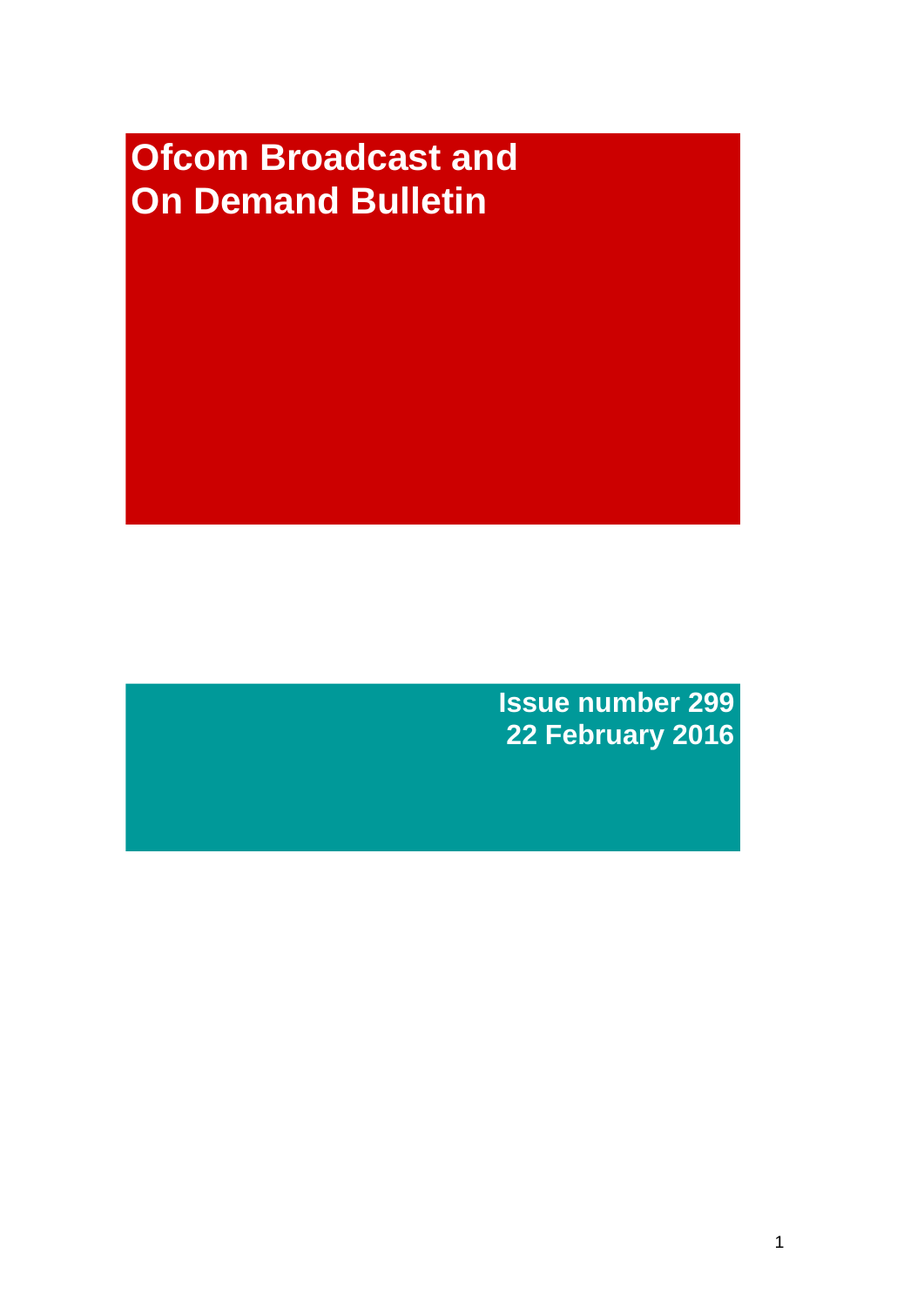# **Contents**

| Introduction                                                                                  | 3  |
|-----------------------------------------------------------------------------------------------|----|
| <b>Broadcast Standards cases</b>                                                              |    |
| <u>In Breach</u>                                                                              |    |
| Azmat-e-Islam<br>Peace TV Urdu, 12 and 13 September 2015, 14:00                               | 5  |
| Derren Brown: Something Wicked This Way Comes<br>Watch, 6 December 2015, 09:10                | 13 |
| <b>Jessie</b><br>Disney Channel, 23 October 2015, 15:55                                       | 16 |
| <b>Geo News</b><br>Geo News, 28 October 2015, 16:00                                           | 22 |
| <b>Big Tunes</b><br>Brit Asia TV, 30 September 2015, 09:30                                    | 29 |
| <b>Trend</b><br>ATN Bangla UK, 22 June 2015, 10:00                                            | 31 |
| <b>Resolved</b>                                                                               |    |
| <b>Geoff Lloyd with Annabel Port</b><br>Absolute Radio, 14 January 2016, 18:40                | 35 |
| <b>Broadcast Licence Conditions cases</b>                                                     |    |
| <u>In Breach</u>                                                                              |    |
| <b>Retention and production of recordings</b><br>1 Ummah FM (Reading), 12 to 14 November 2015 | 38 |
| <b>Tables of cases</b>                                                                        |    |
| <b>Investigations Not in Breach</b>                                                           | 40 |
| <b>Complaints assessed, not investigated</b>                                                  | 41 |
| <b>Complaints outside of remit</b>                                                            | 49 |
| <b>Investigations List</b>                                                                    | 51 |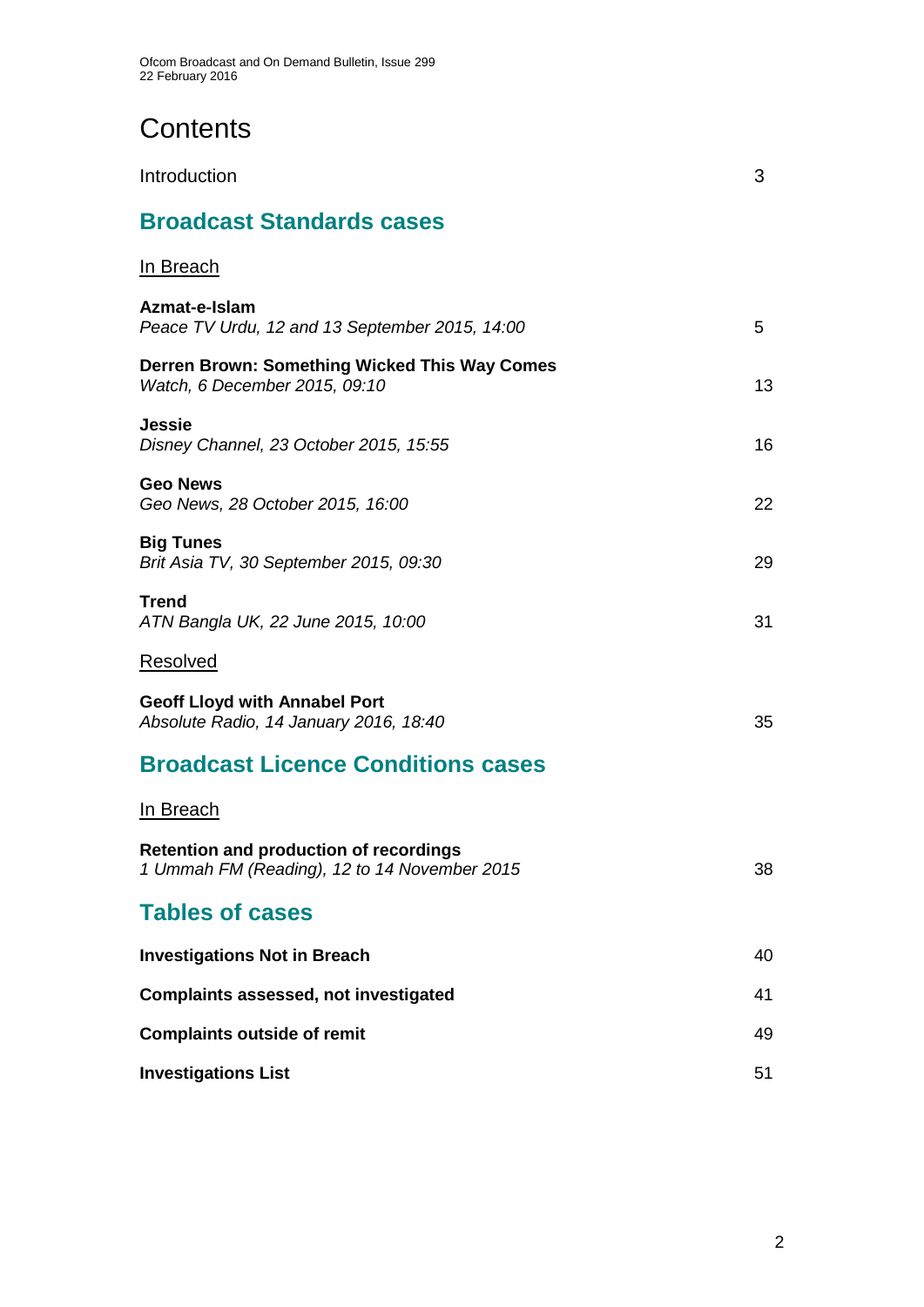# **Introduction**

Under the Communications Act 2003 ("the Act"), Ofcom has a duty to set standards for broadcast content as appear to it best calculated to secure the standards objectives<sup>1</sup>. Ofcom also has a duty to secure that every provider of a notifiable On Demand Programme Services ("ODPS") complies with certain standards requirements as set out in the Act<sup>2</sup>. Ofcom must include these standards in a code, codes or rules. These are listed below.

The Broadcast and On Demand Bulletin reports on the outcome of investigations into alleged breaches of those Ofcom codes and rules below, as well as licence conditions with which broadcasters regulated by Ofcom are required to comply. We also report on the outcome of ODPS sanctions referrals made by the ASA on the basis of their rules and guidance for advertising content on ODPS. These Codes, rules and guidance documents include:

- a) [Ofcom's Broadcasting Code](http://stakeholders.ofcom.org.uk/broadcasting/broadcast-codes/broadcast-code/) ("the Code") for content broadcast on television and radio services.
- b) the [Code on the Scheduling of Television Advertising](http://stakeholders.ofcom.org.uk/broadcasting/broadcast-codes/advert-code/) ("COSTA") which contains rules on how much advertising and teleshopping may be scheduled in television programmes, how many breaks are allowed and when they may be taken.
- c) certain sections of the [BCAP Code: the UK Code of Broadcast Advertising,](https://www.cap.org.uk/Advertising-Codes/Broadcast.aspx) which relate to those areas of the BCAP Code for which Ofcom retains regulatory responsibility for on television and radio services. These include:
	- the prohibition on 'political' advertising;
	- sponsorship and product placement on television (see Rules 9.13, 9.16 and 9.17 of the Code) and all commercial communications in radio programming (see Rules 10.6 to 10.8 of the Code);
	- 'participation TV' advertising. This includes long-form advertising predicated on premium rate telephone services – most notably chat (including 'adult' chat), 'psychic' readings and dedicated quiz TV (Call TV quiz services). Ofcom is also responsible for regulating gambling, dating and 'message board' material where these are broadcast as advertising<sup>3</sup>.
- d) other licence conditions which broadcasters must comply with, such as requirements to pay fees and submit information which enables Ofcom to carry out its statutory duties. Further information can be found on Ofcom's website for [television](http://licensing.ofcom.org.uk/tv-broadcast-licences/) and [radio](http://licensing.ofcom.org.uk/radio-broadcast-licensing/) licences.
- e) Ofcom's [Statutory Rules and Non-Binding Guidance for Providers of On-](http://stakeholders.ofcom.org.uk/binaries/broadcast/on-demand/rules-guidance/rules_and_guidance.pdf)[Demand Programme Services](http://stakeholders.ofcom.org.uk/binaries/broadcast/on-demand/rules-guidance/rules_and_guidance.pdf) for editorial content on ODPS. Ofcom considers sanctions in relation to advertising content on ODPS on referral by the Advertising Standards Authority ("ASA"), the co-regulator of ODPS for advertising or may do so as a concurrent regulator.

[Other codes and requirements](http://stakeholders.ofcom.org.uk/broadcasting/broadcast-codes/) may also apply to broadcasters, depending on their circumstances. These include the Code on Television Access Services (which sets out how much subtitling, signing and audio description relevant licensees must

<sup>1</sup>  $1$  The relevant legislation is set out in detail in Annex 1 of the Code.

 $2$  The relevant legislation can be found at Part 4A of the Act.

 $3$  BCAP and ASA continue to regulate conventional teleshopping content and spot advertising for these types of services where it is permitted. Ofcom remains responsible for statutory sanctions in all advertising cases.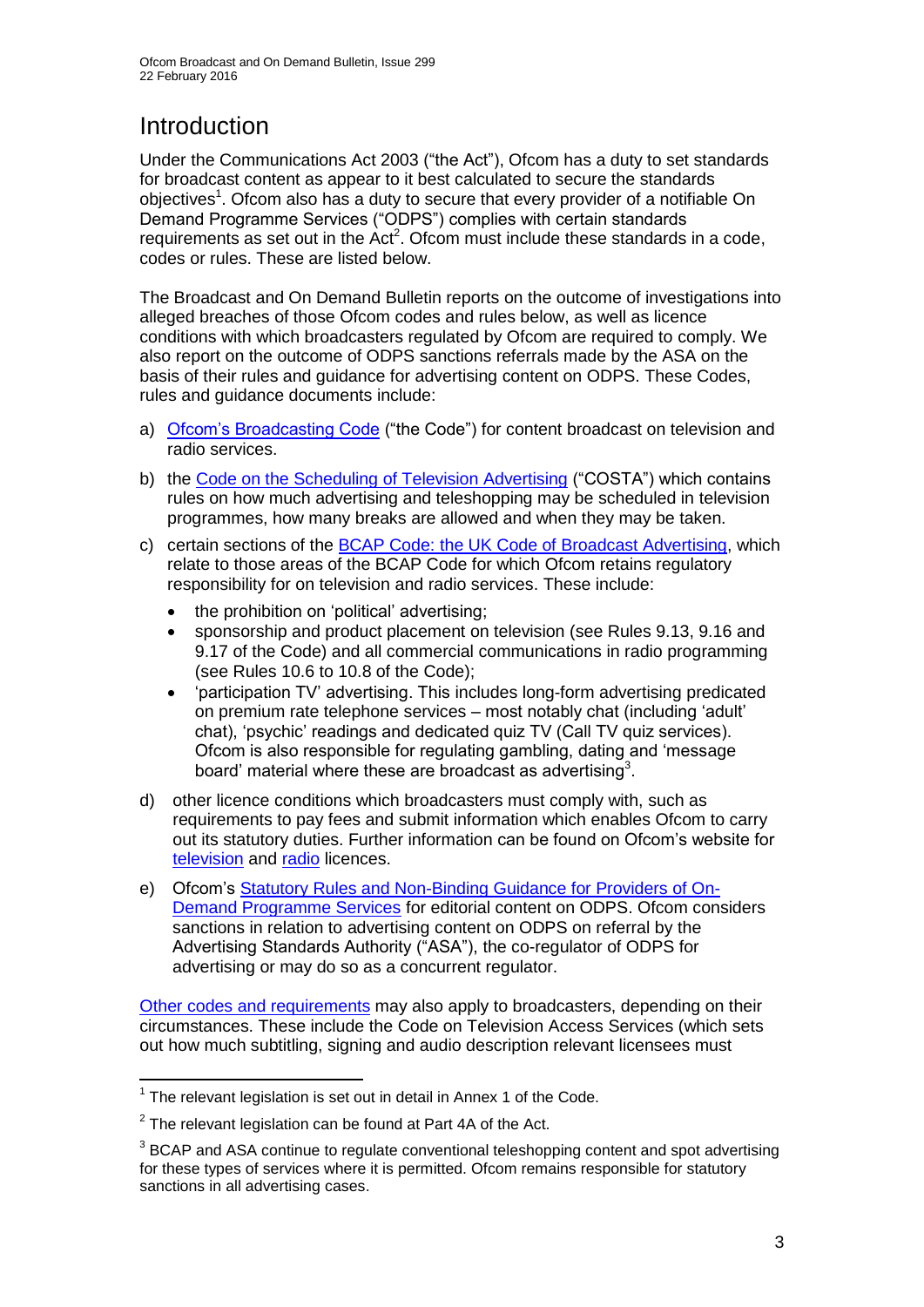provide), the Code on Electronic Programme Guides, the Code on Listed Events, and the Cross Promotion Code.

**It is Ofcom's policy to describe fully the content in television, radio and on demand content. Some of the language and descriptions used in Ofcom's Broadcast and On Demand Bulletin may therefore cause offence.**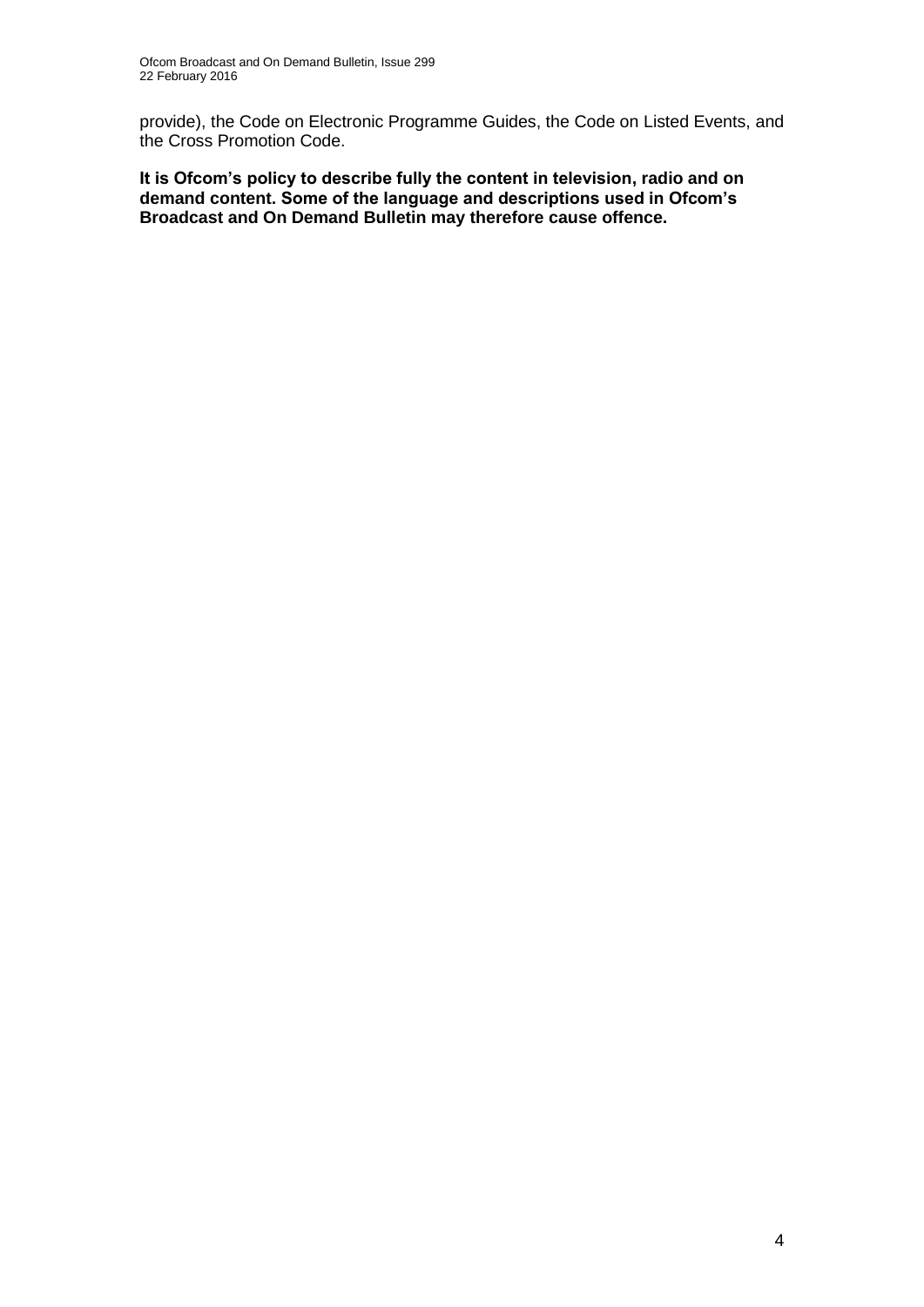### **Broadcast Standards cases**

### **In Breach**

### **Azmat-e-Islam**

*Peace TV Urdu, 12 and 13 September 2015, 14:00*

#### **Introduction**

1

Peace TV Urdu is a television channel broadcasting religious and other programming in Urdu from an Islamic perspective to audiences in the UK and internationally. The licence for Peace TV Urdu is held by Club TV Limited ("Club TV" or "the Licensee").

As part of our routine monitoring, Ofcom viewed and translated<sup>1</sup> two editions of *Azmat-e-Islam*. Ofcom viewed each programme in its entirety alongside the relevant translation of each programme in order to understand the content of the programmes and the editorial context. We noted that these two programmes were recordings of public lectures given by the Islamic scholar Dr Israr Ahmad, who died in April 2010. Both these lectures lasted approximately 45 minutes and discussed the role and actions of Jewish people through history from c.1500 BC to the present day.

During his introduction to the first programme, broadcast on 12 September 2015, Israr Ahmad said the following:

*"I have studied this* [i.e. the Jewish] *race and their history goes back 3,500 years but their critical date is 1400 and 1500 BC when Moses was handed down the Torah*<sup>2</sup> and their history begins from that date... So although the history of the *Jews begins with Jacob they became a distinct people when they received a Book* [i.e. the Torah]*, and they became one nation".*

We noted that Israr Ahmad made the following further references to Jewish people in this programme:

*"But God gave them a second chance if they accepted Muhammad. A chance that was not given to Lot, or the people of Noah who were all destroyed. But instead they were bent upon a vendetta and enmity for our Prophet and conspired against Him from that day to this day. Unfortunately this cursed people still did not take advantage of this opportunity to correct their ways. They did not take advantage of the opportunity to repent, but now the day of judgement is reaching a crescendo, and a peak. That is the mark of this cursed race, that despite God's divine grace they do not take advantage of the opportunity to repent, which is why they are afflicted by great calamities, and the example is what happened to them at the hands of the Germans".*

*\*\*\*\**

 $1$  As part of our investigation, Ofcom gave Club TV an opportunity to comment on the accuracy of the translations in this case and the Licensee did not raise any concerns with these. We therefore relied on these translations for the purposes of this investigation.

 $2$  The Torah is the sacred Jewish book that contains the first five books of the Old Testament.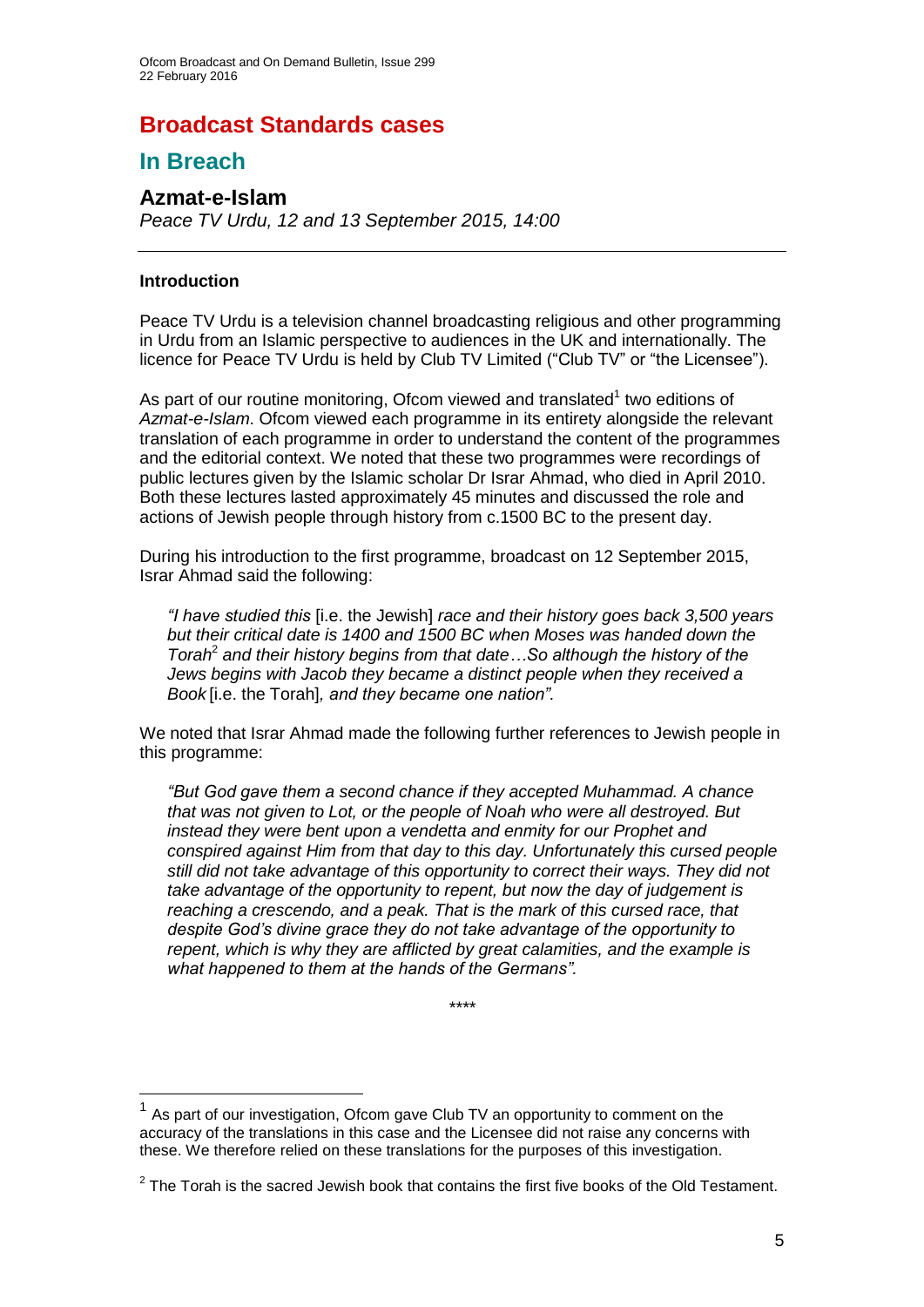*Let's face it they are clever, although they expend most of their energy and intelligence in hatching conspiracies – evil genius, but there is no question that they are very clever".*

\*\*\*\*

*"On both sides* [in the First World War] *there were Jewish bankers lending money to both, and they would demand interest at exorbitant rates, and in this way throughout Europe they lay down their roots like a cancer, and cancer when it enters one part of the body it spreads to other parts as well. In this way they took the whole of Europe in their grip".*

During his introduction to the second programme, Israr Ahmad said the following:

*"For 1500 years* [Jewish people] *have been disgraced and treated with contempt. The world hated them, in particular in Europe where they were persecuted badly. They weren't even allowed to live in the cities, they were told to live in ghettoes outside the city, they were considered dirty and unclean. Yet this same nation that suffered this level of persecution now has reached this extreme that it has its own country. They are back in their own country and they are back in Jerusalem, and today they have Christendom wholly in their grasp, by the end of the 20th century they had their own country. Their banking system was controlling the whole world".*

We noted the following further references to Jewish people in this programme:

*"Now during this period* [the early Middle Ages] *from the great centres of learning in Spain, knowledge was spread to Italy and France. Which is why two great movements began; one was the reformation of religion and the other, the Renaissance. Now these great beams of light that were being shone into Europe, into France, Germany and Italy, the Jews also filled them with their poison".*

*\*\*\*\**

*"In 1897 at a place called Basel some very powerful Jews gathered that included bankers and this was the birth of Zionism, which is named in reference to Mount Zion, which was a mountain of great significance in their history during the time that they held sway in the world during the time of Solomon and David. Many of those who had gathered were bankers and also secularists. You can easily get a copy of the Protocols of the Elders of Zion*<sup>3</sup> *in which all their plans are laid in great detail. As I have said earlier they are a clever people and you have to give the devil his due, they are smart there is no question about that".*

*"The second part of their grand scheme is an international plan and that concerns getting the world under their grip through the global banking system. That is an international plan with global reach, and they want to bring the world to heel* 

*\*\*\*\**

1

 $3$  "The Protocols of the Meetings of the Learned Elders of Zion" was a document published in Russia in the first few years of the  $20<sup>th</sup>$  Century. It has been described as "An anti-Semitic forgery…written to demonstrate a Jewish conspiracy to achieve financial and political power world-wide. Despite their evident falsity, they were used by the Nazis and have resurfaced as anti-Jewish propaganda during the conflict over Palestine/Israel" (see Oxford Concise Dictionary of World Religions, OUP, (2003)).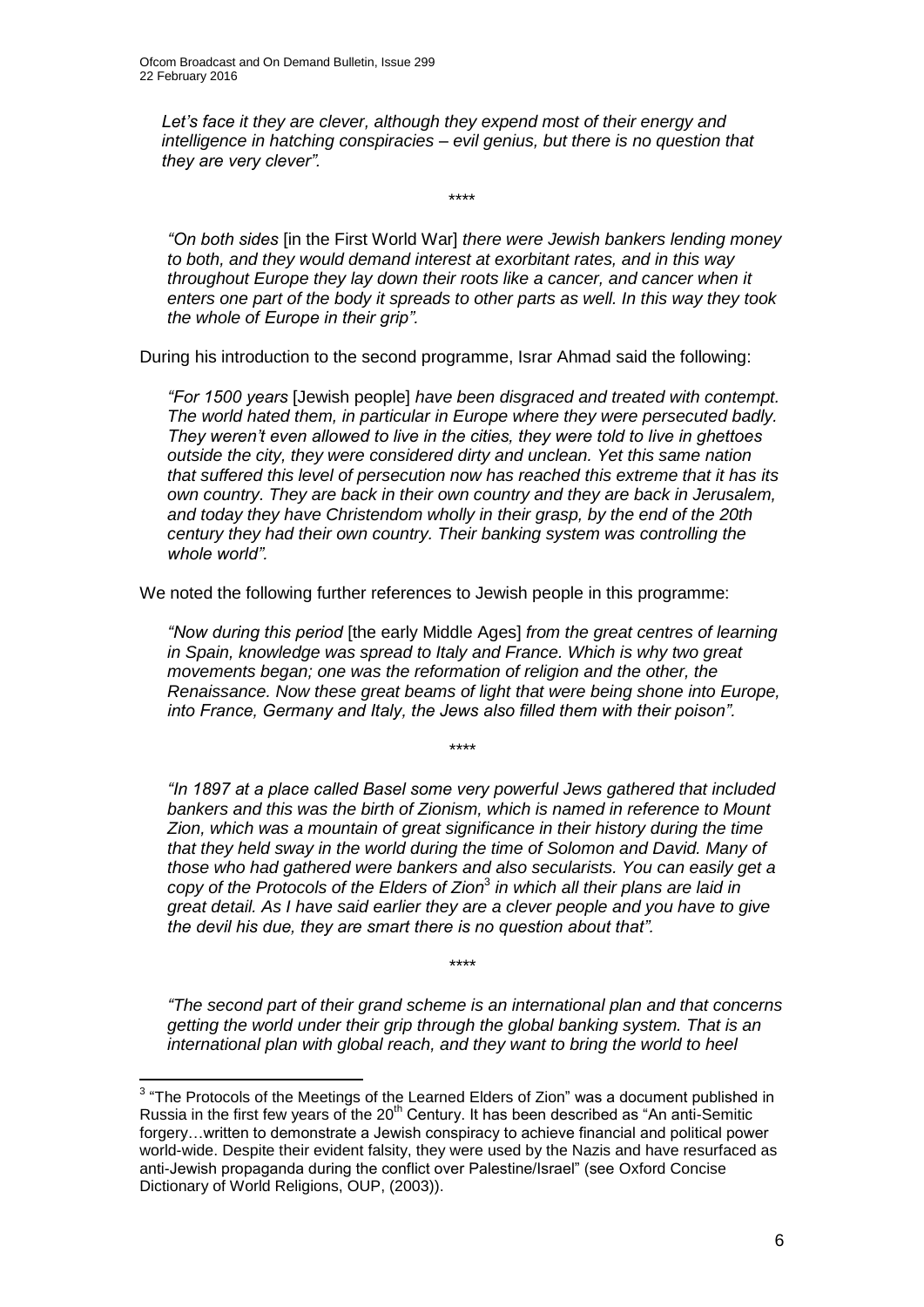*through the global banking network. We will control the world's finances, they say. All these organisations such as the World Bank, the IMF and the globalisation movement are all part of that grand plan. According to them non-Jews are not human, in fact they view others as animals with a human face. Gentiles and Goyims are the two terms that they use, and they believe that a human is entitled to use and exploit animals, in the same way that a horse is used to pull a carriage and an ox to pull a cart that is how they view non-Jews. In that way these people* [i.e. non-Jewish] *can be used, exploited and deceived. They believe that it is perfectly fine to cheat non-Jews, to rob them and to deceive them".*

*\*\*\*\**

*"In retaliation they* [i.e. Jewish people] *hatched their evil plan; they have an evil genius mind. They caused the First World War".*

Ofcom considered the material raised issues warranting investigation under the following rules of the Code:

- Rule 2.1: "Generally accepted standards must be applied to the contents of television and radio services so as to provide adequate protection for members of the public from the inclusion in such services of harmful and/or offensive material".
- Rule 2.3: "In applying generally accepted standards broadcasters must ensure that material which may cause offence is justified by the context…Such material may include, but is not limited to… discriminatory treatment or language (for example on the grounds of… race, religion...".

We therefore asked the Licensee how the material complied with these rules.

#### **Response**

Club TV said that Dr Israr Ahmed was "a well renowned & prominent Islamic scholar who died in April 2010". It added that editions of *Azmat-e-Islam* were "initially reviewed by our compliance team before airing", but it accepted in this case that "certain parts of this transmission fell below our normal standards and…should never have been broadcast". Therefore, the Licensee apologised for the fact that these programmes "appears to have slipped through the net when first reviewed", and said that these programmes "will not be broadcast again".

Club TV said that: "Peace TV's main aim is to remove misconceptions about Islam, of which we believe there are many". It added that its programming seeks "to draw the common threads of all religions…[and to] this end programming often furnishes references from the scriptures of varying different religions". However, the Licensee said that: "It is not, and never has been, Peace TV's intention to cause offence to believers of other religions, or to harm members of other faiths or those of none, in any way".

Club TV said that, on being alerted to this content, it had suspended transmission of all content featuring Israr Ahmed. The Licensee added that it had appointed an additional member of compliance staff with relevant experience and fluency in Urdu to review "the entire content from [Dr Ahmed] to ensure it meets the requirements of the Broadcasting Code before being aired again".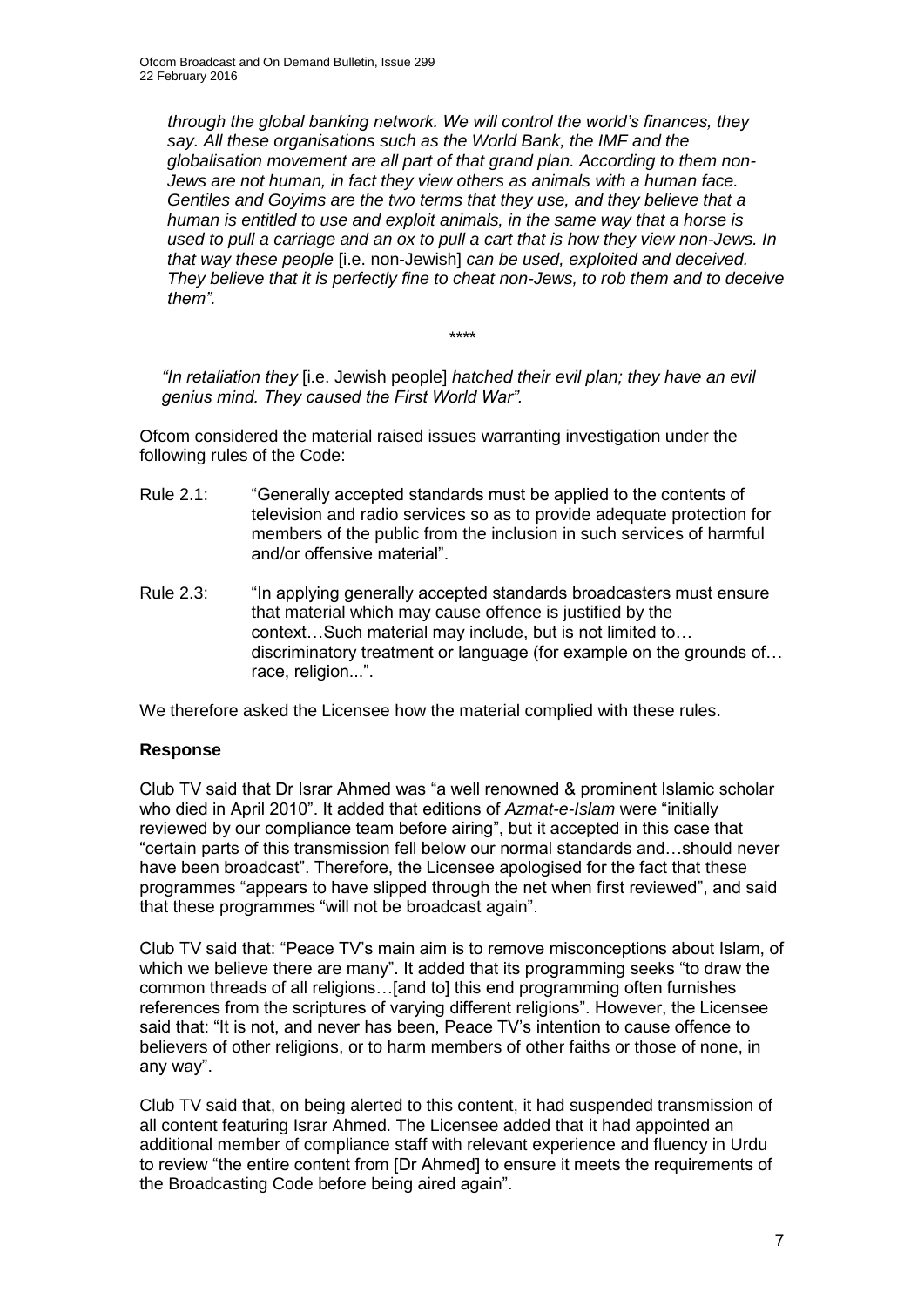The Licensee also made comments on Ofcom's Preliminary View, which was to record breaches of Rules 2.1 and 2.3 of the Code. Further, due to the seriousness of these breaches Ofcom said it was putting Club TV on notice that Ofcom would consider these breaches for the imposition of a statutory sanction.

Club TV said it took the issue "very seriously" and "sincerely regret[ted] having broadcast Dr Ahmad's views on this matter, which are not consistent with [its] beliefs, and will not do so again". It added that it had "reviewed all our processes to ensure there is no repeat" of this incident. However, the Licensee said it was "concerned" that Ofcom was considering the imposition of a statutory sanction, which Club TV considered was not "appropriate or proportionate in these circumstances when they are normally imposed for repeated and deliberate transgressions". The Licensee also said that neither it nor Peace TV Urdu have "previously been subject to an adverse Ofcom decision, let alone warned in any Ofcom decision that we would be considered for a statutory sanction on the next occasion (as appears to be Ofcom's practice)".

#### **Decision**

Under the Communications Act 2003, Ofcom has a statutory duty to set standards for broadcast content as appear to it best calculated to secure the standards objectives, including that: "generally accepted standards are applied to the contents of television and radio services so as to provide adequate protection for members of the public from the inclusion in such services of offensive and harmful material". This duty is reflected in Section Two of the Code.

In reaching a Decision in this case, Ofcom has taken careful account of the broadcaster's and audience's right to freedom of expression set out in Article 10 of the European Convention on Human Rights.

#### Rule 2.1

Rule 2.1 requires that:

"Generally accepted standards must be applied to the contents of television and radio services so as to provide adequate protection for members of the public from the inclusion in such services of harmful and/or offensive material".

Under this rule, broadcasters must ensure that they take sufficient steps to provide adequate protection to members of the public from the inclusion of harmful and/or offensive material. This rule deals with the reasonable likelihood of members of the public being caused harm and/or offence by what has appeared on a broadcast service. How adequate protection might be achieved is an editorial matter for the individual broadcaster. In reaching a decision under Rule 2.1, Ofcom must assess the nature of the material and either its potential effect or what actual harm and/or offence has occurred. The crucial question is whether broadcasters have provided sufficient context in the editorial content so that harm and/or offence is unlikely to be caused as a result. Accordingly, if it is to find a programme in breach of Rule 2.1, Ofcom must satisfy itself that there is a sufficient causal link between the editorial content in question and instances of actual or potential harm and offence. Ofcom must also take proper account of the broadcaster's right to freedom of expression.

We first considered whether these programmes contained potentially harmful and/or offensive material. We noted that in the two lectures Israr Ahmad delivered an analysis of Jewish people through history and made a number of discriminatory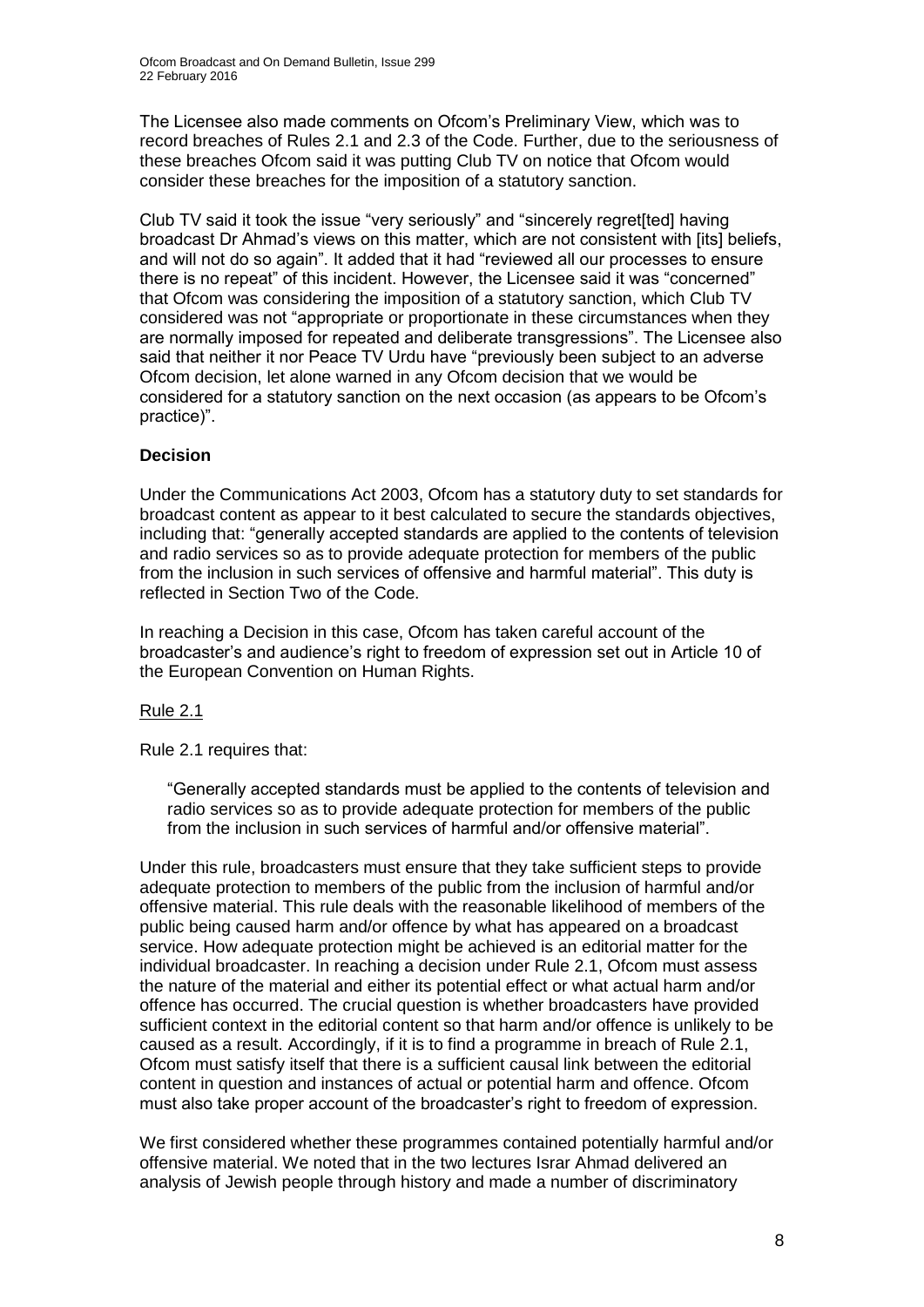remarks focused on them as an ethnic group. In particular, we noted that Israr Ahmad variously referred to Jewish people as: being *"this cursed people…this cursed race"*; having hatched an *"evil plan"*; possessing *"evil genius"*; causing the First World War; and filling Europe during history *"with their poison".* 

We considered that in these two programmes Israr Ahmad repeatedly portrayed Jewish people as a homogenous group and in overwhelmingly negative and stereotypical terms. For example, Israr Ahmad made a series of allegations ascribing perfidious intent to Jewish people throughout history. Among other things, Israr Ahmed accused Jewish people of *"hatching conspiracies"*; considering *"non-Jews"* to be *"not human";* and considering it acceptable to *"cheat non-Jews, to rob them and to deceive them".* He also asserted as fact highly negative stereotypes about the allegedly pernicious behaviour of Jewish people in history. To this end, we noted that Israr Ahmed made allegations about the role of *"Jewish bankers"* during the First World War (*"lay*[ing] *down their roots like a cancer…* [to take] *the whole of Europe in their grip"*) and in the present day (*"they want to bring the world to heel through the global banking network"*)*.* Second, he referred to the inflammatory *"Protocols of the Elders of Zion"<sup>4</sup>* – now accepted as an anti-Semitic forgery written to demonstrate a Jewish conspiracy to achieve financial and political power world-wide – as a factual document containing *"in great detail"* the plans of *"some very powerful Jews".*

Israr Ahmad's comments, in our view, had the potential to be interpreted as spreading anti-Semitism i.e. his comments could be a form of 'hate speech'. In this context we are mindful of the Council of Europe's definition of 'hate speech', as follows:

"All forms of expression which spread, incite, promote or justify racial hatred, xenophobia, anti-Semitism or other forms of hatred based on intolerance, including intolerance expressed by aggressive nationalism and ethnocentrism, discrimination and hostility towards minorities, migrants and people of immigrant origin"<sup>5</sup>.

We considered the statements from the programmes set out above clearly had the potential to cause offence to viewers as they denigrated, through the use of wellknown stereotypes, Jewish people, and could be interpreted as a form of anti-Semitic hate speech.

We also considered that the content taken as a whole had the potential to cause harm. We considered that the likely overall effect of this content would have been to promote highly negative anti-Semitic stereotypes about, and attitudes towards, Jewish people. In our view the terms used to describe Jewish people such as *"like a cancer"*, *"evil genius"*, *"their poison"*, *"cursed people"* and *"cursed race"* were particularly strong and inflammatory and we considered there was a likelihood that these comments had the potential to harm community cohesion by promoting highly negative anti-Semitic views to viewers of Peace TV Urdu.

We went on to consider whether the Licensee had taken sufficient steps to provide adequate protection to members of the public from the inclusion of the potentially harmful and/or offensive material. We noted that Israr Ahmad spoke uninterrupted

 4 Ibid.

<sup>5</sup> Council of Europe Committee of Ministers Recommendation, 30 October 1997 [\(http://www.coe.int/t/dghl/standardsetting/hrpolicy/other\\_committees/dh](http://www.coe.int/t/dghl/standardsetting/hrpolicy/other_committees/dh-lgbt_docs/CM_Rec(97)20_en.pdf)[lgbt\\_docs/CM\\_Rec\(97\)20\\_en.pdf\)](http://www.coe.int/t/dghl/standardsetting/hrpolicy/other_committees/dh-lgbt_docs/CM_Rec(97)20_en.pdf)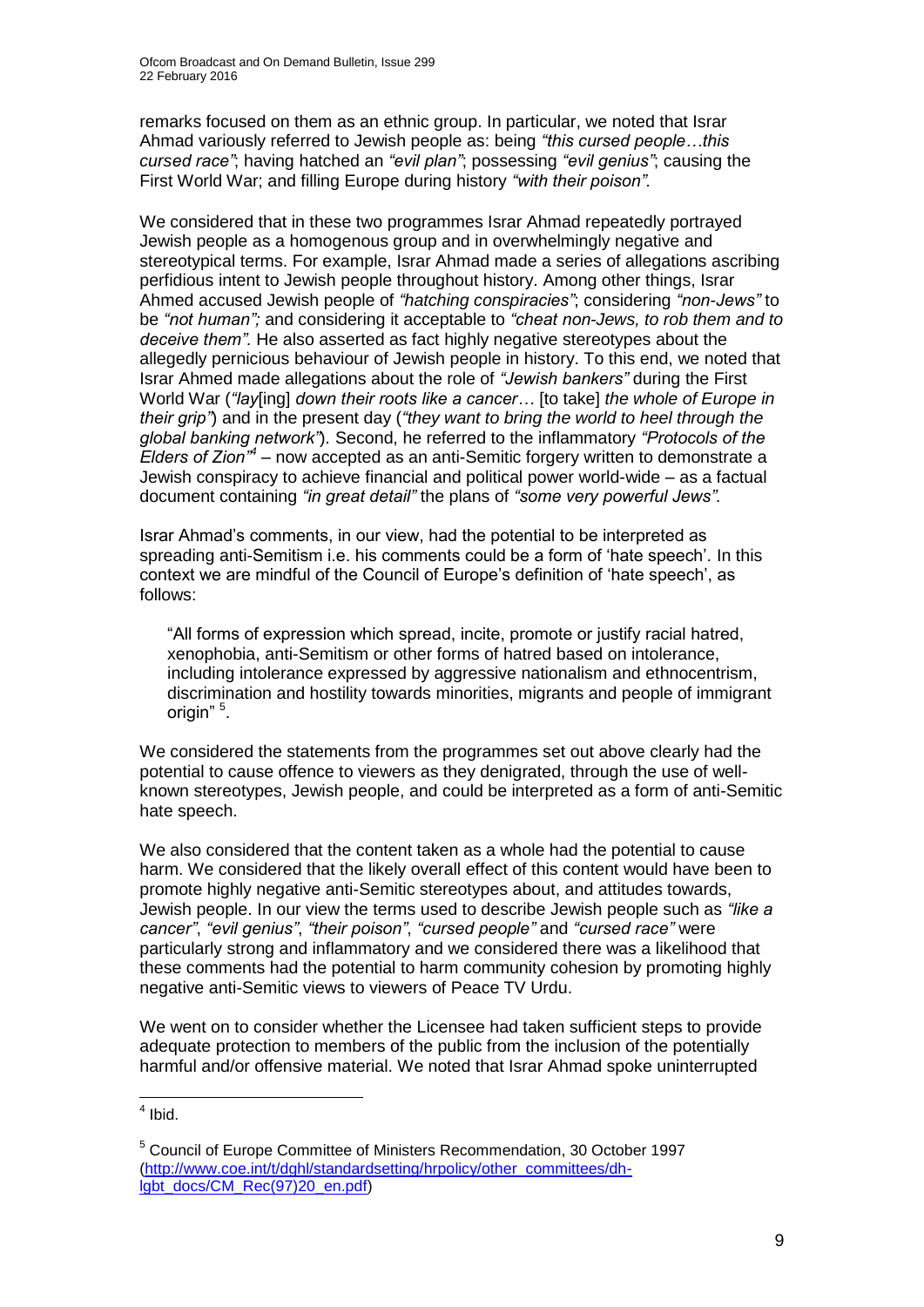and at no point in either of the two programmes were Israr Ahmad's comments balanced or countered by other content which softened or otherwise challenged the pejorative, discriminatory and inflammatory stereotypes he was putting forward. Therefore, in this case, our Decision is that the Licensee had not taken sufficient steps to provide adequate protection to members of the public from the inclusion of the potentially harmful and/or offensive material discussed above.

In reaching our Decision we took into account that the Licensee: said it took the issue "very seriously" and "sincerely regret[ted] having broadcast Dr Ahmad's views on this matter, which are not consistent with [its] beliefs, and will not do so again"; apologised for this incident; accepted that "certain parts of this transmission fell below our normal standards"; said that these programmes would not be repeated; and that all other content featuring Israr Ahmad was being reviewed to ensure compliance with the Code. We also noted Club TV's statement that: "It is not, and never has been, Peace TV's intention to cause offence to believers of other religions, or to harm members of other faiths or those of none, in any way". It also said it had "reviewed all our processes to ensure there is no repeat" of this incident. However, we concluded that the two programmes contained anti-Semitic material that was likely to have caused harm and offence in terms of presenting pejorative, racist or damaging stereotypes and endorsing prejudice against Jewish people. As such, the Licensee did not apply generally accepted standards so as to ensure that adequate protection was provided to members of the public, including Jewish people, from any potentially harmful or offensive material, in breach of Rule 2.1.

#### Rule 2.3

Rule 2.3 requires that:

"In applying generally accepted standards broadcasters must ensure that material which may cause offence is justified by the context...Such material may include, but is not limited to… discriminatory treatment or language (for example on the grounds of…race, religion...".

Rule 2.3 requires broadcasters to ensure that the broadcast of potentially offensive material is justified by the context. Context is assessed by reference to a range of factors including: the editorial content of the programme, the service on which the material was broadcast, the time of broadcast, what other programmes are scheduled before and after, the degree of harm or offence likely to be caused, likely audience expectations, warnings given to viewers, and the effect on viewers who may come across the material unawares.

Ofcom first considered whether the material in these programmes had the potential to cause offence. We noted that in the two lectures in this case Israr Ahmad delivered an analysis of Jewish people through history and made a number of pejorative and discriminatory remarks focused on them as an ethnic group. In particular, we noted that Israr Ahmad variously referred to Jewish people as: being *"this cursed people…this cursed race"*; possessing *"evil genius"*; and filling Europe during history *"with their poison".* He also accused Jewish people of *"hatching conspiracies"*; considering *"non-Jews"* to be *"not human";* and considering it acceptable to *"cheat non-Jews, to rob them and to deceive them"*. In addition he stated that during the twentieth century *"Jewish bankers…lay down their roots like a cancer…* [to take] *the whole of Europe in their grip",* and in the present day that Jewish people *"want to bring the world to heel through the global banking network".* He also referred to the inflammatory *"Protocols of the Elders of Zion"* discussed above, and presented it as a factual document containing *"in great detail"* the plans of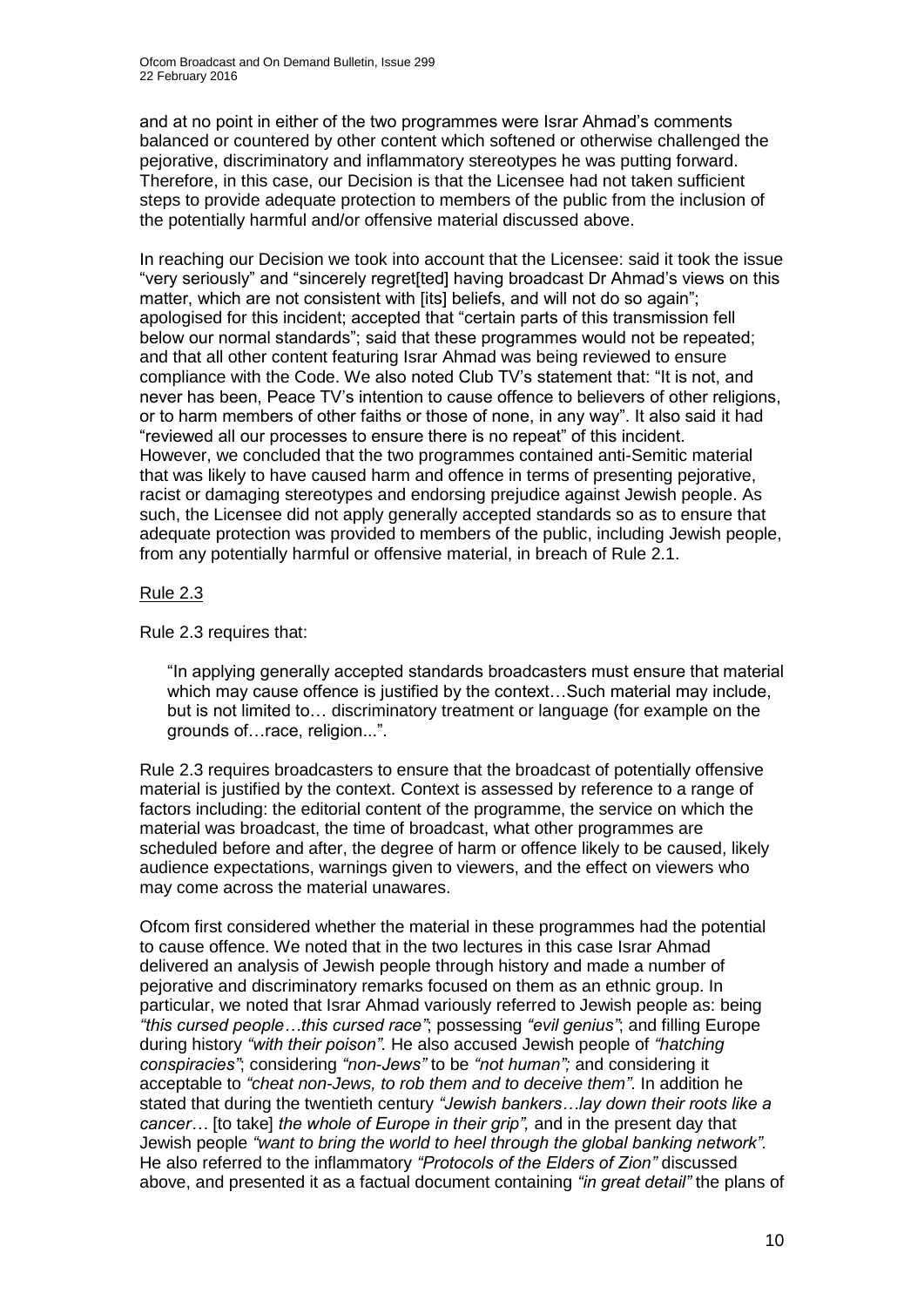*"some very powerful Jews".* As noted above we considered that these comments had the potential to be interpreted as a form of anti-Semitic hate speech.

We considered these comments clearly had considerable potential to be offensive for the same reasons as those discussed under Rule 2.1 above.

We went on to examine whether the broadcast of these potentially offensive statements was justified by the context. In these programmes, a Muslim scholar was delivering two lectures in which he gave his analysis of the role and actions of Jewish people through history until the present day. Ofcom acknowledged the Licensee could broadcast programmes that contained personal interpretations of the role of different groups and communities through history. However, in doing so any potential offence had to be justified by the context.

As already mentioned, in his lectures Israr Ahmad repeatedly posited a particularly critical and negative view of Jewish people. It is permissible to broadcast critical material under the Code, provided that criticism does not turn into, or amount to, gratuitous and pejorative abuse. In this case, however, we considered that Israr Ahmad made a series of allegations ascribing perfidious intent to Jewish people throughout history. Among other things, Israr Ahmed accused Jewish people of *"hatching conspiracies"*; considering *"non-Jews"* to be *"not human";* and considering it acceptable to *"cheat non-Jews, to rob them and to deceive them"*. We noted that Israr Ahmad spoke uninterrupted and that there were no views or statements in the programmes which challenged or otherwise softened the considerable level of potential offence caused by Israr Ahmad's statements.

We considered that it was particularly offensive that Israr Ahmad asserted as fact highly negative stereotypes about the allegedly pernicious behaviour of Jewish people in history and that this had the potential to cause offence. For example, Israr Ahmed made allegations about the role of *"Jewish bankers"* during the First World War (*"lay*[ing] *down their roots like a cancer…* [to take] *the whole of Europe in their grip"*) and in the present day (*"they want to bring the world to heel through the global banking network"*)*.* Israr Ahmad also referred to the inflammatory *"Protocols of the Elders of Zion"* that we discuss above, and presented it as a factual document containing *"in great detail"* the plans of *"some very powerful Jews".* We considered the fact that Israr Ahmad did not question the authenticity of this document or otherwise present the full context of its origins was likely to have heightened the level of offence in this case.

We noted that the Licensee: said it took the issue "very seriously" and "sincerely regret[ted] having broadcast Dr Ahmad's views on this matter, which are not consistent with [its] beliefs, and will not do so again"; apologised for this incident; accepted that "certain parts of this transmission fell below our normal standards"; said that these programmes would not be repeated; and that all other content featuring Israr Ahmad was being reviewed to ensure compliance with the Code. We also noted Club TV's statement that: "It is not, and never has been, Peace TV's intention to cause offence to believers of other religions, or to harm members of other faiths or those of none, in any way". It also said it had "reviewed all our processes to ensure there is no repeat" of this incident.

However, Ofcom considered that there would need to be very strong, if not exceptional, contextual factors to justify the inclusion of such highly offensive and discriminatory material which had the potential to cause offence under the Code. In this case, our Decision is that there was clearly insufficient context to justify the highly offensive statements, and Rule 2.3 was breached.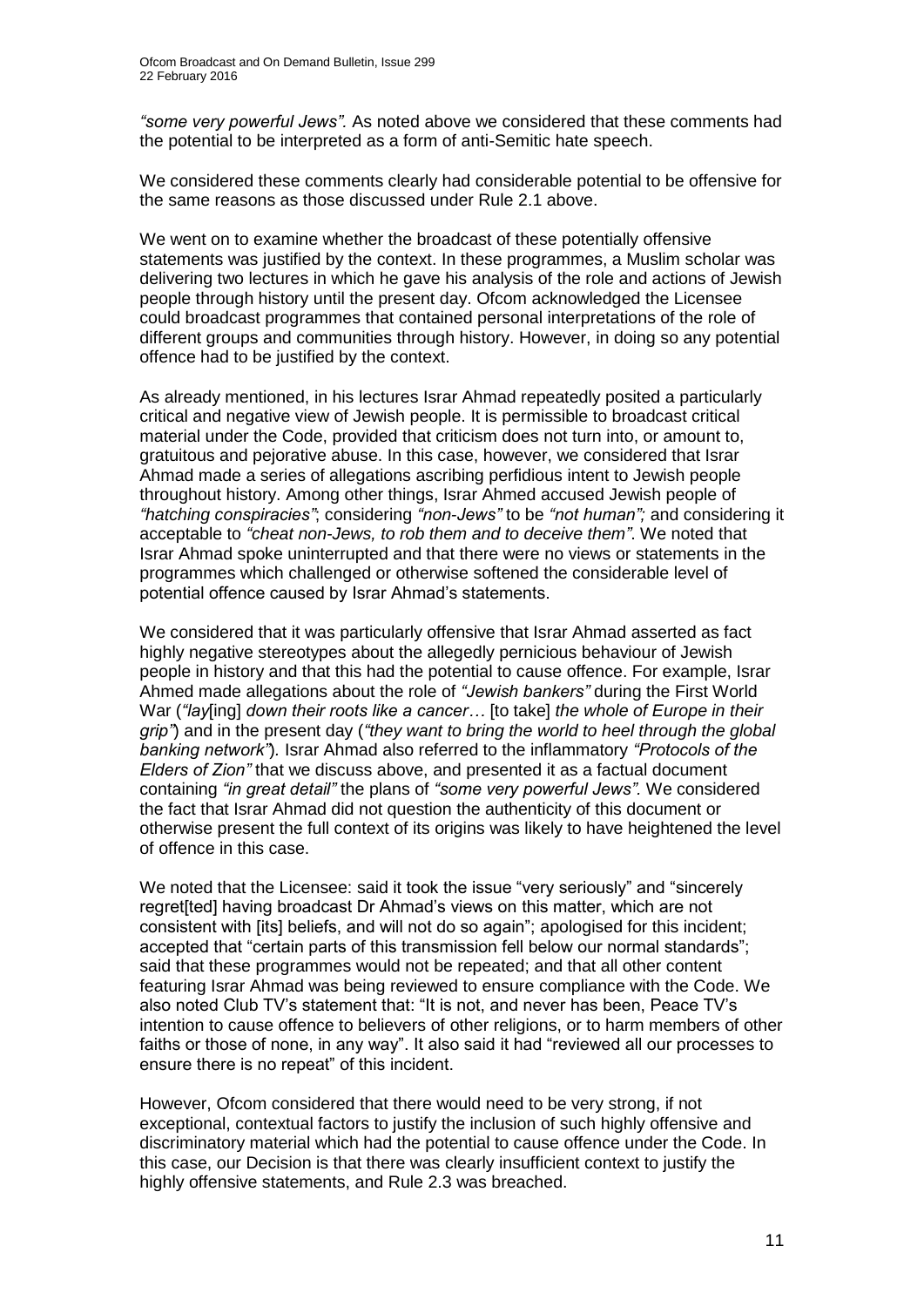Ofcom noted that in its representations on Ofcom's Preliminary View, Club TV said it considered it was not "appropriate or proportionate" to consider the imposition of a statutory sanction in this case "when they are normally imposed for repeated and deliberate transgressions". Ofcom's Procedures for the consideration of statutory sanctions in breaches of broadcast licences<sup>6</sup> make clear that Ofcom may impose a sanction if it considers that a broadcaster has seriously – and not just if it has deliberately and repeatedly (or recklessly) – breached the Code. Under the procedures, if Ofcom considers that a sanction may be appropriate, a broadcaster has the opportunity to make representations on Ofcom's Preliminary View in that matter.

Ofcom was particularly concerned about the nature of the potentially very harmful and highly offensive content broadcast by the Licensee. **Ofcom considered these breaches to be serious. We are therefore putting Club TV on notice that Ofcom will consider these breaches for the imposition of a statutory sanction.**

**Breaches of Rules 2.1 and 2.3**

<sup>1</sup>  $^6$  See:

[http://stakeholders.ofcom.org.uk/binaries/broadcast/guidance/proceduresjuly2013/Procedures](http://stakeholders.ofcom.org.uk/binaries/broadcast/guidance/proceduresjuly2013/Procedures_for_consideration.pdf) for consideration.pdf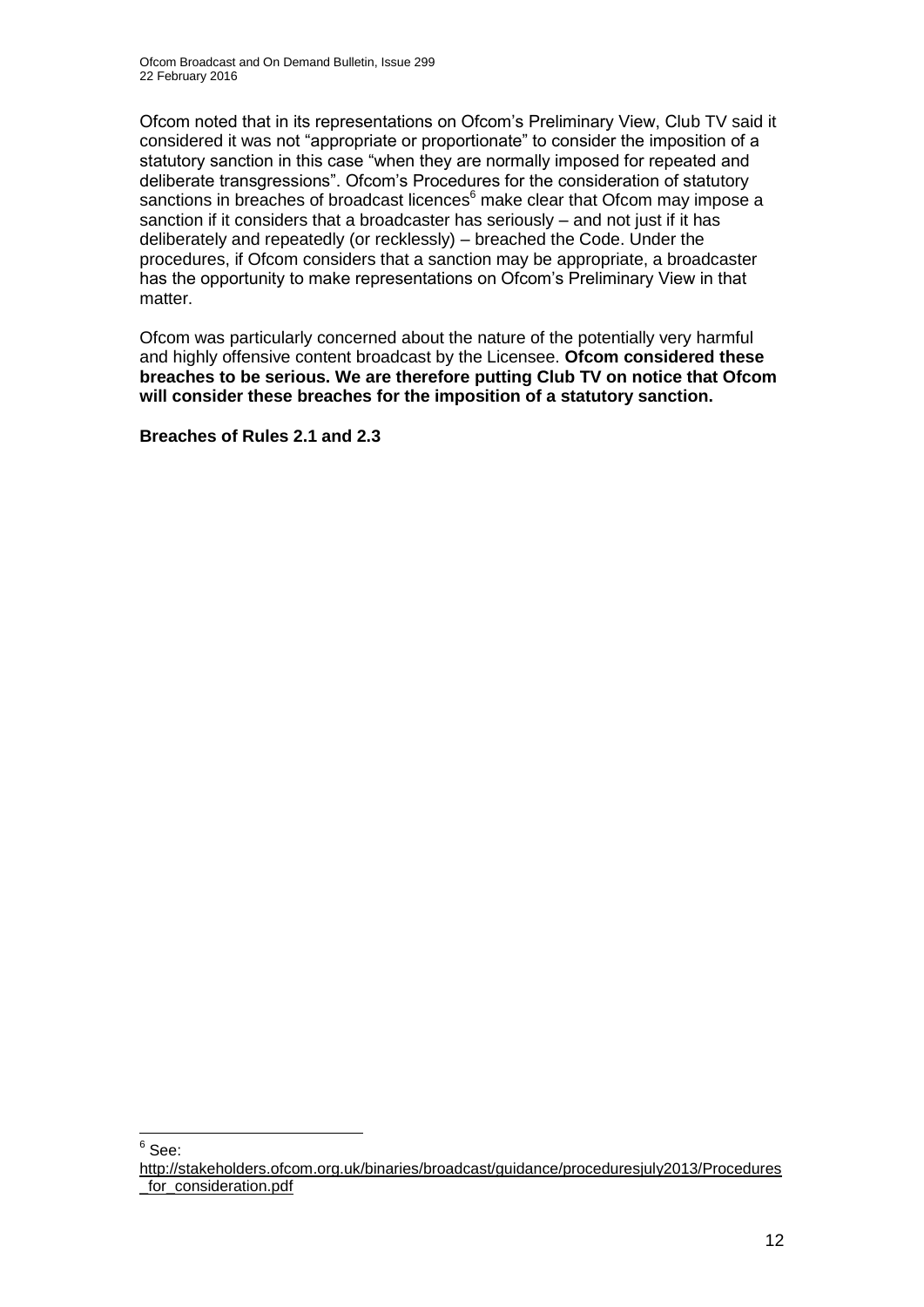# **In Breach**

### **Derren Brown: Something Wicked This Way Comes**

*Watch, 6 December 2015, 09:10*

#### **Introduction**

Watch<sup>1</sup> is a general entertainment channel broadcast on satellite and cable platforms. The licence for the service is held by UKTV Media Limited ("UKTV" or "the Licensee").

*Derren Brown: Something Wicked This Way Comes* was based on footage from the 2006 stage show of the same name. Five complainants alerted Ofcom to the content of this programme broadcast on a Sunday morning.

#### Dangerous behaviour

During one segment of the programme which lasted about 14 minutes in total, Derren Brown sought to demonstrate a technique to limit pain and bleeding. He said that by restricting the air supply to the brain (and consequently the flow of blood around the body) a human being would not bleed when cut and would have the ability to withstand *"massive amounts of pain".*

Derren Brown placed a transparent plastic bag over his head and sealed it while a member of the audience tapped out his pulse rate on a drum. The pulse rate gradually reduced until it stopped. He then removed the bag from his head, removed his shoes and socks, and slowly walked over to a path of broken glass on the stage, appearing to be in a state of semi-consciousness.

There were close up shots of Derren Brown's feet as he walked over the glass, interspersed with shots showing his reactions and those of audience members. Once he had finished the challenge, the camera zoomed on his feet to show that they had not bled as a result of contact with the glass.

#### Offensive language

1

When walking over the broken glass, Derren Brown said the word "fuck" under his breath. He later said the following when addressing the audience:

*"That was a punch, that was a fucking punch".*

*"And if you don't get the Daily Mail, fucking buy a copy on your way home".*

Ofcom considered the material described above raised issues warranting investigation under the following rules of the Code:

Rule 1.13: "Dangerous behaviour, or the portrayal of dangerous behaviour, that is likely to be easily imitable by children in a manner that is harmful... must not be broadcast before the watershed... unless there is editorial justification".

<sup>&</sup>lt;sup>1</sup> Watch rebranded as 'W' on 15 February 2016 but operates under the same licence held by **UKTV**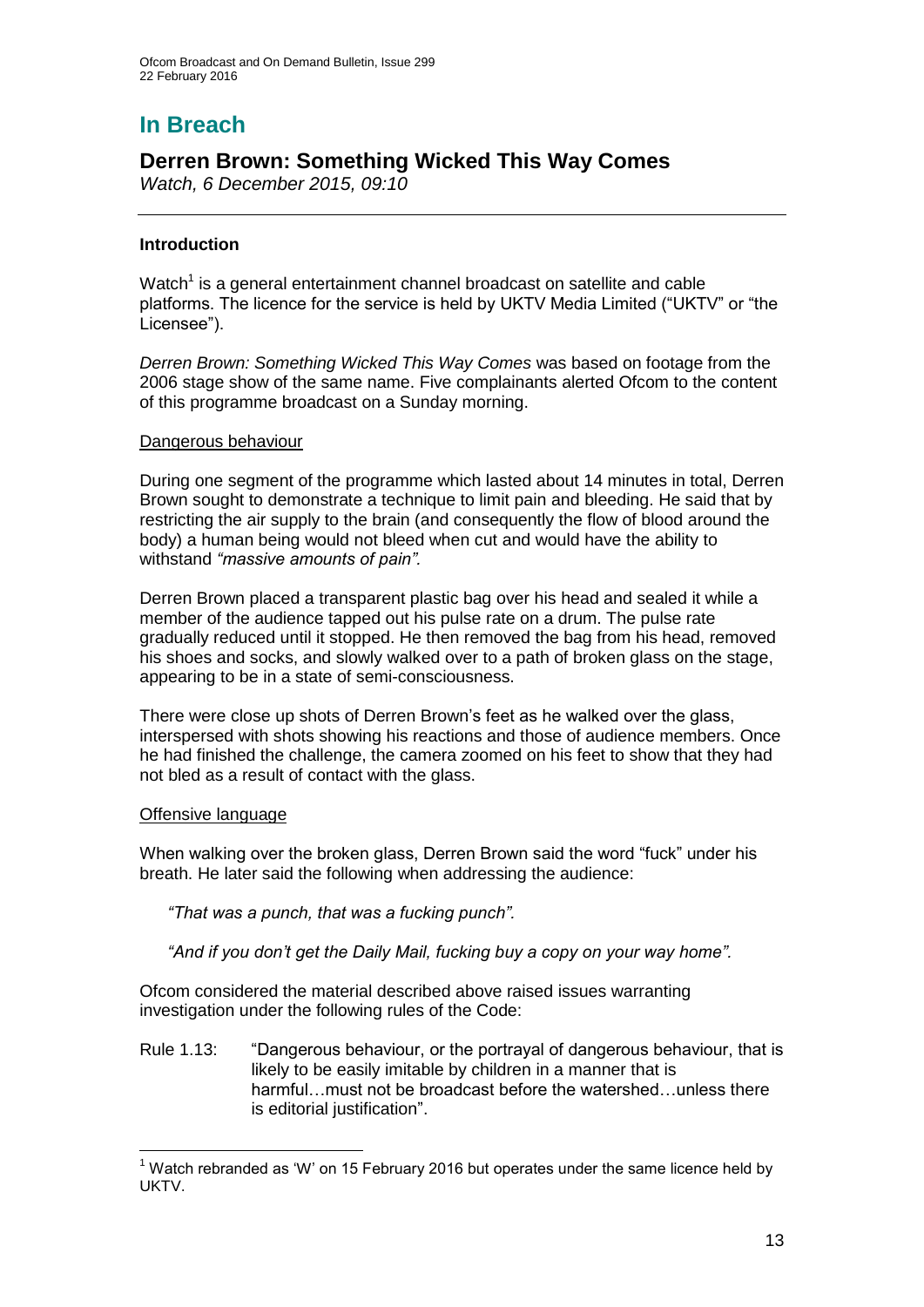Rule 1.14: "The most offensive language must not be broadcast before the watershed".

We therefore asked the Licensee to explain how the content complied with these rules.

#### **Response**

UKTV confirmed that the programme was broadcast in error and fully acknowledged that the programme was unsuitable for a pre-watershed transmission. It added that it would not make any attempt to justify how the material complied with Rules 1.13 and 1.14 of the Code.

The Licensee said it had become aware of this incident before being contacted by Ofcom and that an internal investigation had revealed that the programme had been logged for a post-watershed transmission. However, it said that due to human error the post-watershed restriction was not marked against the programme in UKTV's broadcast management system. As a result the system erroneously labelled the programme as being suitable for broadcast before the watershed.

The Licensee said that following this incident, it had implemented various additional safeguards to ensure post-watershed material is not broadcast before the watershed by mistake.

#### **Decision**

Under the Communications Act 2003, Ofcom has a statutory duty to set standards for broadcast content as appear to it best calculated to secure the standards objectives, one of which is that "persons under the age of eighteen are protected". This objective is reflected in Section One of the Code.

#### Rule 1.13

Rule 1.13 of the Code states that dangerous behaviour that is likely to be easily imitable by children in a manner that is harmful must not be broadcast before the watershed unless there is editorial justification.

In this programme, Derren Brown advised the audience that cutting off the air supply to the brain would prevent bleeding and substantially reduce the experience of pain. He then proceeded to asphyxiate himself by placing a clear plastic bag over his head, sealing it and restricting the supply of oxygen to his brain. In Ofcom's view, this was clearly dangerous behaviour.

Ofcom then considered whether this behaviour was likely to be easily imitable by children in a manner that is harmful. Plastic bags are a common household item that children frequently have access to without parental supervision. They also present a widely acknowledged risk of harm to young children. Therefore, Ofcom took the view that Derren Brown's use of a plastic bag to asphyxiate himself was likely to be easily imitable by children in a manner that was harmful. This was particularly because selfasphyxiation was presented as a way to carry out acts which would not normally be possible because of the bleeding and pain that resulted. Further in this programme no negative consequences of self-asphyxiation were identified.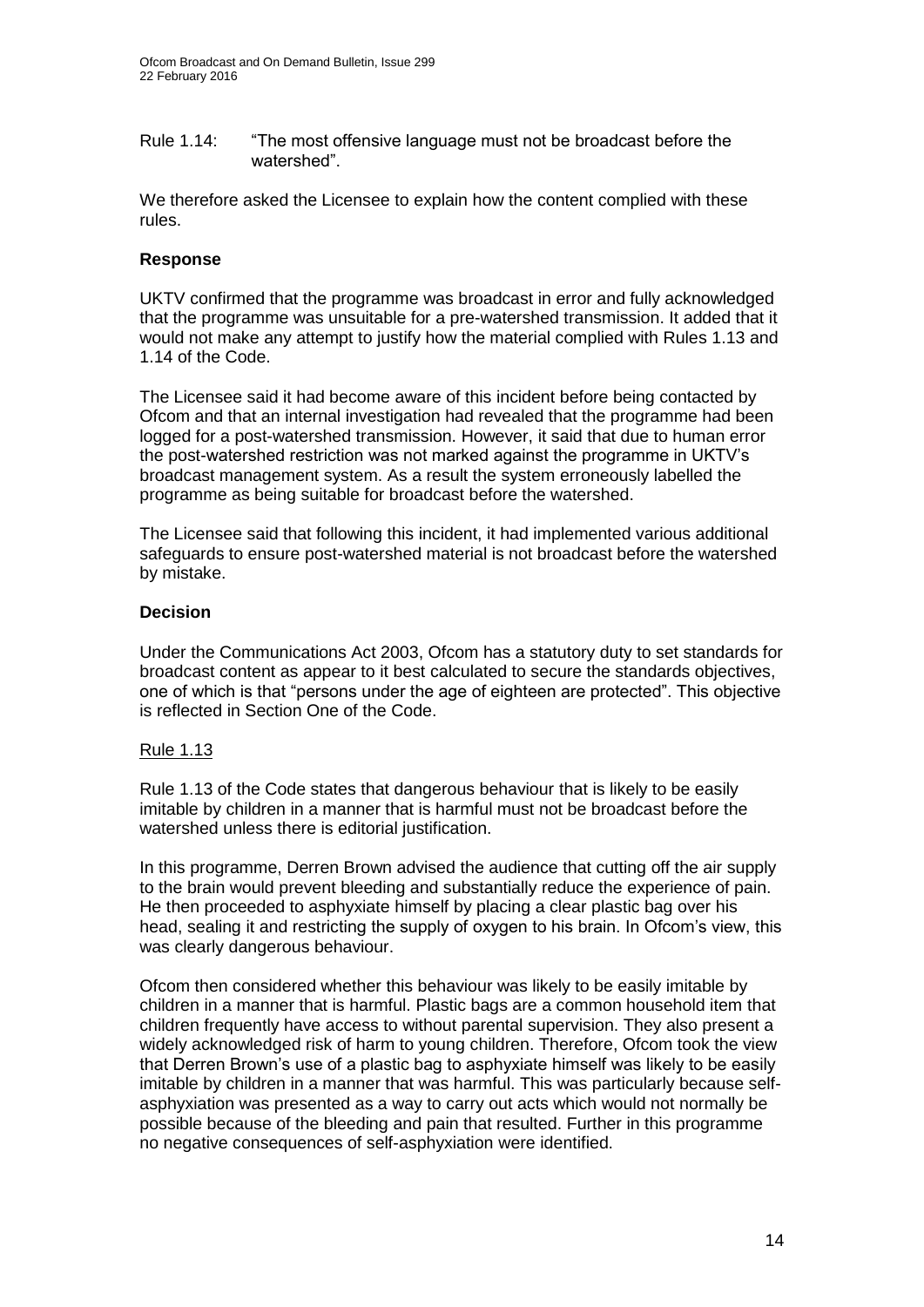Ofcom went to on determine whether this portrayal of dangerous behaviour was editorially justified. We noted that this programme comprised footage of an entertainment show broadcast early on a Sunday morning at a time when in our opinion it was likely that a number of parents may have left their children to watch television unsupervised. We therefore did not consider there to be any editorial justification for the broadcast of this material. We noted that UKTV did not seek to justify the broadcast of this material under Rule 1.13.

For the reasons stated above, Ofcom concluded that this content breached Rule 1.13 of the Code.

#### Rule 1.14

1

Rule 1.14 of the Code states that "the most offensive language must not be broadcast before the watershed..." Ofcom research on offensive language<sup>2</sup> notes that the word "fuck" or a similar word is considered by audiences to be amongst the most offensive language.

The broadcast of the words "fuck" and "fucking" in this programme shown before the watershed was therefore a clear breach of Rule 1.14 of the Code.

Ofcom recognised that UKTV broadcast this programme pre-watershed by mistake and noted the additional measures it told us it had implemented to minimise the likelihood of a recurrence. However, for the reasons set out above, this material breached Rules 1.13 and 1.14 of the Code.

#### **Breaches of Rules 1.13 and 1.14**

 $2$  Audience attitudes towards offensive language on television and radio, August 2010 [\(http://stakeholders.ofcom.org.uk/binaries/research/tv-research/offensive-lang.pdf\)](http://stakeholders.ofcom.org.uk/binaries/research/tv-research/offensive-lang.pdf).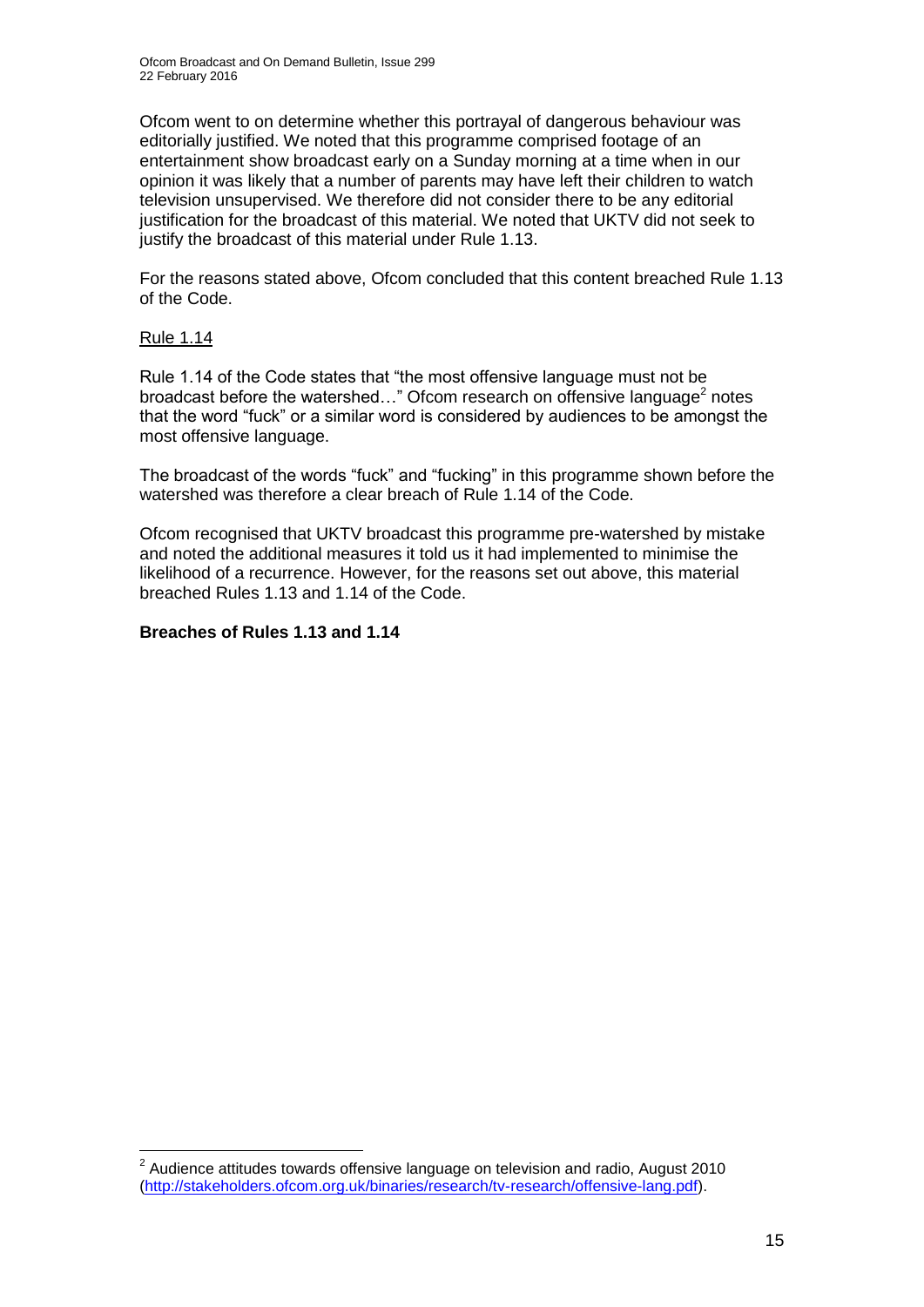# **In Breach**

**Jessie** *Disney Channel, 23 October 2015, 15:55*

#### **Introduction**

*Jessie* is an American comedy series for children. It tells the story of a young woman who moves to New York to pursue a career as an actress but instead becomes a nanny for a well-to-do family. On 23 October 2015 at 15:55, Disney Channel broadcast a "Halloween special" episode from the programme's fourth season.

Ofcom received three complaints from parents who said their young children had been upset and frightened by the programme's content.

The programme was preceded by the following warning:

*"…in this Halloween episode some scenes may be a little intense for younger viewers".*

A major storyline in the episode concerned Jessie and the four children in her care (Emma, Luke, Ravi and Zuri) seemingly being haunted by a ghost called Abigail. Approximately five minutes into the programme, one of the children's friends, Stuart, recounted an urban legend about the ghost Abigail. He described the spectre as:

*"*…*a lonely ghost who haunts the Upper West Side, her face is hidden by long dark hair and she always appears in a white dress.* […] *Legend has it, Abigail rises up from the grave and takes children to be her eternal playmates, and they're never heard from again".*

Two minutes later, Ravi received a black and white video message<sup>1</sup> on his mobile phone which lasted about 15 seconds. The video message was shown a number of times, in various forms, throughout the programme. On each occasion it was shown, a selection of the following short clips was included:

- the ghostly figure of Abigail walking up some steps;
- a close-up of a skeletal clown face turning to the camera;
- a jar of eyeballs;

1

- squirming maggots;
- characters in Halloween masks;
- rats running out of a hole;

<sup>&</sup>lt;sup>1</sup> The imagery seemed reminiscent of the 1998 Japanese horror film *Ringu*, which tells the story of a cursed videotape containing a black and white film that features the ghost of a young girl with long dark hair wearing a white dress. During the film's conclusion, as one of the characters watches the video, the ghost crawls out of the television set. *The Ring*, a Hollywood remake of the film, was released in 2002.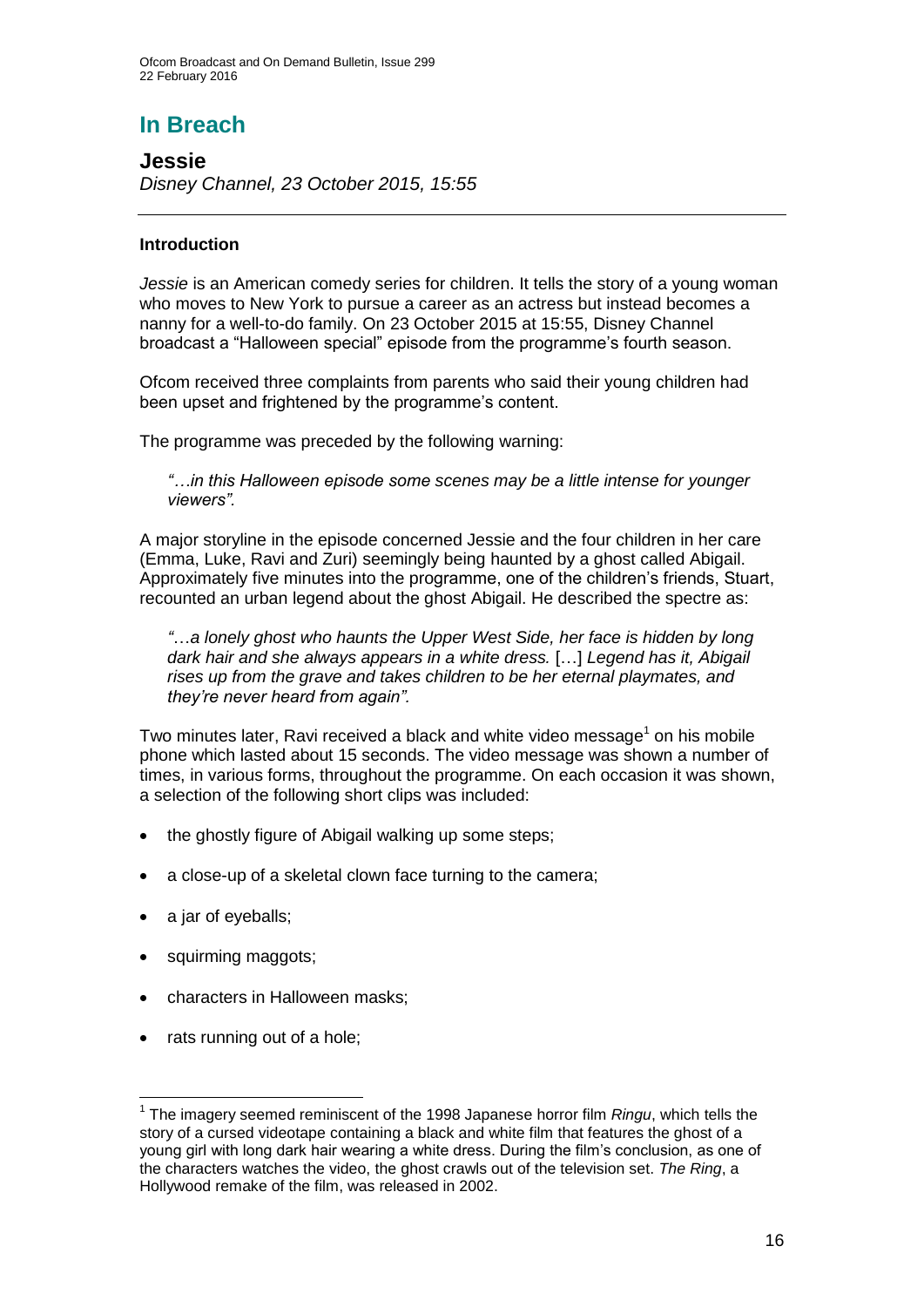Ofcom Broadcast and On Demand Bulletin, Issue 299 22 February 2016

- Abigail sitting under a tree; and,
- a skeleton.

The video message concluded with a final clip of Abigail crawling towards the viewer, her face obscured by her long dark hair. The video message was accompanied by eerie music and distorted sounds of cackling and screaming.

After the video message finished playing, the other characters heard Ravi shouting Abigail's name. They ran to his aid but found only his mobile phone, with Ravi nowhere to be seen.

About three minutes later in the programme, while looking for Ravi, Luke received the video message on his phone. On this occasion, viewers were shown only around five seconds of the video message. After watching the video, Luke also went missing.

Shortly afterwards, Emma received the video message on her phone. She decided not to look at her phone but the video message then began to play on her laptop. As she backed away from the laptop in fear, two mobile phones in the room began to ring. She retreated into the home cinema room where the video message began to play on the cinema screen for approximately three seconds.

In the next scene, Jessie and Zuri went looking for their missing friends. A phone rang and when they answered, a disturbing voice said *"I'm lonely, come play with me"*. As they hurried away, the doors of a lift opened and a red ball bounced towards them. The room was briefly plunged into darkness, and when the lights came back on, Abigail was standing in the lift. As the girls screamed, the lights briefly went off again. When they came back on, Abigail had disappeared.

Seventeen minutes into the programme, Jessie and Zuri received a video call from Stuart. He said:

*"Guys, I don't have much time. I've found the others. We're safe but I don't know for how long. Come quick".*

Stuart was then shown to look to his side and scream *"Abigail!"* before the call was terminated by electrical interference.

In the next scene, Jessie and the children were shown reunited in the sitting room of a haunted house near Central Park. The video message then began playing on an old-fashioned television set. However, on this occasion during the final clip of the message, Abigail continued crawling forwards and pulled herself out of the television set. The children began screaming and hid behind Jessie. Jessie grabbed the ghost and its wig came off, revealing it was Stuart in disguise. Stuart declared he had been Abigail throughout.

The programme's final scene showed Bertram (the family butler), Jessie and the others at home watching CCTV footage of Abigail stealing Halloween sweets. Ravi worked out, however, as a result of noting the time the CCTV footage had been recorded, that the Abigail in the CCTV footage could not have been Stuart dressed up as Abigail. The music from the video message began to play and Abigail moved towards the CCTV camera. When her face was full screen, she parted her hair, revealing the face of a young girl with dark circles around her eyes. The family screamed Abigail's name and ran away.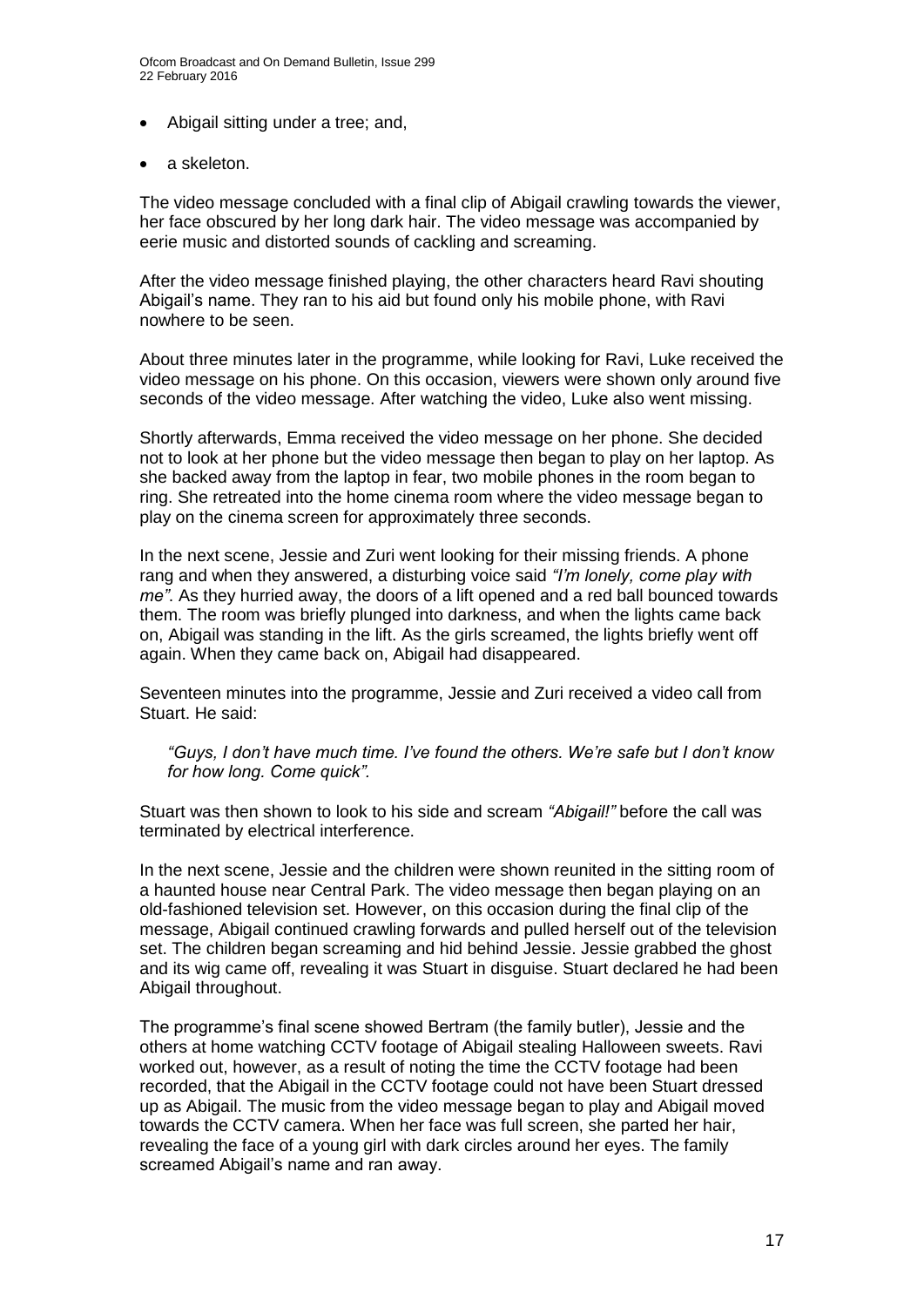Ofcom considered the material raised issues warranting investigation under Rule 1.3 of the Code which states:

"Children must also be protected by appropriate scheduling from material that is unsuitable for them".

We asked the licensee for Disney Channel, The Walt Disney Company Ltd ("Disney" or "the Licensee") how the programme complied with this rule.

#### **Response**

Disney said that it takes "its obligations to its viewers very seriously, especially younger viewers".

Disney said that between 19 and 31 October 2015 (when the majority of children in the UK were on half-term holidays) Disney Channel had run a "Halloween themed schedule". Disney said this included episodes from some of its "key series" revolving round Halloween. Disney said that as a result "the look and feel of the channel was very much Halloween themed".

Disney said this episode was "reviewed extremely carefully before broadcast in an afternoon timeslot" and said it believed this episode was "suitable for [its] audience and [did] not go beyond the expectations of [its] viewers for Halloween themed Disney Channel programming". However, it did take a decision to "alert the audience to the fact that this episode contained some "spooky" scenes reflecting the Halloween theme and its scheduling in that context".

Disney said the urban legend of Abigail was told "in a humorous, light way" in this programme which made it clear the storyline was "a mock, comedic ghost story which kids love at this time of the year".

Regarding the scenes in which the children received video messages which they believed were from Abigail, Disney said these were "brief" and "followed by humorous scenes and the laughter from the studio audience". This signalled "to viewers that the humour of this series is very much present as usual throughout this episode". The Licensee submitted that "as each child disappears, the other children continue to laugh and joke, showing that they are not in distress". Disney also pointed out that there is "the adult and humorous presence of Jessie, Tony and Bertram at regular points throughout the episode…signalling that all is well and as usual in the series".

Disney highlighted that during the scene in which Stuart, dressed as Abigail, crawled through the TV screen, "Jessie is joking with him as she confronts him, again demonstrating that this is a comedic Halloween episode and is not to be taken seriously". Regarding the final scene in which the "real" Abigail is seen on CCTV footage, Disney said this showed her smiling and "the over the top screaming of the family, who are all together, are all clearly shown to be fine".

For these reasons, the Licensee said that it considered the material was compliant with Rule 1.3. However, as a result of the three complaints received, Disney said it had "not aired this episode in any timeslot since the end of Halloween week".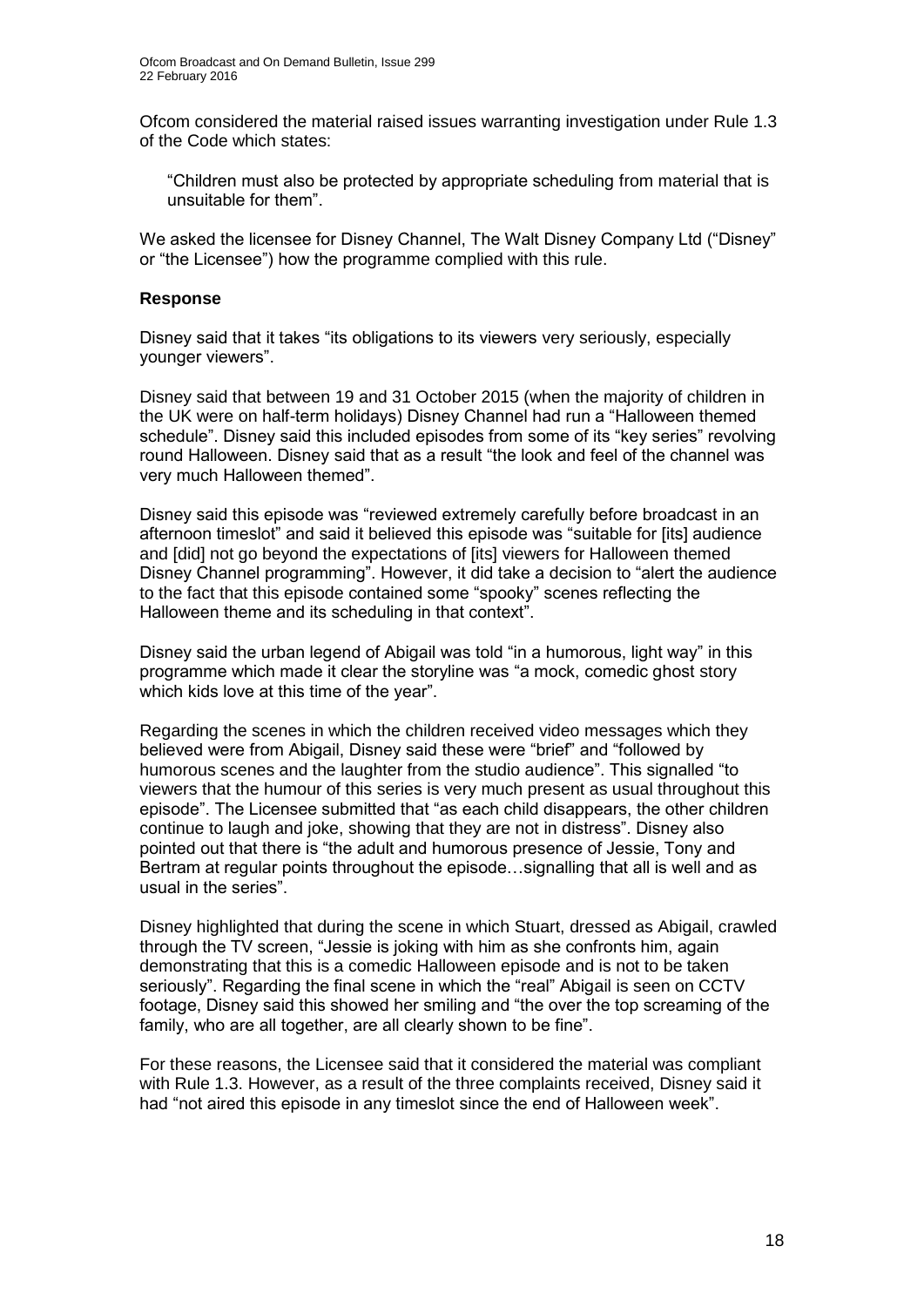#### **Decision**

Under the Communications Act 2003, Ofcom has a statutory duty to set standards for broadcast content as appear to it best calculated to secure the standards objectives, one of which is that "persons under the age of eighteen are protected". This objective is reflected in Section One of the Code.

Rule 1.3 requires that children must be protected by appropriate scheduling from material that is unsuitable for them.

#### Material Unsuitable for Children

We first considered whether the material was suitable for children. Consistent with the nature of both Disney Channel and the specific material in this case, Ofcom conducted this assessment with particular concern for children under the age of ten, who may have been watching the programme unsupervised.

As noted above, this episode of *Jessie* was a "Halloween Special", a key storyline of which involved the programme's main characters seemingly being haunted by a ghost. The ghost was depicted as a young girl, wearing a long white dress, with long dark hair covering her face. Over the course of the programme, the ghost sent a video message to a number of the programme's child characters. After watching the message, the children mysteriously disappeared. Towards the end of the programme, it was revealed that the ghost was not in fact a spectre but one of the regular child characters dressed up as part of an elaborate prank. However, in the concluding scene, the characters discovered that the ghost of Abigail did in fact appear to exist.

Ofcom considered that this storyline was not inherently unsuitable for a Halloween special episode of a programme made for children. However, we did have concerns about the potentially frightening nature of particular scenes coupled with elements of the programme's imagery. By way of example, we noted the following:

- the video message apparently sent by Abigail contained various black and white images including: a skeletal clown face turning to the camera; a masked figure surrounded by candles; and, Abigail crawling towards the camera. In Ofcom's view, the potential for this series of images to distress younger children was significantly increased by the repeated number of times it was shown and the accompanying soundtrack of eerie music and distorted laughs and screams.
- Zuri and Jessie were shown looking for their friends in the apartment block lobby. As they searched, the room was plunged into darkness. When the lights came back on, Abigail was standing in a lift, in front of Jessie and Zuri. Zuri screamed and Jessie shouted *"no, no!"* After the lights briefly went off and on again, Abigail had vanished. Given that Abigail was presented as a malevolent spirit who *"takes children to be her eternal playmates"* resulting in them being *"never heard from*  again*"*, we considered that her sudden and startling appearance together with the sounds of Zuri and Jessie in distress were capable of frightening or causing distress to younger viewers.
- the final time the video message was shown, Abigail crawled out of the television set towards Jessie and the children. This was accompanied by dramatic music and the sound of the children screaming. In our view, shots of a malevolent spirit transforming itself from a two-dimensional image on a screen to a "real" three-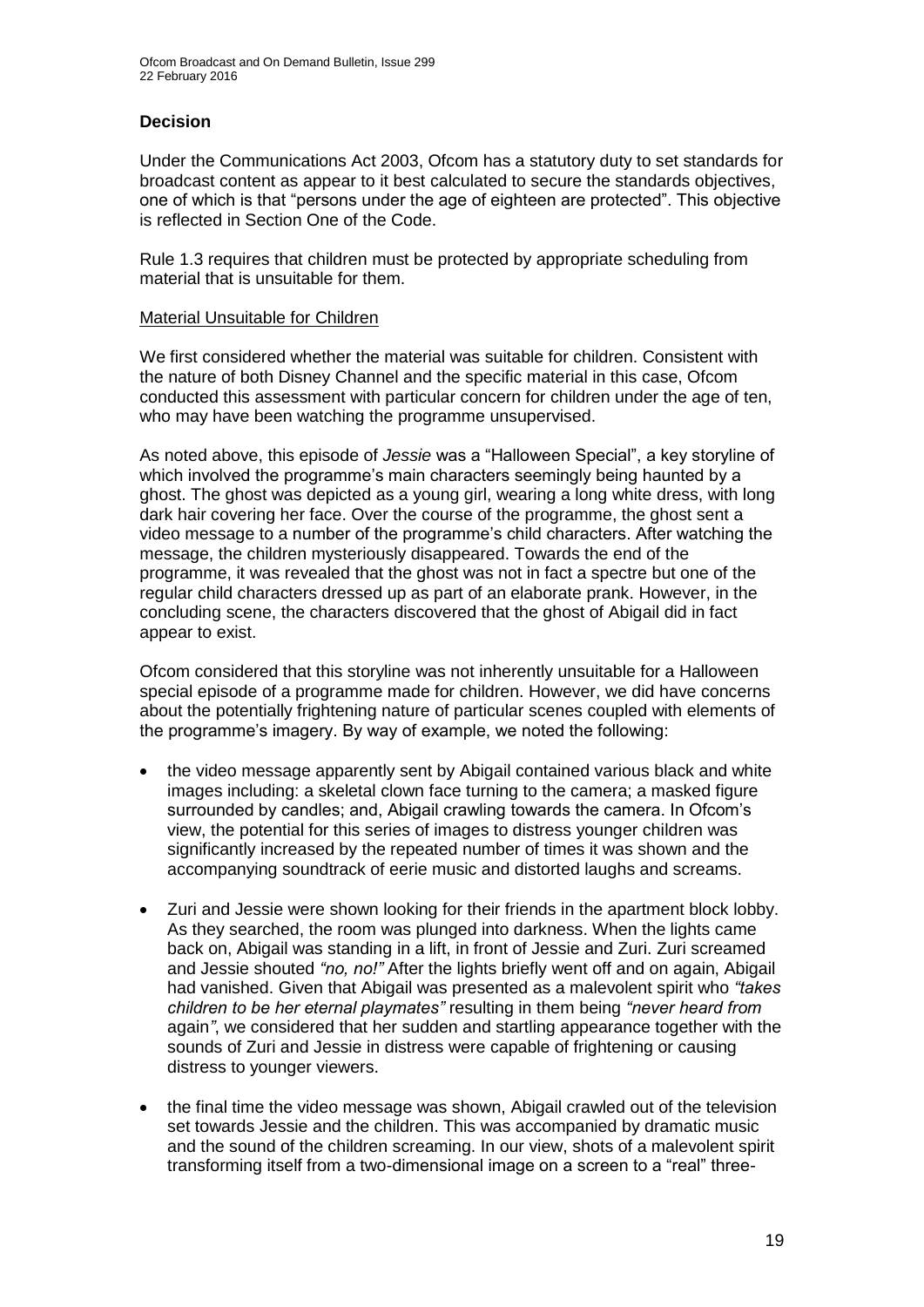dimensional being, combined with the terrified reaction of the children in the programme, was potentially distressing to younger viewers.

• in the programme's final scene, the characters were watching CCTV footage to try and discover who had been stealing Halloween sweets. Abigail was seen in the footage and the characters worked out, as a result of the timestamp on the footage, that at that time it could not have been Stuart dressed up as Abigail. Eerie music and distorted sounds of screaming from the video message then began to play. Abigail approached the camera and parted her hair, revealing a pale face with dark rings around her eyes and pulled her mouth into a sinister smile. Ofcom considered this final revelation that Abigail may indeed have been "real", may have caused undue concern to younger children.

We noted the various arguments advanced by the Licensee that the material was suitable for children. These included that: the sequences were brief; "the children continue to laugh and joke, showing they are not in distress"; that the programme's humour "demonstrate[d] that this [was] a comedic Halloween episode and is not to be taken seriously"; and, "the adult and humorous presence of Jessie, Tony and Bertram at regular points throughout the episode" signalled "that all is well and as usual in the series". However, Ofcom did not consider that these factors were sufficient in themselves to mitigate the intensity and the cumulative effect of these sequences or their potential to distress younger viewers.

In light of the above, Ofcom considered the episode contained material unsuitable for younger children.

#### Appropriate scheduling

Ofcom went on to consider whether this material was appropriately scheduled. Appropriate scheduling is judged by a number of factors including: the nature of the content; the likely number and age range of the audience; the start and finish time of the programme; and, likely audience expectations.

In this case, we took particular account of the fact that this programme was broadcast at 15:55 on Disney Channel, a channel specifically targeted at young viewers. Given the time of broadcast and the nature of the channel, we considered it likely that parents, and carers, would have expected that the programme would be suitable for children of all ages to watch unaccompanied. Ofcom reviewed the audience figures for this broadcast and noted that in fact almost 78% of the programme's total audience of 98,000 were children, with almost 34% (just over 33,000) under the age of 10.

We noted that *Jessie* is a well-known and well-established comedy series for children. However, given the programme's typically light and comedic tone, we considered that parents would not have expected this programme to contain potentially frightening content of the kind described above.

We also had regard to the fact that the programme was preceded by a pre-broadcast announcement:

*"…in this Halloween episode some scenes may be a little intense for younger viewers".*

In light of the factors set out above, we considered that this announcement would not have sufficiently prepared viewers, or alerted parents or carers, to the potentially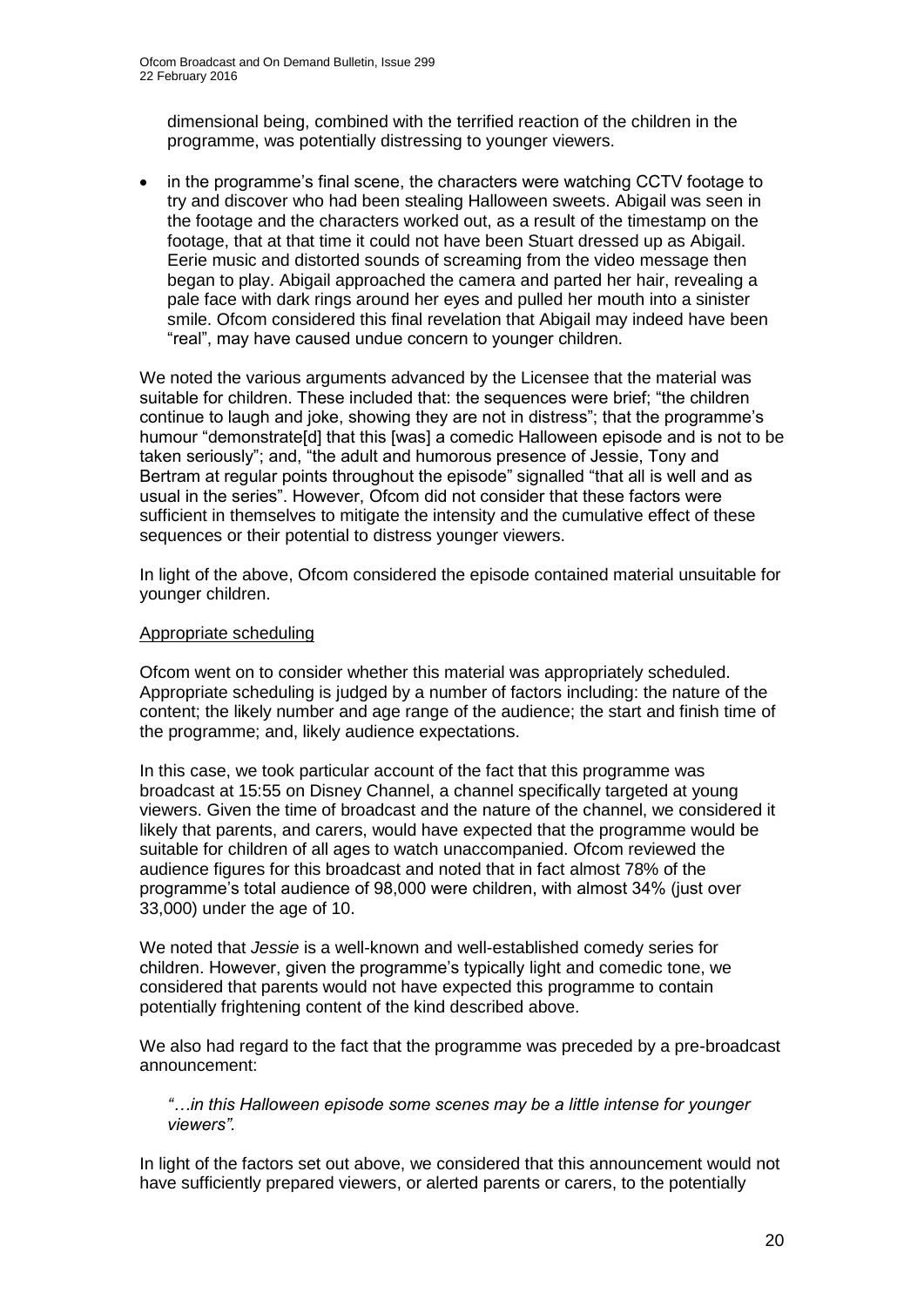frightening and distressing nature of the programme's content. Ofcom also reminds broadcasters when considering the appropriateness of a warning that children may be watching unsupervised.

We considered that the material did exceed expectations for material broadcast at this particular time on this channel. We therefore considered that children were not protected from material unsuitable for them by appropriate scheduling, and Rule 1.3 was breached.

**Breach of Rule 1.3**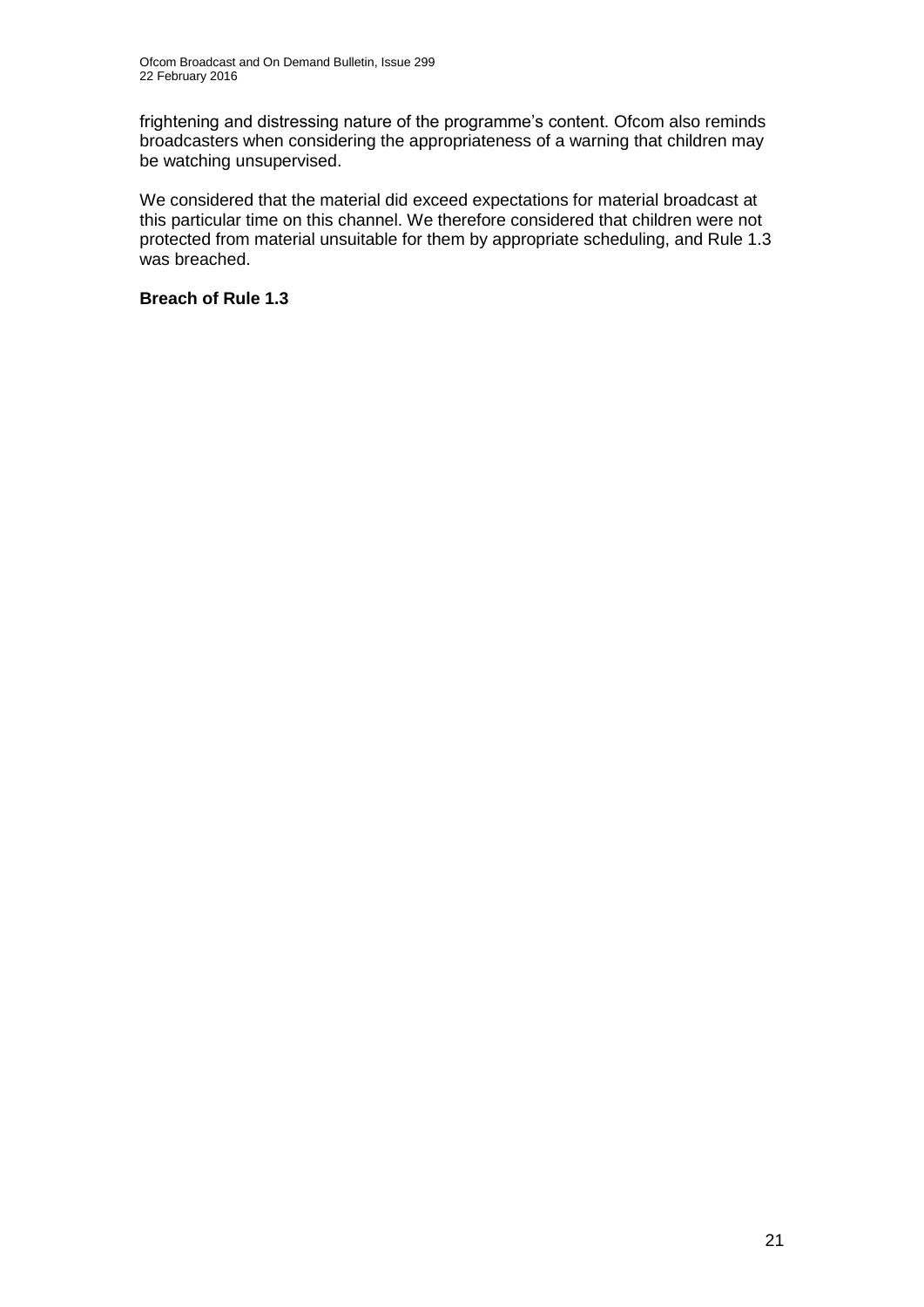### **In Breach**

**Geo News** *Geo News, 28 October 2015, 16:00*

#### **Introduction**

1

Geo News is a digital satellite news channel broadcast in Urdu, aimed at the Pakistani community in the UK and Europe. The licence for Geo News is held by Geo TV Limited ("Geo TV" or "the Licensee").

During routine monitoring, we noted the broadcast of a news report about the physical and verbal abuse inflicted on a woman in Pakistan, by an alleged police officer<sup>1</sup> in an attempt to gain a confession to theft. The report included footage of the incident obtained from social media.

Ofcom translated the material from Urdu to English, gave the Licensee an opportunity to comment on the transcript, and Geo TV did not contest its accuracy.

We noted that this news item was presented as a breaking news story by a Geo News presenter. It started at 16:00 and lasted about nine and half minutes in total. During this time footage of the incident was repeated 32 times in various forms.

The item was introduced by the news presenter as follows:

*"A police employee's disgraceful treatment of a woman, and a video that has come to light, that you can all see on screen. A woman who had been accused of theft and handed over to the police by a member of the public".*

The first time the footage was broadcast it was displayed on a split screen next to the caption *"Breaking News: A video showing a police official's disgraceful treatment of a woman can be seen by the public at large".* A caption displayed along the bottom of the screen stated *"A police official's violent attempt to force a woman to confess"*. The clip of the footage showed a woman seated, her faced blurred, and surrounded by a crowd of people. A police officer, shown facing the woman (his back towards the camera), violently slapped the woman twice across the face as he said:

*"The others have confessed, why do you think you won't confess?"*

Immediately after being hit by the police officer, the woman was shown attempting to straighten her hijab as the police officer tried to remove it.

The clip of the footage was then repeated, several times full screen, and accompanied by the following captions:

*"In a crowded room a police official repeatedly slaps a woman and abuses her with filthy language".*

*"A child is with the woman and this does not deter the police official from using filthy abuse".*

 $1$  At the time of broadcast it was not known whether the police officer was a civilian impersonating a police officer. It was subsequently reported on 29 October 2015 that the man in question was a security guard of a shopping mall posing as a police officer.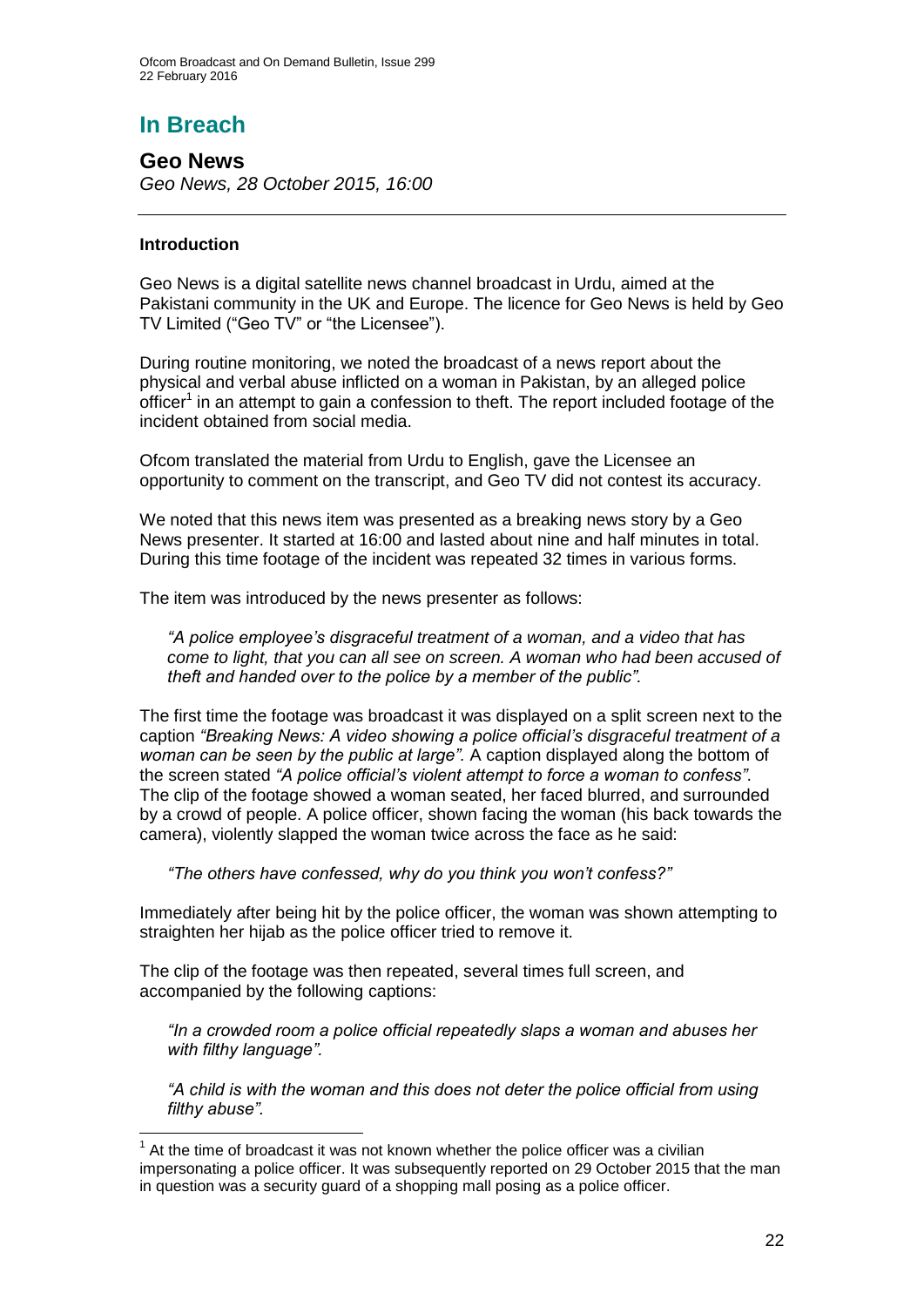*"Police official says to the woman "I'll see how you don't confess to stealing". A video showing a Police official's disgraceful treatment of a woman has come to light".*

*"Instead of investigating the matter, the police official resorted to physical and verbal abuse".*

At about one minute into the news item an extended clip of the footage was broadcast and repeated. The extended repeats of this footage showed the police officer continuing to shout at the woman as she repositioned her hijab. There were also minor variations in the audio and visual content that was broadcast as the clips were repeated. For example, the extended footage was often shown with audio in which either consecutive bleeping could be heard or the police officer stating:

*"The others have confessed, why do you think you won't confess? They have all confessed and we have recovered everything* [conversation masked by bleeps] *I will fix you…you've been caught now. You were fine until you were caught, but now we have you, and you cannot escape, so try and understand exactly what I am saying".*

When repeated, the footage was accompanied by commentary by the news presenter and Geo News reporter Talha Hashmi:

- Presenter: *"A video that has come to light via social media that shows a woman being tortured, and being subjected to filthy abuse. We have on the line with us, Geo news representative Talha Hashmi. Talha, are we any clearer about what this is all about?"*
- Talha Hashmi: *"This harrowing scene of a woman being repeatedly slapped on her face by what appears to be a police employee.* […] *What we appear to be seeing in this video, is that this woman has been apprehended and accused of theft, and some items are being demanded of her. The manner in which she is being tortured and the manner in which she is being subjected to foul abuse, that is totally wrong, because if she has been guilty of any offence she should have been arrested and brought before a court.* […] *But to raise your hand to a woman in a public environment, and use such filthy language as if she was guilty of some major crime* […] *For instance, we still have not been able to confirm that the person who is hitting the woman in the video is in fact a police official or not?*...*we know nothing about the person in the video, who is carrying out this torture or using the foul language…"*
- Presenter: *"We have shown discretion by blurring the face of the woman, and we have bleeped the filthy language… and also make clear that we cannot vouch for the videos authenticity definitively. We cannot say whether this is a genuine video but we can say that this type of behaviour is common in our society and the police do act in this way, particularly with the average person, who is not involved in any form of crime…"*
- Talha Hashmi: *"The first thing* [we need] *to establish is about this man who is beating this woman* [inaudible] *also about this woman, whether she is innocent or guilty, but regardless of that, the manner in*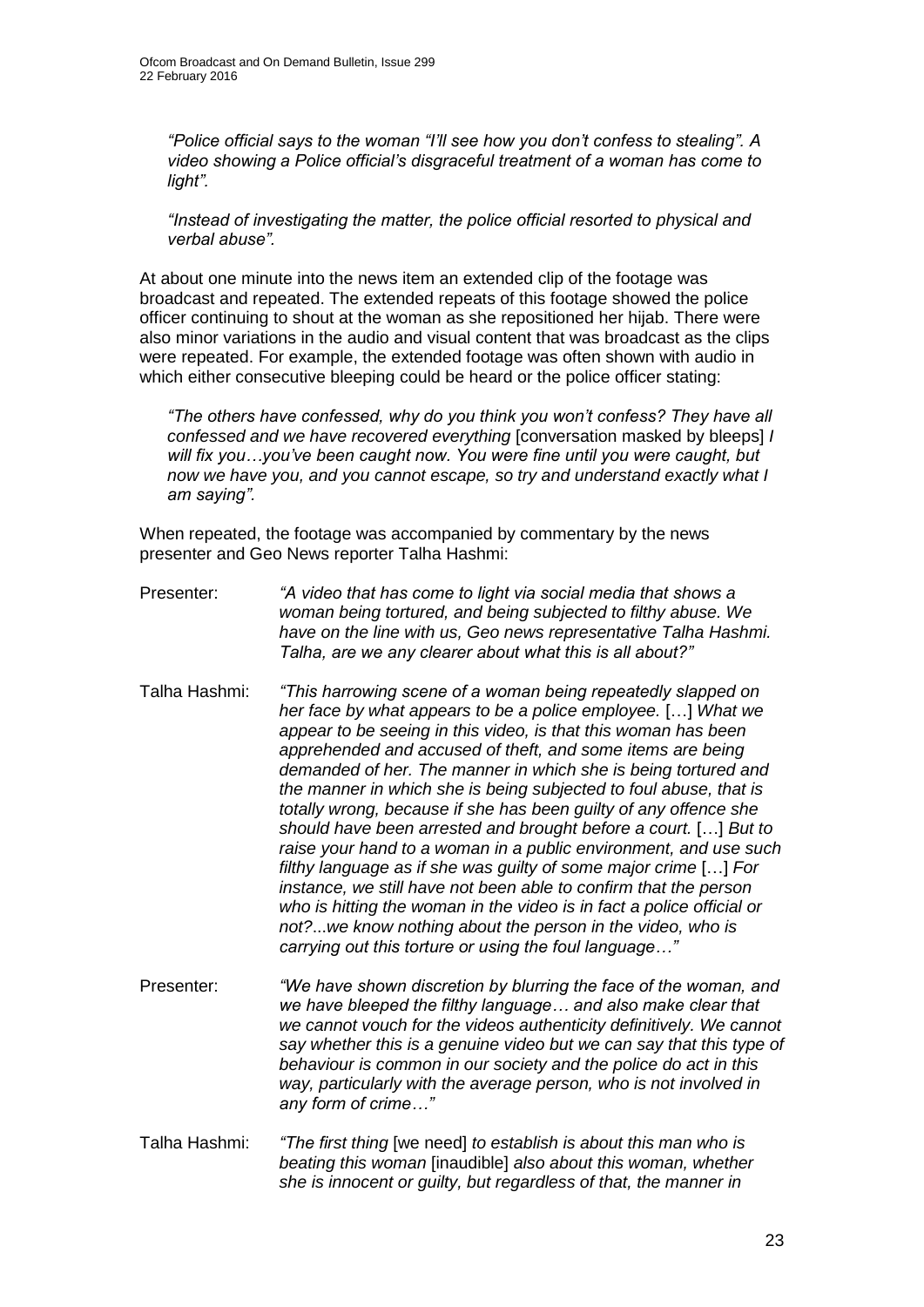*which he is talking to her, and the language being used, and the*  fact that he is slapping her in the face, in front of a crowd of *onlookers, that even includes a young child that could be her relative, is a very alarming sign".*

Ofcom considered the material warranted investigation under the following Code rules:

- Rule 1.3: "Children must…be protected by appropriate scheduling from material that is unsuitable for them".
- Rule 2.3: "In applying generally accepted standards broadcasters must ensure that material which may cause offence is justified by the context… Appropriate information should also be broadcast where it would assist in avoiding or minimising offence".

We therefore sought comments from the Licensee as to how the material complied with these rules.

#### **Response**

Geo TV explained that Geo News is a rolling news and current affairs channel based in Karachi in Pakistan. Its content is broadcast with editorial policy and compliance teams reviewing material "as it's sent to the output teams".

The Licensee said that news item was "first circulated on social media" on the day of broadcast. The decision was made to broadcast the news story because the "team felt it was important to report the police abuse suffered by the lady and highlight the abuse of women in Pakistan in generally". Geo TV highlighted that "as a direct result" of broadcasting the news item the "perpetrator was arrested $2$ ".

The Licensee argued that the news item did not breach the Code for the following reasons:

- an appropriate warning was provided by the commentary of the news presenter and the on-screen captions made it "abundantly clear [emphasis in original]" that the footage showed the "**disgraceful treatment of woman** [emphasis in original]" by a police officer;
- the nature of Geo News was a rolling news channel "which any parent or child watching would know before watching it". It was therefore "reasonable for them [the audience] to expect that any breaking news may be uncomfortable to watch";
- the channel is not aimed at children and "the likely size of the audience being children who can understand Urdu would have been negligible"; and
- steps were taken to censor any verbal abuse included in the video and the faces of the people involved were blurred.

Geo TV concluded that due to the nature of the channel the "scheduling of the item was within Rule 1.3" and "the degree of harm (if any) was limited" by the commentary and the on-screen captions. The Licensee said that as a result of Ofcom's

 2 See: [http://www.geo.tv/article-202280-Guard-caught-hitting-woman-on-social-media-video](http://www.geo.tv/article-202280-Guard-caught-hitting-woman-on-social-media-video-held)[held](http://www.geo.tv/article-202280-Guard-caught-hitting-woman-on-social-media-video-held)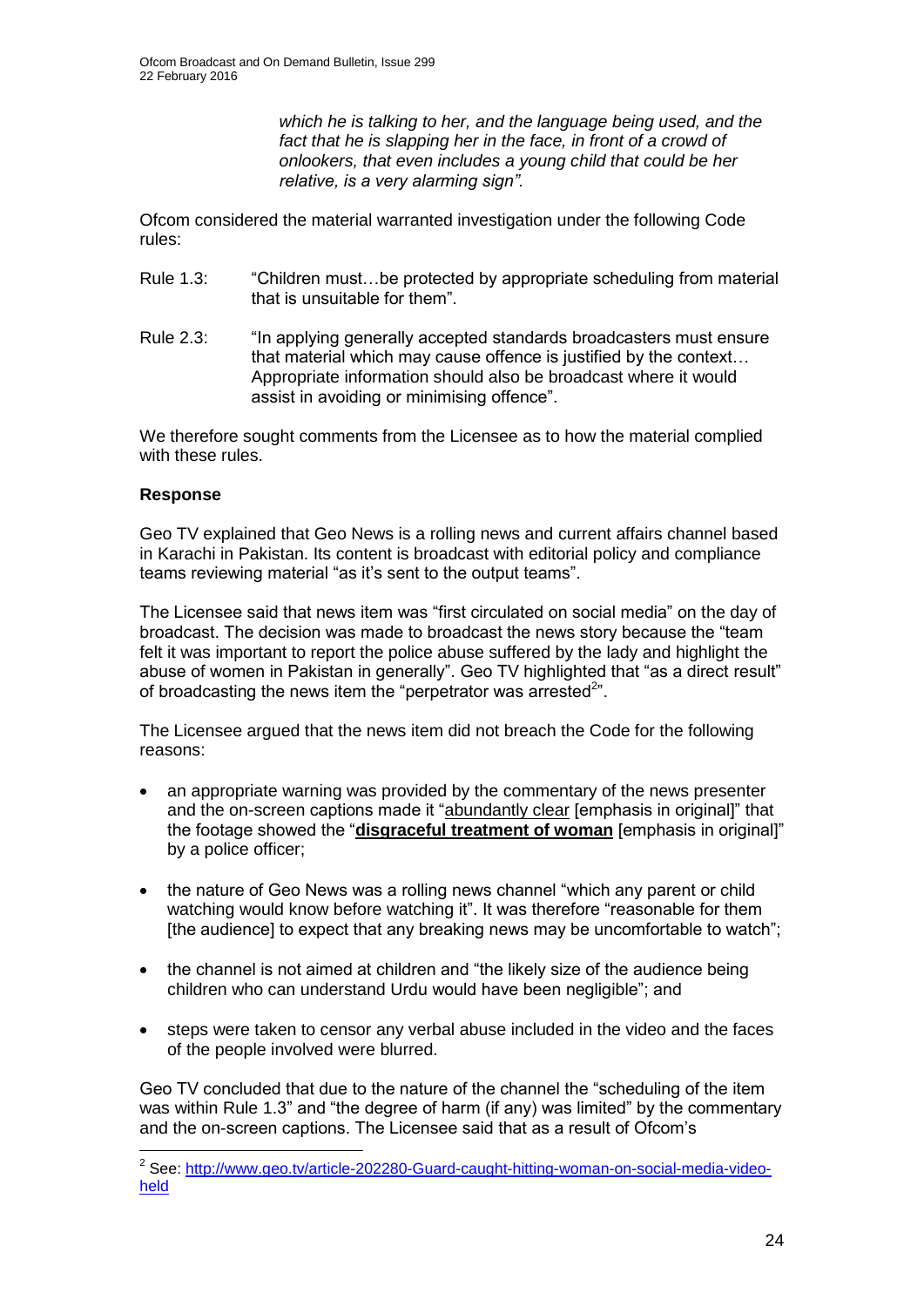investigation it had however briefed its news teams "to avoid such stories before the watershed…and that appropriate warnings are highlighted before the news story is aired" and has provided further training for its team "to review content in-line with Ofcom's [Broadcasting] Code".

#### **Decision**

Under the Communications Act 2003, Ofcom has a statutory duty to set standards for broadcast content as appear to it best calculated to secure the standards objectives, which include ensuring that persons under the age of eighteen are protected from material that is unsuitable for them, and providing adequate protection for members of the public from harmful and/or offensive material. These objectives are reflected in Sections One and Two of the Code.

In reaching a Decision in the case, Ofcom has taken careful account of the broadcaster's and audience's right to freedom of expression set out in Article 10 of the European Convention on Human Rights. Ofcom must therefore seek an appropriate balance between, on the one hand, its duties to ensure that viewers are given adequate protection from offensive material and on the other the broadcaster's and audience's right to freedom of expression.

It is important that news programmes shown before the 21:00 watershed are able to report freely on distressing events. In doing so however they must comply with the Code. When including offensive or distressing content in the news before the watershed they must ensure that as necessary or appropriate such material must be appropriately scheduled or justified by the context. Ofcom acknowledges that this frequently involves news broadcasters making finely nuanced decisions, often under considerable time pressure.

#### Rule 1.3

Rule 1.3 states that children must be protected by appropriate scheduling from material that is unsuitable for them. Appropriate scheduling is judged by a number of factors including: the nature of the content, the time of broadcast, the likely audience expectations and the availability of children to view taking into account school time, weekends and holidays.

We first considered whether the programme contained material unsuitable for children.

The clip of the footage (as detailed in the Introduction) showed a woman being violently slapped twice and verbally abused by a police officer in front of a crowd of people. Although the woman's face was blurred it was possible to distinguish the outline of her face and when she had been hit. The material was repeated 32 times in total over a period of about nine and a half minutes. In Ofcom's view the repeated broadcast of this footage was capable of causing distress to children, because it showed repeatedly a defenceless woman (whom a number of young child viewers may have associated with either their mother or a female relative) being physically and verbally abused by a person of authority. Further, for child viewers who did not understand Urdu, the content still had the potential to cause distress, because it showed repeatedly a woman being physically abused. This material was therefore unsuitable for children.

We went on to assess whether the news report was appropriately scheduled.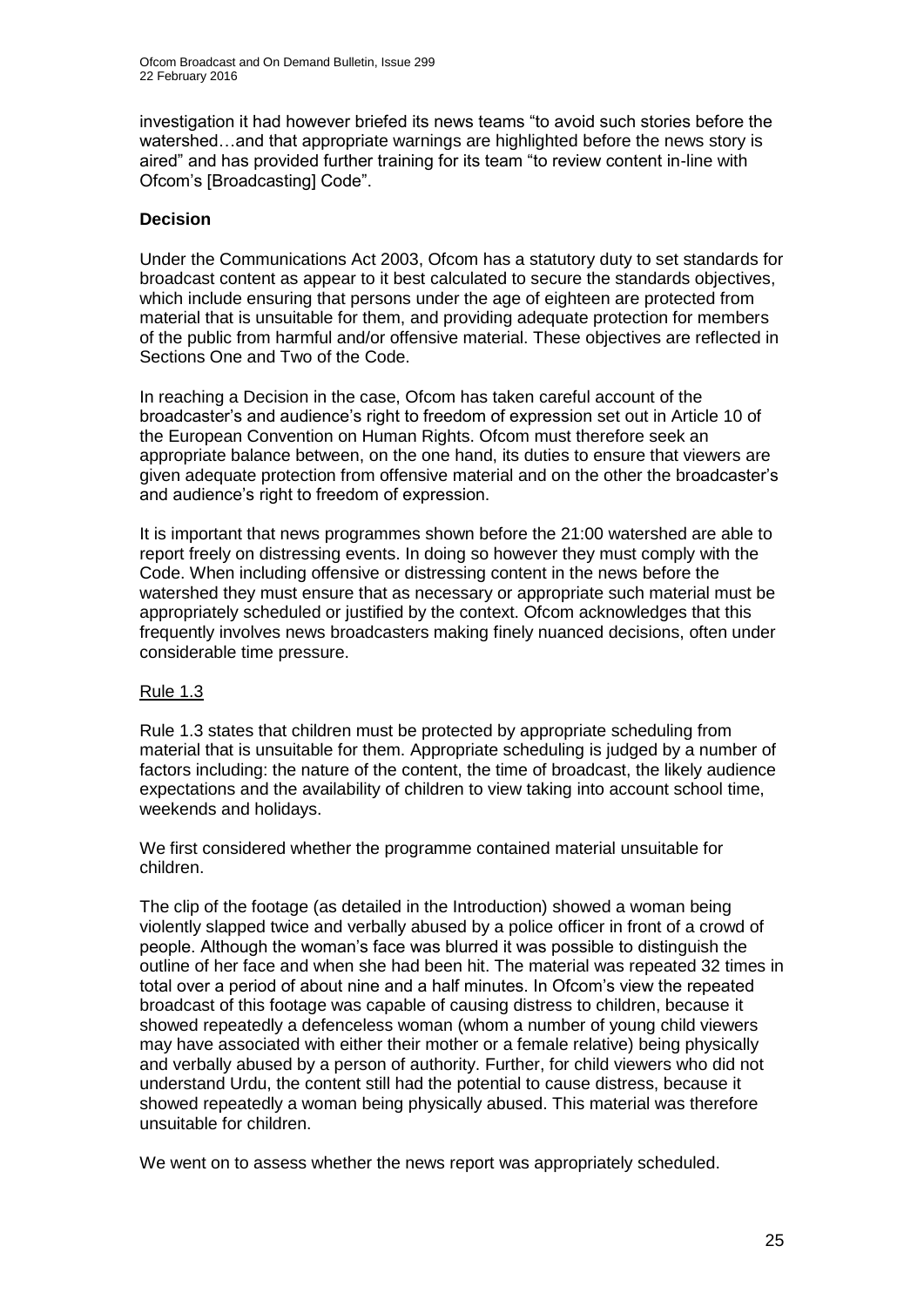Ofcom noted that the item was broadcast on a news and current affairs channel on a Wednesday at 16:00. We noted Geo TV's comments that the "likely size of the audience being children who can understand Urdu would have been negligible". We agreed that the likely number of children in the audience overall would have been limited by the fact that Geo News is a rolling news and current affairs channel. Nevertheless, we were concerned that this unsuitable material was repeatedly broadcast at a time when it was likely that children could have been in the audience.

Ofcom's guidance on Section One of the Code states:

"It is acceptable that it is in the public interest that, in certain circumstances, news programmes may show material which is stronger than may be expected prewatershed in other programmes as long as clear information is given in advance so that adults may regulate the viewing of children $3$ ".

Ofcom noted that there was no warning about the content before the news item was broadcast. As a result, viewers (and particularly parents and carers) had no advance information about the broadcast of this potentially distressing material. We took into account the Licensee's comment that in its opinion an appropriate warning was provided through the commentary of the presenter and the on-screen captions (as detailed in the Introduction). We acknowledged that the news presenter referred to *"the disgraceful treatment of the women"* when reporting on the incident. This was not in Ofcom's view a sufficiently adequate or explicit warning in itself to ensure that this content was appropriately scheduled, bearing in mind its potentially distressing nature.

Taking all these factors into account, we considered that the content was not appropriately scheduled, and Rule 1.3 was breached.

#### Rule 2.3

1

Rule 2.3 states that in applying generally accepted standards broadcasters must ensure that potentially offensive material is justified by the context. Context includes but is not limited to, editorial content of the programme, warnings given to viewers, the time of the broadcast and the service the material was broadcast on.

Ofcom first considered whether the material was potentially offensive.

As detailed above, this news story contained repeated footage of woman being violently slapped across the face and verbally abused when being questioned by an alleged police officer. Although the images were blurred so that their impact was limited to some extent, we considered that there was sufficient detail in what was shown and in the commentary of the news correspondent for the viewers to be clear about what had taken place. This impact was then considerably magnified by the repetition of this clip of footage – 32 times over a period of nine and half minutes. We therefore considered the material was capable of causing offence to viewers in general.

We went on to consider whether the broadcast of this material was justified by the context.

<sup>&</sup>lt;sup>3</sup> See:<http://stakeholders.ofcom.org.uk/binaries/broadcast/guidance/831193/section1.pdf>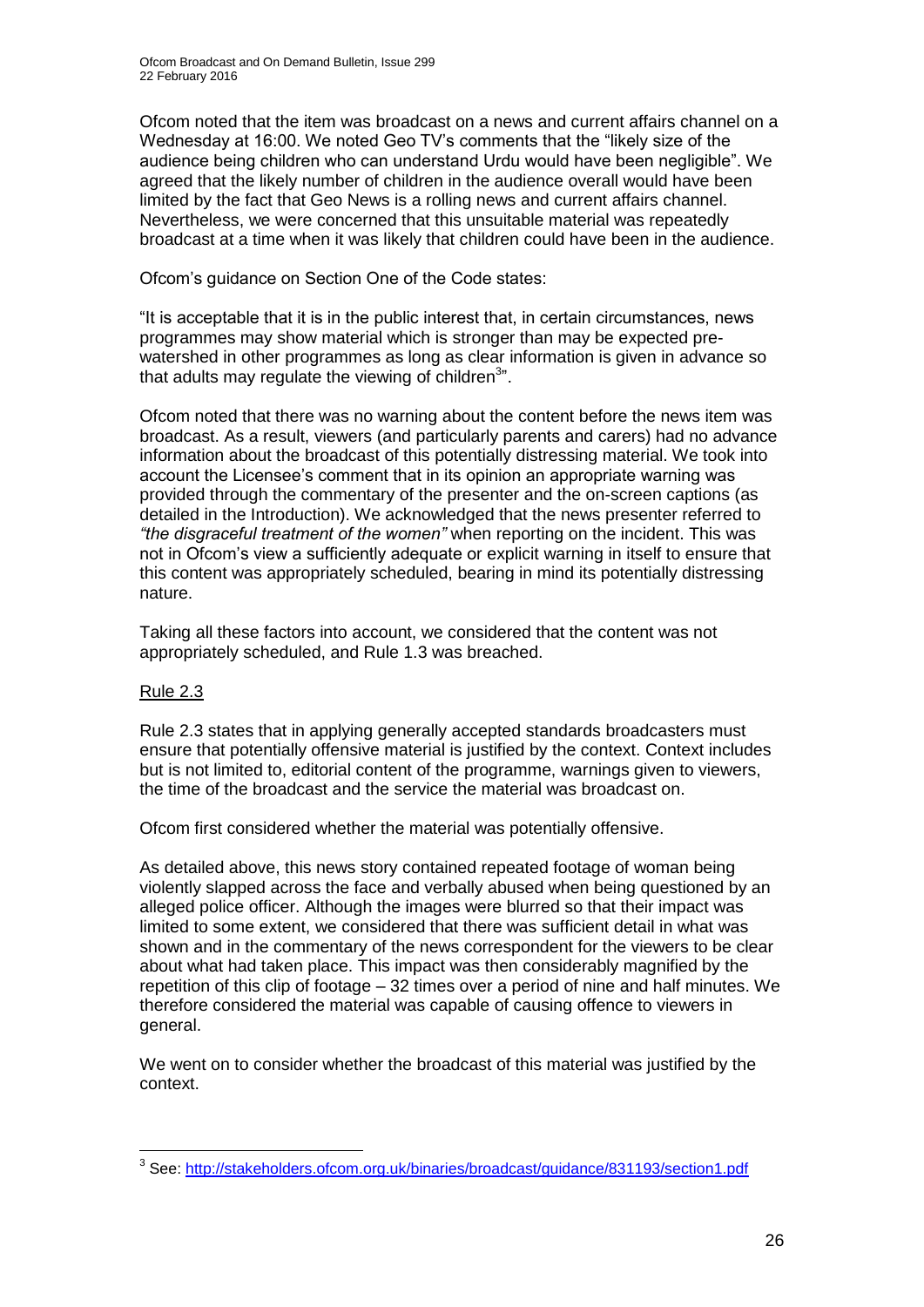Ofcom noted that this news item was a breaking story, and the broadcast of some footage relating to the assault was in the public interest (according to the Licensee the man who assaulted the woman was arrested "as a direct result" of the broadcast). We also noted that Geo News is a rolling news channel which typically broadcasts news and current affairs programmes with greater appeal to adults. Ofcom believes that in line with the right to freedom of expression, it is important for news programmes to be able to choose how to report freely on events which they consider in the public interest – and audiences expect them to do so. However, broadcasters must comply with the Code, and in particular must take into account that viewers have different expectations before and after the 21:00 watershed.

Ofcom noted that the item was broadcast at 16:00 on a news and current affairs channel aimed at adults. We took into account Geo TV's comment that adult viewers would therefore expect some news items to be "uncomfortable to watch". The fact that adult viewers expect news broadcasters to report on challenging stories in a timely way however does not mean that they have unlimited latitude. They must comply with the Code by ensuring generally accepted standards are applied. This means that when broadcasting offensive material broadcasters must ensure it is justified by the context.

We took into account the steps Geo TV took to help mitigate the offence caused by showing the material, in particular prior to broadcast by editing out the verbal abuse included in the video and blurring the face of the woman involved. In this case, however, Ofcom noted that at 16:00 footage was shown repeatedly (32 times over a period of nine and half minutes) of a defenceless woman being physically and verbally abused. In our opinion, this repeated showing of the footage considerably increased its potential to shock and cause offence. Further there was no warning about the content before the news item was broadcast. As a result, viewers had no advance information about the broadcast of this potentially offensive material, although the news presenter referred to *"the disgraceful treatment of the woman"* when reporting on the incident. For all these reasons, Ofcom was of the view that to show this material on this channel at this time in the manner it was broadcast, was not consistent with the likely expectation of the audience for this channel at this time. It was therefore not justified by the context, in breach of Rule 2.3.

#### **Conclusion**

Ofcom was concerned that the Licensee considered the broadcast of this material to be acceptable. Clearly it is essential that a news channel has the editorial freedom to report on examples of police abuse and the abuse of women in general, whether in Pakistan or elsewhere, and be able to do so before the watershed. Ofcom wishes to make clear that as a matter of principle the Code does not prohibit the broadcast of news stories about any subject before the watershed. We were also concerned therefore that the Licensee said that as a result of Ofcom's investigation it has briefed its news teams to "avoid such stories before the watershed".

In broadcasting news stories about controversial or sensitive subjects before the watershed, news programmes must comply with the Code. This can be done in a number of ways, other than not reporting on such matters at all before the watershed. News broadcasters can for example use a variety of editorial techniques to comply with the Code, including limiting potentially offensive footage shown and not repeating it again and again during a short period, the use of still images taken from the moving footage, and giving clear and appropriate warnings to viewers.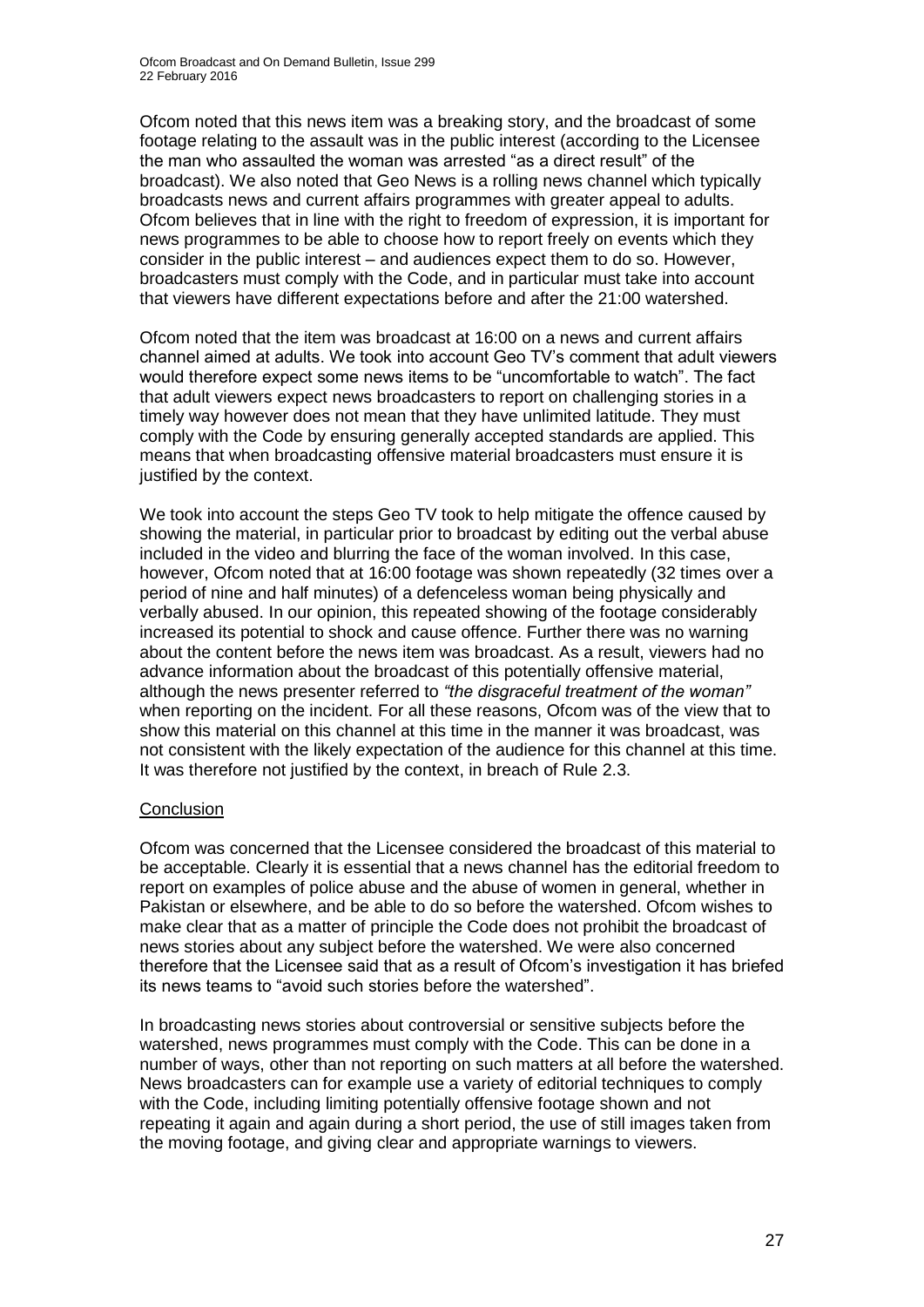We acknowledge Geo TV has since briefed its news teams on providing appropriate warnings before broadcasting a news story containing challenging material and has provided further training for its staff. Nonetheless, for all the reasons set above, this news item breached Rules 1.3 and 2.3.

#### **Breaches of Rules 1.3 and 2.3**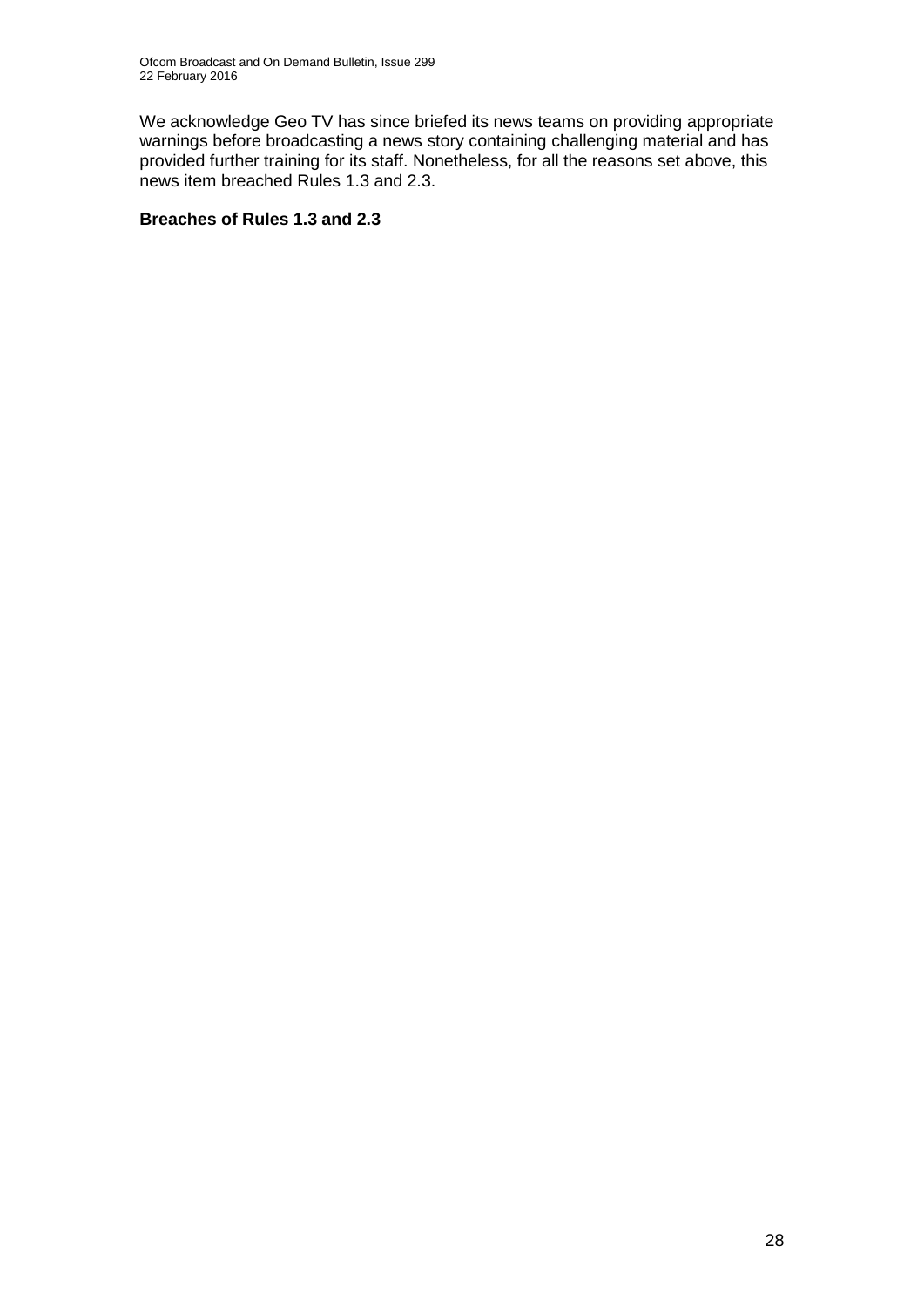# **In Breach**

**Big Tunes** *Brit Asia TV, 30 September 2015, 09:30*

#### **Introduction**

Brit Asia TV is a general entertainment television channel aimed at the British Punjabi community. The licence for Brit Asia TV is held by Britasia TV Limited ("Britasia" or "the Licensee").

*The Brit Asia TV Music Awards* ("the Awards") is Britasia's annual music award ceremony, which recognises artistic talent within the British Asian music scene. A complainant contacted Ofcom about references to the Awards which appeared in the television programme *Big Tunes* on 30 September 2015, and which the complainant considered to be promotional in nature.

Ofcom viewed the programme and noted that the presenter made the following statements:

*"…at the Brit Asia World TV Awards, that is happening at the Barclaycard Arena on 3 October 2015, so make sure you are there. Make sure if you want to see Ranjit Bawa live, performing for the first time in the UK, you have to get your tickets, ok. Simple way to get your tickets: they are online, ok, so all you have to go is to* [website address given] *or* [website address given]*, so make sure you get your tickets"*.

*"So if you want to see Kulwinder Billa live. Not just Kulwinder Billa: Ranjit Bawa, Kulwinder Billa, Imran Khan…so many other performers…make sure you get your tickets from* [website address given] *or* [website address given]*".*

Ofcom considered that the presenter's comments raised issues warranting investigation under the following Code rules:

- Rule 9.2: "Broadcasters must ensure that editorial content is distinct from advertising".
- Rule 9.4: "Products, services and trademarks must not be promoted in programming".

We therefore asked the Licensee for its comments on how the programme complied with these rules.

#### **Response**

The Licensee told us it believed it was entitled to create programming centred around the Awards as it was the Licensee's own event, produced for television, and one that held great importance amongst the British Asian community. Britasia said that a number of complimentary tickets were available via the websites mentioned, in addition to those for which there was a charge, and that any mention of the Awards during programming was simply to promote the Awards ceremony programme, which was a Christmas special watched all over the world, rather than for any financial gain.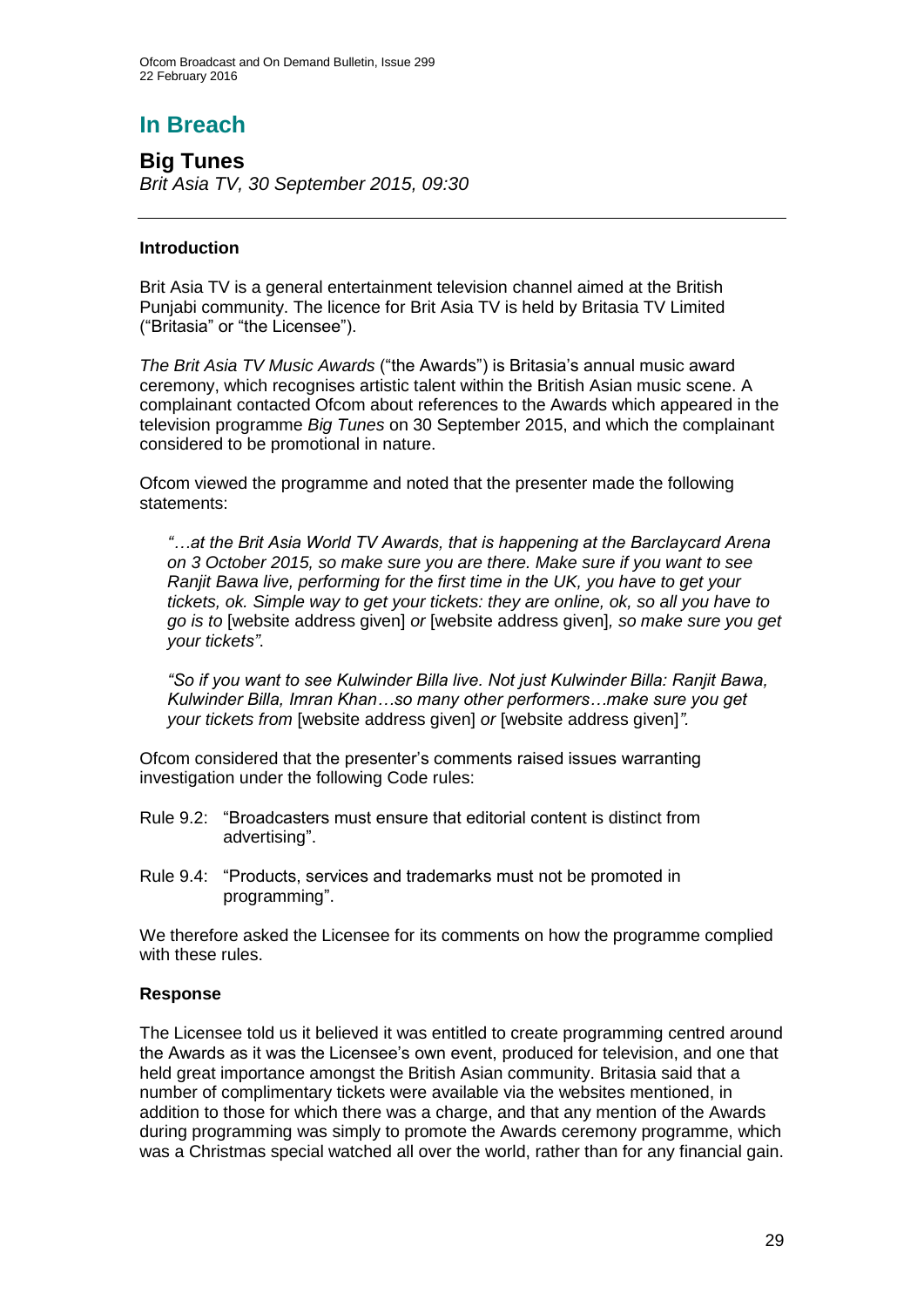#### **Decision**

Under the Communications Act 2003, Ofcom has a statutory duty to set standards for broadcast content as appear to it best calculated to secure specific standards objectives, including "that the international obligations of the United Kingdom with respect to advertising included in television and radio services are complied with". These obligations include ensuring compliance with the Audiovisual Media Services ("AVMS") Directive.

The AVMS Directive requires, among other things, that television advertising is kept visually and/or audibly distinct from programming. The purpose of this is to prevent programmes becoming vehicles for advertising and to protect viewers from surreptitious advertising.

The requirements of the AVMS Directive and the Act are reflected in Section Nine of the Code. The rules in this section serve to protect viewers from excessive commercial references in programming by:

- limiting the extent to which references to products, services and trade marks can feature in programming; and
- helping to ensure that broadcasters do not exceed the limits placed on the amount of advertising they can transmit.

Section Nine does not prohibit all references to products and services in programmes. However, it does require that all such references should be justified by the editorial requirements of a programme and that they should not be promotional in nature.

Although Ofcom accepted that there was scope for Britasia to promote its televised coverage of the Awards, we considered that the discussion about the Awards in the programme served to promote the event itself rather than the Licensee's broadcast coverage. In particular, we noted that the presenter referred to the location and date of the live event, and provided details of how viewers could obtain tickets to attend via two named ticketing websites. We also noted that the presenter explicitly encouraged viewers to attend the live event, for example by stating *"make sure you are there"* and *"make sure you get your tickets"*. Ofcom considered that the explicit invitations to obtain tickets to attend the event via two proprietary websites, were contrary to the requirements of Rule 9.4 and that, in effect, this part of the programming amounted to advertising of the live event, contrary to Rule 9.2.

#### **Breaches of Rules 9.2 and 9.4**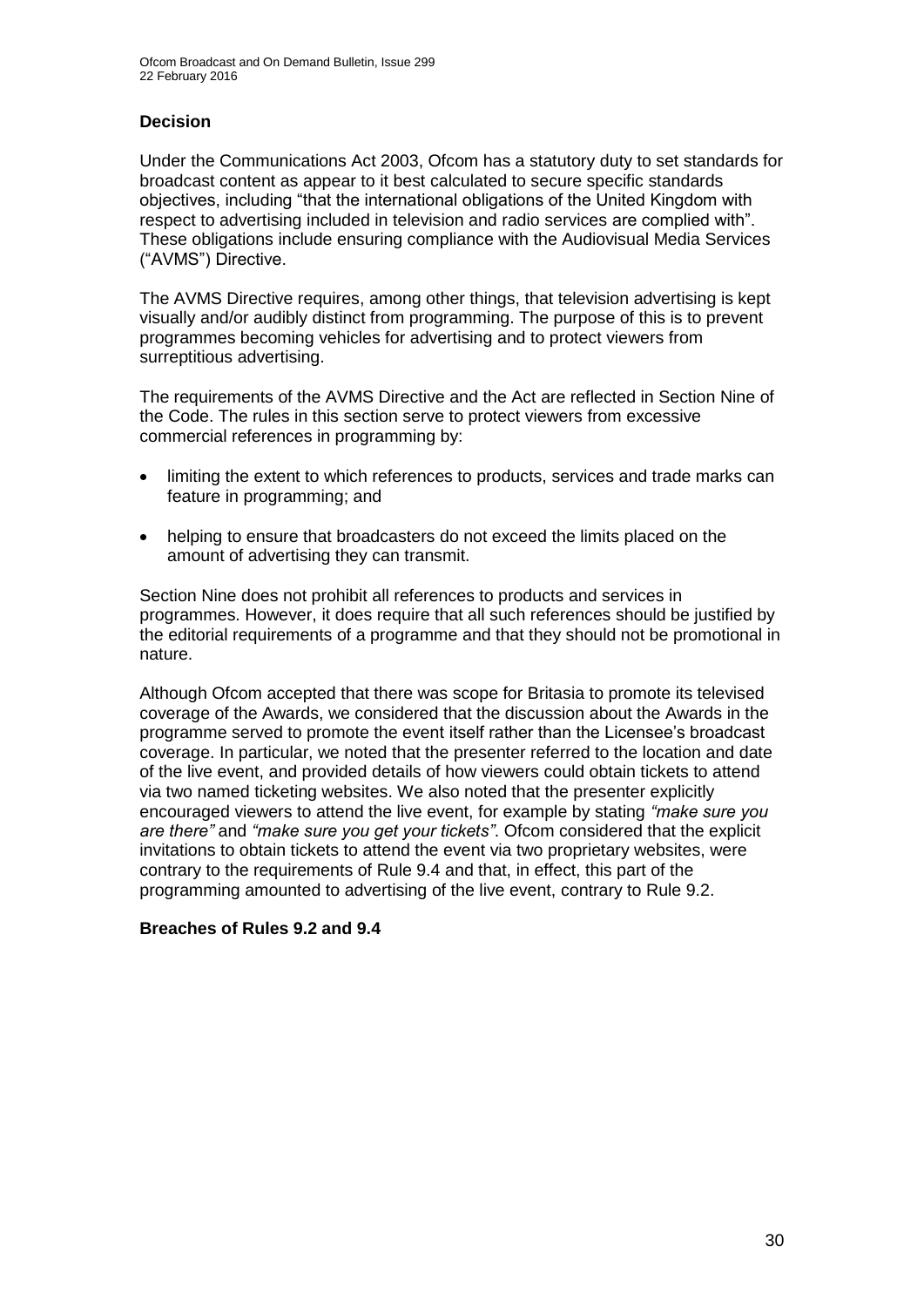# **In Breach**

**Trend** *ATN Bangla UK, 22 June 2015, 10:00*

#### **Introduction**

ATN Bangla UK is a news and general entertainment channel broadcast in Bengali and serving the Bangladeshi community in the UK and Europe. The licence for ATN Bangla UK is held by ATN Bangla UK Limited ("ATN Bangla" or "the Licensee").

During monitoring, we noted the programme *Trend*, a fashion and lifestyle magazine programme. *Trend* consisted of five minute long segments, related to fashion, beauty and dining which were in each case introduced by the programme's presenter. The segments in this programme featured three businesses in Bangladesh: Ahang bridal collections; Mens Klub Salon and Spa; and, Baton Rouge restaurant.

As the programme was predominantly in Bengali with some English, we commissioned an independent translation of the material. We noted that all three segments included images of each business, visual and audio references to the range and quality of the goods which they offered, and included pricing information and calls to action, as noted below:

#### Ahang bridal collections

This segment included images of clothing, jewellery and accessories around the premises, with commentary including the following information:

*"The collection of bridal party dresses in...Ahang will…fascinate you. If you would like to buy ornaments, you will find various types of ornament sets for party and bridal functions…The price of a full set ranges from taka 4,000 to 150,000…You can choose a bridal saree for your bride from a huge collection…The prices…range from taka 25,000 to 500,000. Now the ongoing trend is for bridal lehenga*<sup>1</sup> *. You can choose a bridal lehenga of different colours and designs…between taka 25,000 to 425,000. There is a huge collection of sherwani*<sup>2</sup> *for bridegrooms…from taka 32,000 to taka 92,000…Collect a party saree for yourself from the gorgeous collection".*

#### Mens Klub Salon and Spa

1

This segment included images of individuals receiving beauty treatment at the premises, followed by a statement from *"Shafiq Islam, Director Mens Club Salon and Spa"* which included the following information:

*"Mens Klub Salon and Spa does not compromise on quality. We import each of our products directly…We maintain very strict hygiene standards…We provide a number of hair treatments such as hair loss, hair loss control… We have treatments for damaged…I think the cost is reasonable. We have a fixed price, which is feasible and acceptable for all, compared to other companies. My best wishes, on behalf of Mens Klub Salon and Spa to all ATN Bangla viewers…I* 

 $1$  A lehenga is a long, embroidered skirt from South Asia.

 $2$  A sherwani is long coat-like garment from South Asia.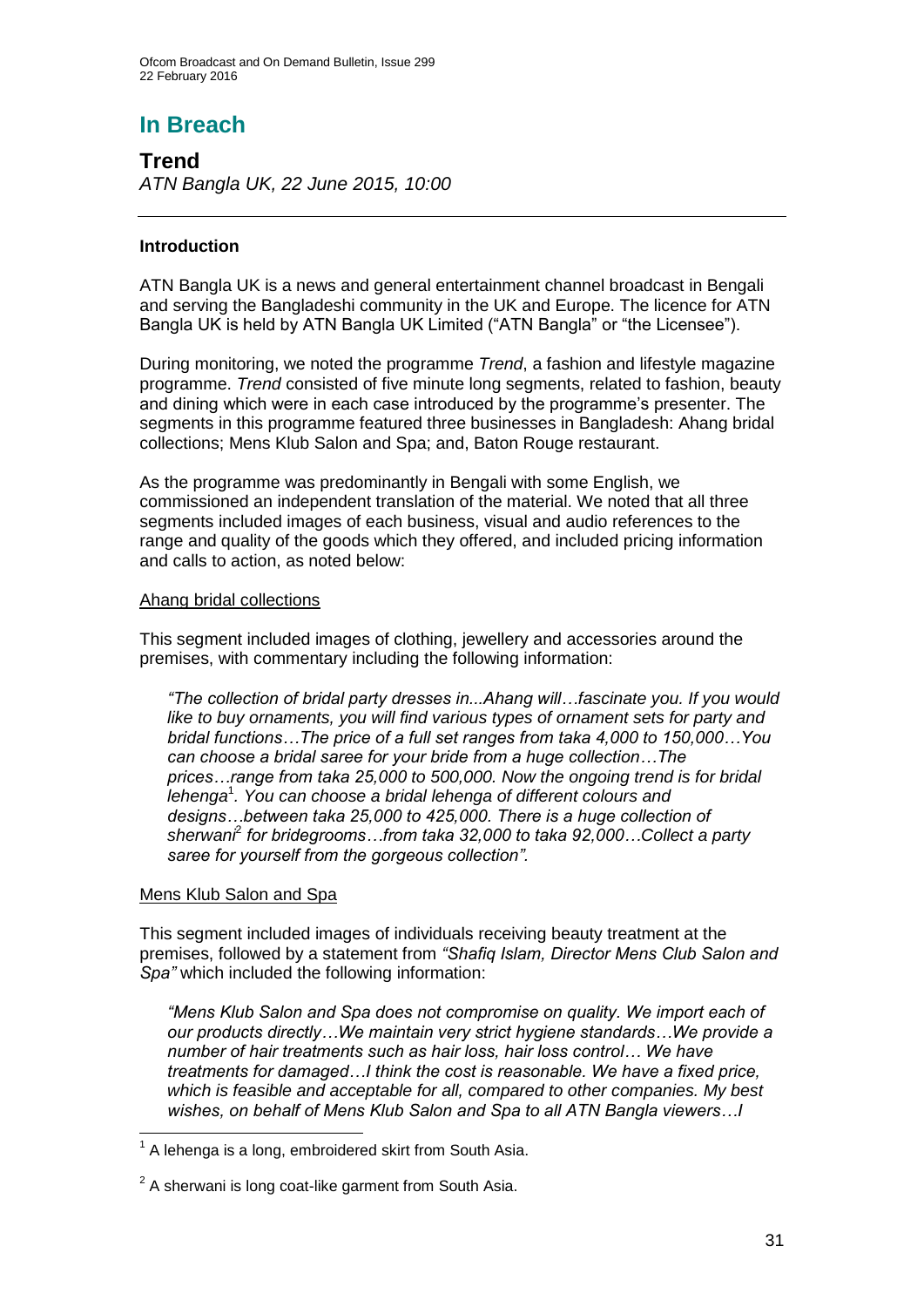*invite you all to visit Mens Klub Salon and Spa, even if it is for one occasion, and if possible use our services".*

#### Baton Rouge restaurant

This segment included images of the restaurant, food on offer and customers dining, with commentary including the following information:

*"The Baton Rouge restaurant is at level 8 in the Pink City<sup>3</sup> of Dhaka Gulshan 2…It possesses very eye catching decoration, interior, lighting and a calm environment. Also, you will find different menus of your choice from different countries...The restaurant is open every day from 12pm to 4pm and 6:30pm to 11:30pm…450 people can eat at any one time. There are 51 items on the buffet food menu during lunch. The price is taka 675 per person and there are 101 items on the dinner menus and the price is taka 850 per person. There are Indian, Chinese, continental, Italian and South Indian foods in the menu of the Baton Rouge. Also, you will get light food like pasta, pizza and kebabs. Besides, you have soup, salad, fresh juice and soft drinks as well as dessert. There are good arrangements for corporate parties, birthday parties and wedding parties here. They also supply food for any types of outside events. If you would like to eat tasty foods, then as a couple or with family, you can go to Baton Rouge restaurant…"*

Ofcom requested information from the Licensee to decide whether these references constituted product placement as defined in the Code<sup>4</sup>. The Licensee was unable to confirm whether any commercial arrangements existed between the businesses and the programme's producer/broadcaster in Bangladesh. The Licensee did confirm that the references described above were not subject to any commercial arrangement between itself and the businesses in question.

Although the Licensee was unable to provide Ofcom with relevant information to determine whether the programme fell within the scope of Rules 9.6 to 9.14 of the Code, relating to product placement, Ofcom considered that the references raised issues warranting investigation under the following rules of the Code:

- Rule 9.4: "Products, services and trade marks must not be promoted in programming".
- Rule 9.5: "No undue prominence may be given in programming to a product, service or trade mark. Undue prominence may result from:
	- the presence of, or reference to, a product, service or trade mark in programming where there is no editorial justification; or
	- the manner in which a product, service or trade mark appears or is referred to in programming".

 3 Pink City is a shopping centre in the Gulshan district of Dhaka.

 $4$  The Code defines product placement as "The inclusion in a programme of, or reference to, a product, service or trademark where the inclusion is for a commercial purpose, and is in return for the making of any payment, or the giving of other valuable consideration, to any relevant provider or any other person connected with a relevant provider, and is not prop placement."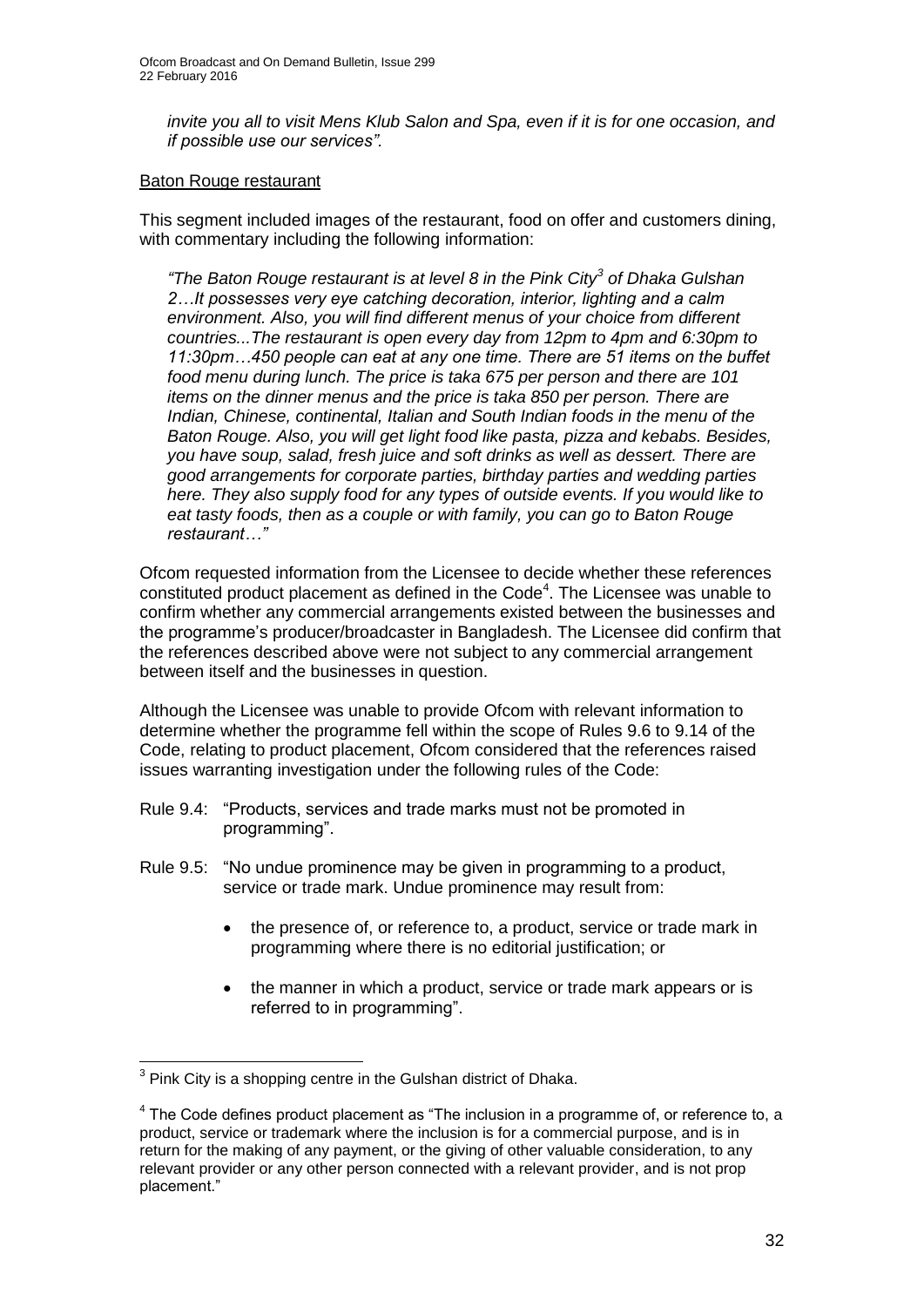We therefore asked ATN Bangla for comments as to how the material complied with Rules 9.4 and 9.5.

#### **Response**

ATN Bangla said that: it had sourced this programme from Bangladesh: the programme was produced by an independent production company; and it did not financially benefit from the production. The Licensee added that the programme was made and designed for viewers in Bangladesh, not intended to promote any product or business, and featured businesses based in Bangladesh whose services are not available in the UK.

#### **Decision**

Under the Communications Act 2003 ("the Act"), Ofcom has a statutory duty to set standards for broadcast content as appear to it best calculated to secure a number of standards objectives, one of which is "that the international obligations of the United Kingdom with respect to advertising included in television and radio services are complied with". These obligations include ensuring compliance with the Audiovisual Media Services ("AVMS") Directive.

The AVMS Directive contains a number of provisions designed to help maintain a distinction between advertising and editorial content, including requirements that television advertising is kept visually and/or audibly distinct from programming in order to prevent programmes becoming vehicles for advertising, and limiting the amount of advertising shown in any clock hour. The requirements of the AVMS Directive and the Act are reflected in Section Nine of the Code, including Rule 9.4 and Rule 9.5 among others.

Rule 9.4 states that products, services and trade marks must not be promoted in programming. Ofcom's published guidance<sup>5</sup> on Rule 9.4 states: "Where a reference to a product or service features in a programme for purely editorial reasons, the extent to which a reference will be considered promotional will be judged by the context in which it appears. In general, products or services should not be referred to using favourable or superlative language and prices and availability should not be discussed."

Rule 9.5 states that no undue prominence may be given in programming to a product, service or trade mark, noting that undue prominence may result from a reference to a product, service or trade mark where there is no editorial justification, or from the manner in which a product, service or trade mark is referred to. Ofcom's published guidance on Rule 9.5 states: "Whether a product, service or trade mark appears in a programme for solely editorial reasons…or as a result of a commercial arrangement between the broadcaster or producer and a third party funder…there must be editorial justification for its inclusion. The level of prominence given to a product, service or trade mark will be judged against the editorial context in which the reference appears".

We noted the Licensee's arguments both that the programme was not intended to promote any product or business and that the services referred to were not available in the UK. It is important to emphasise that the rules in Section Nine of the Code are intended to preserve the integrity of editorial content and protect audiences by limiting the number and kind of commercial references contained in programming.

 5 See: [http://stakeholders.ofcom.org.uk/binaries/broadcast/guidance/831193 /section9.pdf](http://stakeholders.ofcom.org.uk/binaries/broadcast/guidance/831193%20/section9.pdf)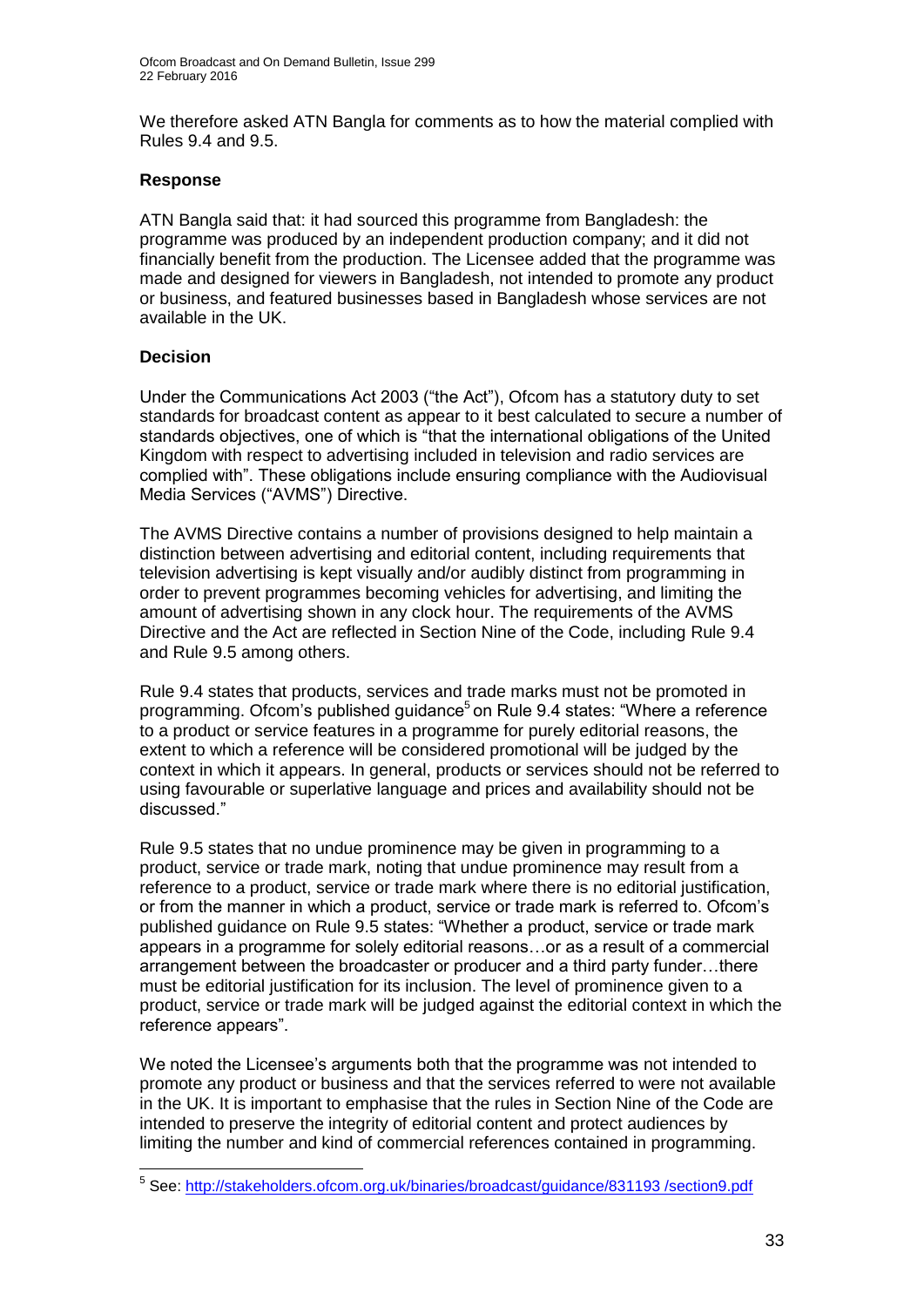Accordingly neither the availability of the products in question within the UK, nor whether the Licensee directly benefited from a commercial arrangement is relevant to our consideration of whether the references within the programme were promotional or unduly prominent.

In this case, we considered the segments contained promotional references to each of the three businesses featured that were more akin to advertising than editorial material. Specifically, *Trend* included:

- detailed information on the range and quality of services provided by the businesses (e.g. *"There is a huge collection of sherwani for bridegrooms"* and *"It possesses very eye catching decoration, interior, lighting and a calm environment"*);
- precise pricing information (e.g. *"There are 51 items on the buffet food menu during lunch. The price is taka 675 per person"*); and
- calls to action (e.g. *"I invite you all to visit Mens Klub Salon and Spa, even if it is for one occasion, and if possible use our services").*

In our view, these extensive references to products and services offered by the businesses featured, combined with the favourable language used, and the information given about prices and availability, meant that the content was clearly promotional in tone. The programme was therefore in breach of Rule 9.4 of the Code.

Further, we noted that each segment focused entirely on the products and services offered by a specific business. Although there may be editorial justification for certain references to brands in fashion and lifestyle programmes, in this case, given the presentation of the items was highly promotional in tone, as described above, the extended references to the products and services provided by the companies featured were not justified. Because each segment was entirely dependent on the inclusion of detailed references to the featured business' products and services, we concluded that the programme was in breach of Rule 9.5 of the Code.

In a breach decision published in issue 259 of Ofcom's Broadcast Bulletin $<sup>6</sup>$ , we made</sup> clear that we expected ATN Bangla to take steps to improve its compliance with Section Nine of the Code. In light of our concerns about the Licensee's compliance record, ATN Bangla was required to attend a meeting to discuss its processes on 18 August 2014.

Ofcom is particularly concerned that despite assurances by the Licensee that it had improved its compliance procedures, the improvements have not proved sufficiently robust to prevent further breaches under Section Nine of the Code.

Ofcom is already investigating the sufficiency of the Licensee's compliance arrangements (Licence Condition 17(2)) and will take account of this case in reaching a decision in that investigation.

#### **Breaches of Rules 9.4 and 9.5**

<sup>1</sup> <sup>6</sup> See: http://stakeholders.ofcom.org.uk/binaries/enforcement/broadcast-bulletins/ [obb259/obb259.pdf](http://stakeholders.ofcom.org.uk/binaries/enforcement/broadcast-bulletins/%20obb259/obb259.pdf)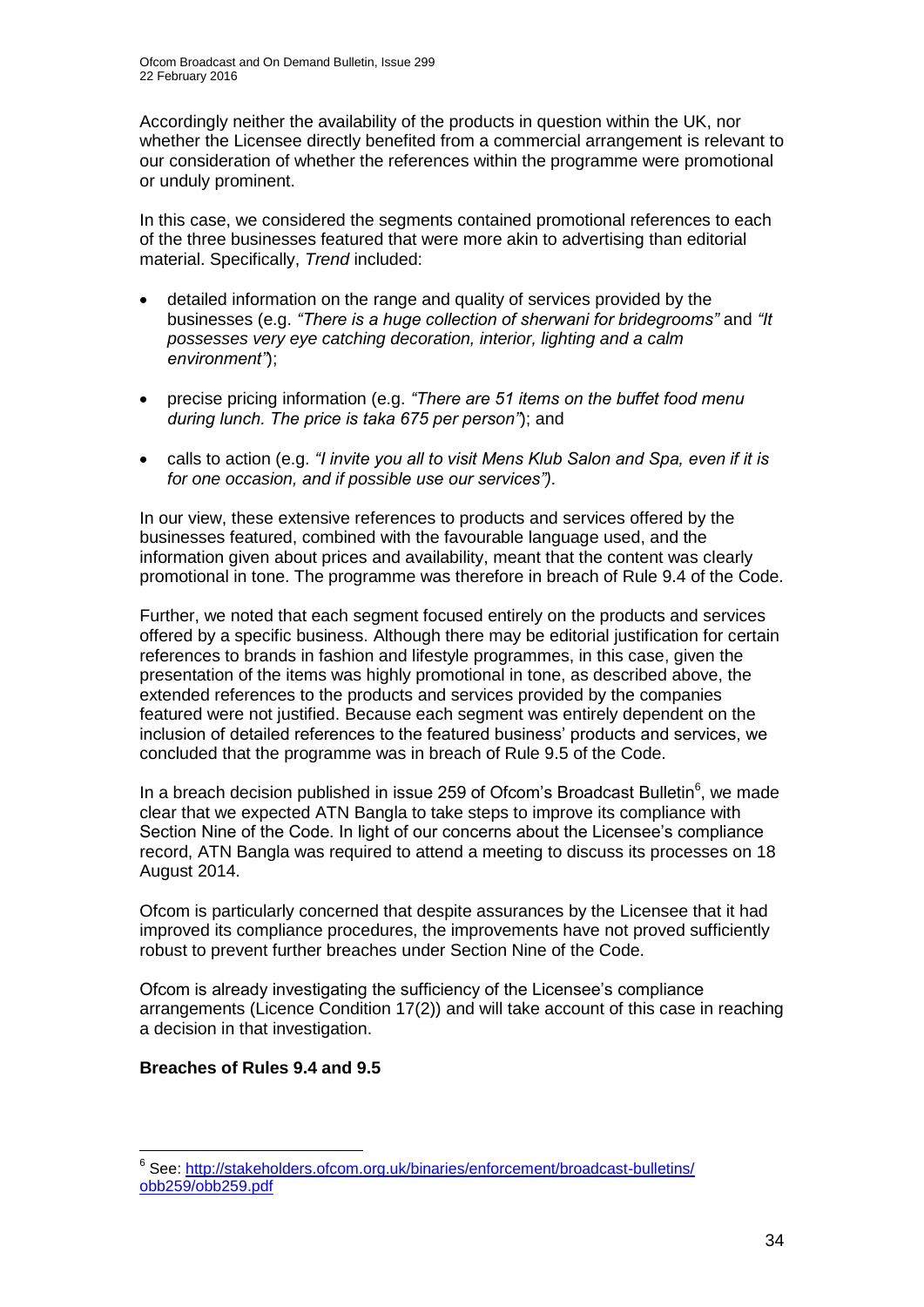### **Resolved**

### **Geoff Lloyd with Annabel Port**

*Absolute Radio, 14 January 2016, 18:40*

#### **Introduction**

Absolute Radio is a national radio station providing a rock-oriented service serving 25 to 44 year-olds. The licence for Absolute Radio is held by Absolute Radio Limited ("ARL" or "the Licensee").

*Geoff Lloyd with Annabel Port* is an evening drivetime show broadcast every weekday evening starting at 18:00. A complainant alerted Ofcom to offensive language in this particular programme.

We noted that during this programme, the comedian Lou Sanders was acting as a stand-in co-presenter for regular presenter Annabel Port, who was ill. At approximately 18:40 there was an item featuring Lou Sanders reading out a number of *"unisex…chat-up lines".* After recounting three relatively innocuous chat-up lines, the fourth chat-up line said by Lou Sanders was as follows:

*"Hello sweetie, do you have the time…to suck me off?!"*

We noted that the programme's regular co-presenter, Geoff Lloyd, immediately said *"Sorry about that listeners"* and then played a music track. After the track had finished, both Geoff Lloyd and Lou Sanders apologised for what she had said.

Ofcom considered the material raised issues warranting investigation under the following rules of the Code:

Rule 1.16: "Offensive language must not be broadcast…when children are particularly likely to be listening (in the case of radio) unless it is justified by the context…"

We therefore asked ARL how the material complied with this rule.

#### **Response**

The Licensee apologised for any offence caused. It added that due to the illness of regular co-presenter Annabel Port, the comedian, Lou Sanders, had been "drafted in as a last minute contributor". ARL said that she had appeared on the programme once before and "she had been well received by the audience". It added that Lou Sanders was "briefed before the programme about the station and broadcast slot, all of which reflected the Code".

The Licensee said that ahead of the programme, Lou Sanders had prepared material "based on chat-up lines" which was approved by the producer. However, during the broadcast Lou Sanders "went off the approved script". ARL said that when the offensive language had been spoken, the regular co-presenter Geoff Lloyd "immediately apologised" and ended the item "thus preventing repeated use of the language". In addition "at the next opportunity he apologised again and forced Sanders to apologise on-air". The Licensee added that the comments in question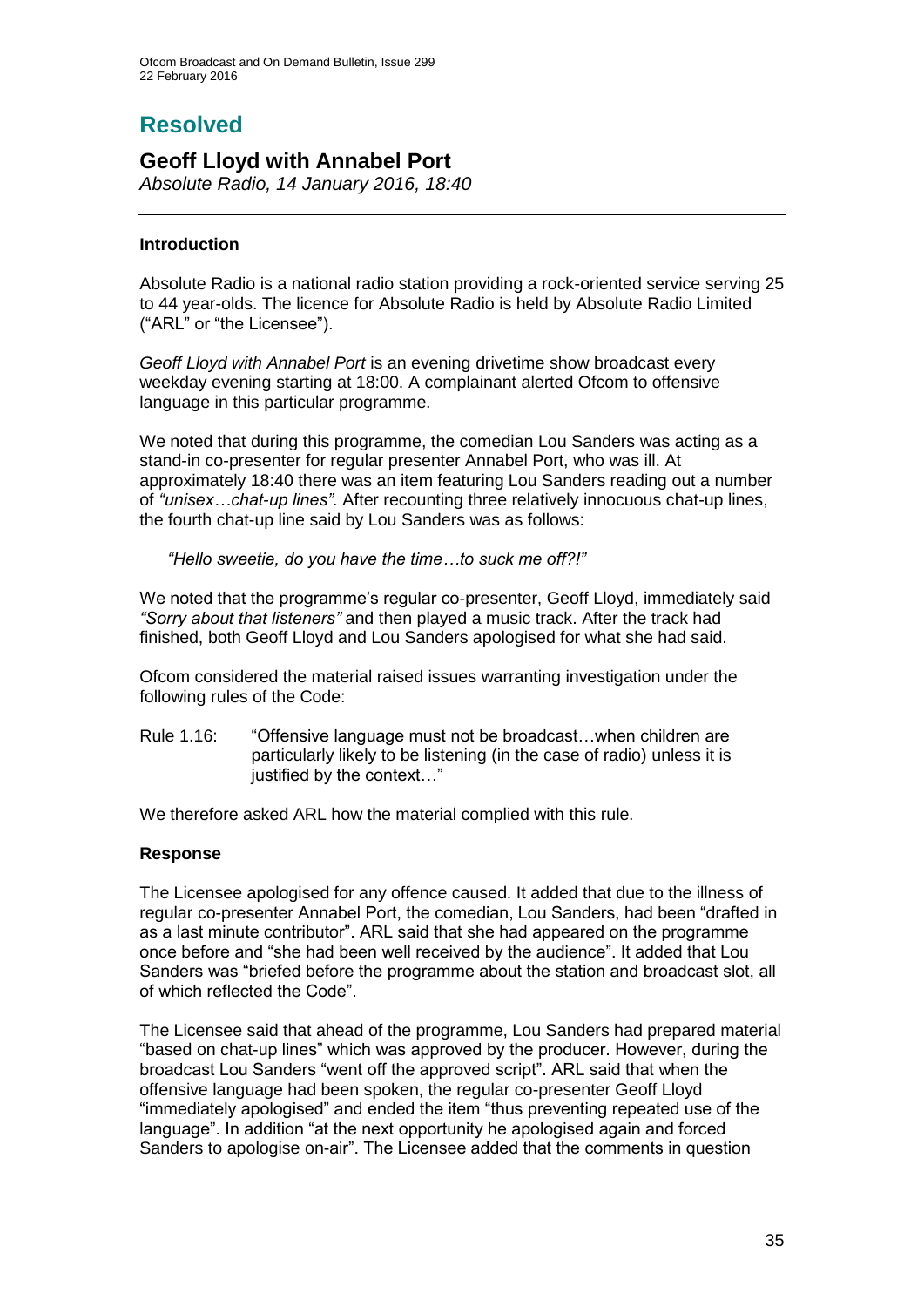"were taken out of the show's podcast to ensure there was no further opportunity to hear it".

ARL said that following this incident "Lou Sanders was immediately warned by the show's producer about her conduct". In addition the programme producer had been reminded of the requirements of the Code and "the need to choose any live contributors with utmost care".

In conclusion ARL said it was confident that this incident was a "one-off, partly caused by the illness of the regular co-host". It added that "All of the necessary preshow briefings were in place and the incident was caused when Lou Sanders deviated from the agreed and compliant content".

#### **Decision**

Under the Communications Act 2003, Ofcom has a statutory duty to set standards for broadcast content as appear to it best calculated to secure the standards objectives, one of which is that "persons under the age of eighteen are protected". This objective is reflected in Section One of the Code.

Rule 1.16 states that offensive language must not be broadcast when children are particularly likely to be listening, unless it is justified by the context.

The comedian Lou Sanders presented an item where she read out a series of chatup lines. The last of which was as follows:

#### *"Hello sweetie, do you have the time…to suck me off?!"*

We noted that in order to emphasise the end of this chat-up line, Lou Sanders shouted the words *"to suck me off".* We considered that this was a clear reference to the sexual act of fellatio, and as such would be inappropriate for any children listening in the audience.

The Code states that the phrase "when children $<sup>1</sup>$  are particularly likely to be listening"</sup> particularly refers to: "the school run and breakfast time, but might include other  $times$ ". Ofcom's guidance<sup>2</sup> on offensive language in radio notes that:

"For the purpose of determining when children are particularly likely to be listening, Ofcom will take account of all relevant information available to it. However, based on Ofcom's analysis of audience listening data, and previous Ofcom decisions, radio broadcasters should have particular regard to broadcasting content at the following times:

 between 06:00 and 9:00 and 15:00 and 19:00 Monday to Friday during term time …";

We noted that the offensive comments were broadcast at 18:40 on a Thursday evening. We therefore considered this was a time when children were particularly

<sup>1</sup>  $1$  The Code says that "children" means: "people under the age of fifteen years".

 $2$  Ofcom Guidance. Offensive language on radio, December 2011, paragraph 13 [\(http://stakeholders.ofcom.org.uk/binaries/broadcast/guidance/831193/offensive](http://stakeholders.ofcom.org.uk/binaries/broadcast/guidance/831193/offensive-language.pdf)[language.pdf\)](http://stakeholders.ofcom.org.uk/binaries/broadcast/guidance/831193/offensive-language.pdf).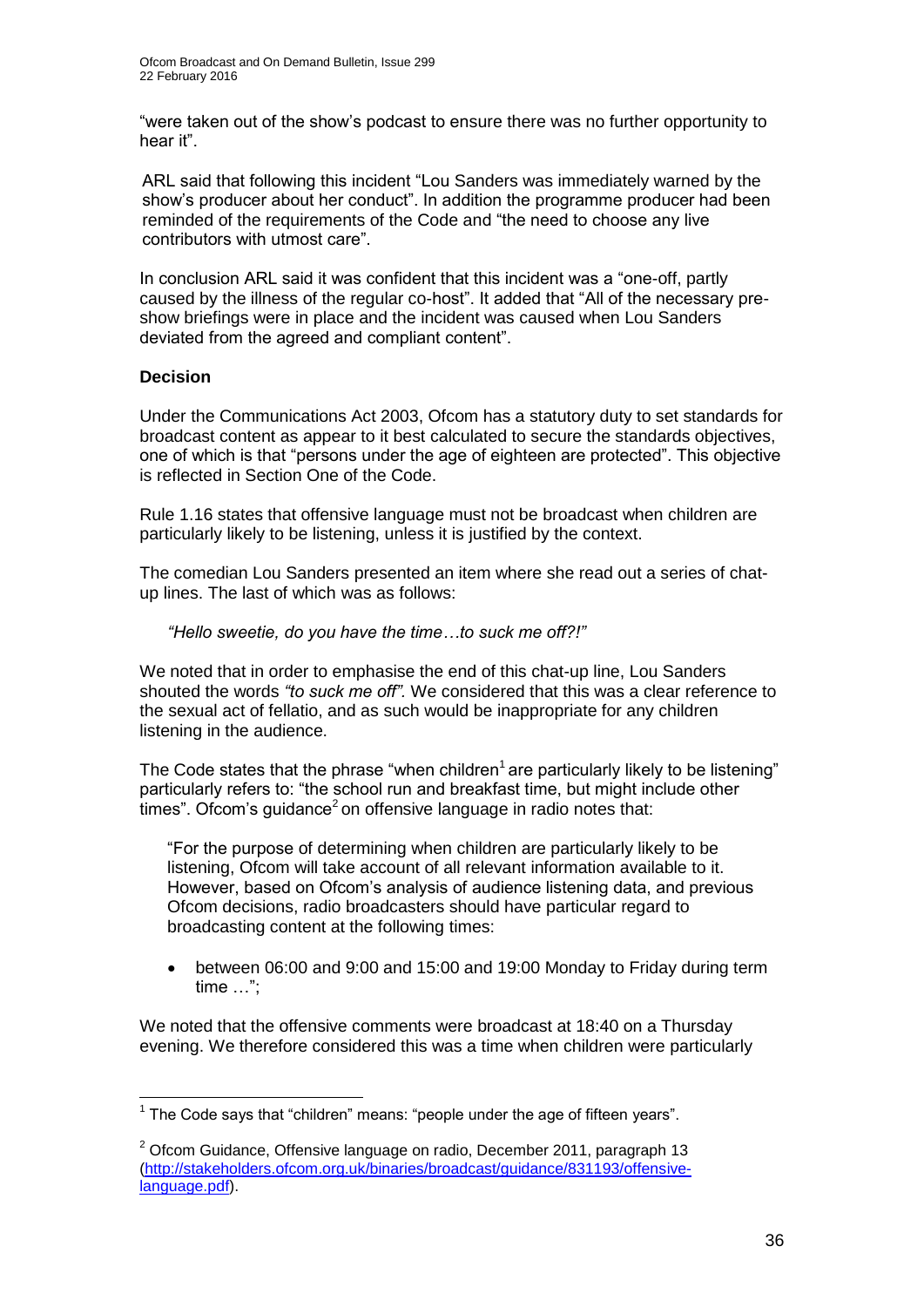likely to be listening. In addition, we considered that the broadcast of these comments was not justified by the context and Rule 1.16 was therefore breached.

However, we took into account that the regular co-presenter Geoff Lloyd immediately apologised before then playing a music track. After the track had finished, both Geoff Lloyd and Lou Sanders apologised for what she had said. We also took into account the various steps taken by the Licensee following this incident including that: the offensive comments were removed from the podcast version of the programme; Lou Sanders was "immediately warned by the show's producer about her conduct"; and the programme producer had been reminded of the requirements of the Code and the "need to choose any live contributors with utmost care".

Given all the above, we therefore considered the matter resolved.

#### **Resolved**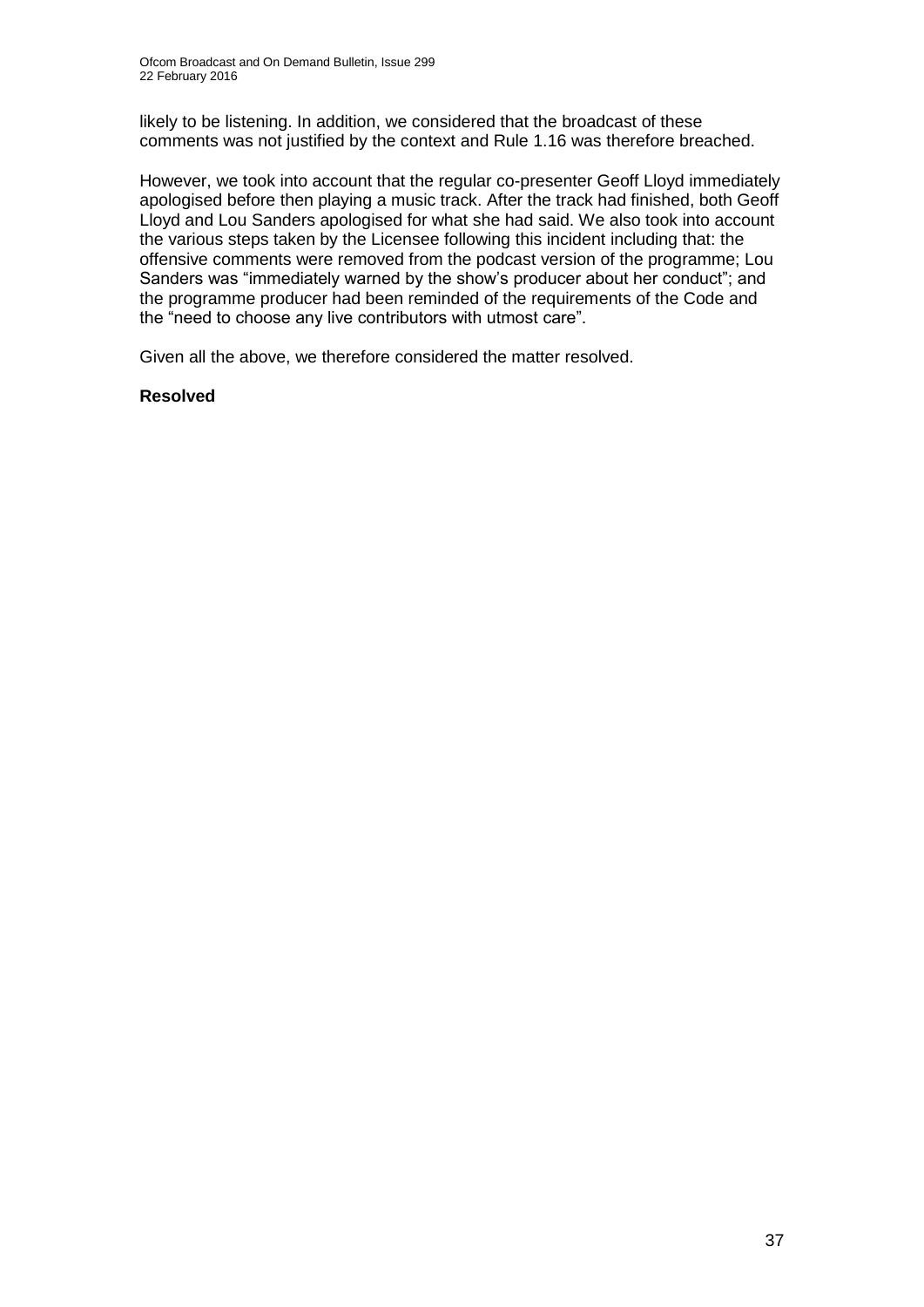### **Broadcast Licence Conditions cases**

### **In Breach**

### **Retention and production of recordings**

*1 Ummah FM (Reading), 12 to 14 November 2015*

#### **Introduction**

1 Ummah FM is a community radio station licensed to provide a service for the Muslim community of Reading. The licence is held by 1 Ummah FM Community Interest Company ("1 Ummah CIC" or "the Licensee").

Last year, Ofcom received a complaint regarding the Licensee's compliance with its Key Commitments<sup>1</sup>. We therefore asked 1 Ummah CIC for recordings of its output across three days in August 2015 so that we could assess the complaint. However, due to a fault with the Licensee's equipment, it was unable to provide Ofcom with the requested material. Following an investigation, Ofcom found the Licensee to be in breach of Licence Conditions 8(2)(a) and (b), which require the Licensee to make and retain recordings for the previous 42 days of output and produce them forthwith to Ofcom upon request<sup>2</sup>.

To assess the original complaint concerning the station's compliance with Key Commitments, Ofcom requested an additional three days of recording from the Licensee in November 2015.

The Licensee responded that, due to a problem with its computer, the recordings for the dates requested were "missing".

Ofcom considered that this again raised issues under Conditions 8(2)(a) and (b) of 1 Ummah CIC's licence, which requires the Licensee to:

"(a) make and retain, for a period of 42 days from the date of its inclusion, a recording of every programme included in the Licensed Service...

(b) at the request of Ofcom forthwith produce to Ofcom any…recording for examination or reproduction…".

We therefore requested comments from the Licensee about its compliance with these licence conditions.

#### **Response**

1

1 Ummah CIC had provided Ofcom with a list of 47 non-consecutive days for which it could provide recordings. However, it recognised that it had "been unable to provide

<sup>&</sup>lt;sup>1</sup> 'Key Commitments' form part of each community radio station's licence and are contained in an annex to the licence. They set out how the station will serve its target community and include a description of the programme service.

<sup>&</sup>lt;sup>2</sup> Issue 292 of Ofcom's Broadcast Bulletin:

[http://stakeholders.ofcom.org.uk/binaries/enforcement/broadcast](http://stakeholders.ofcom.org.uk/binaries/enforcement/broadcast-bulletins/1525917/Issue_292.pdf)[bulletins/1525917/Issue\\_292.pdf](http://stakeholders.ofcom.org.uk/binaries/enforcement/broadcast-bulletins/1525917/Issue_292.pdf)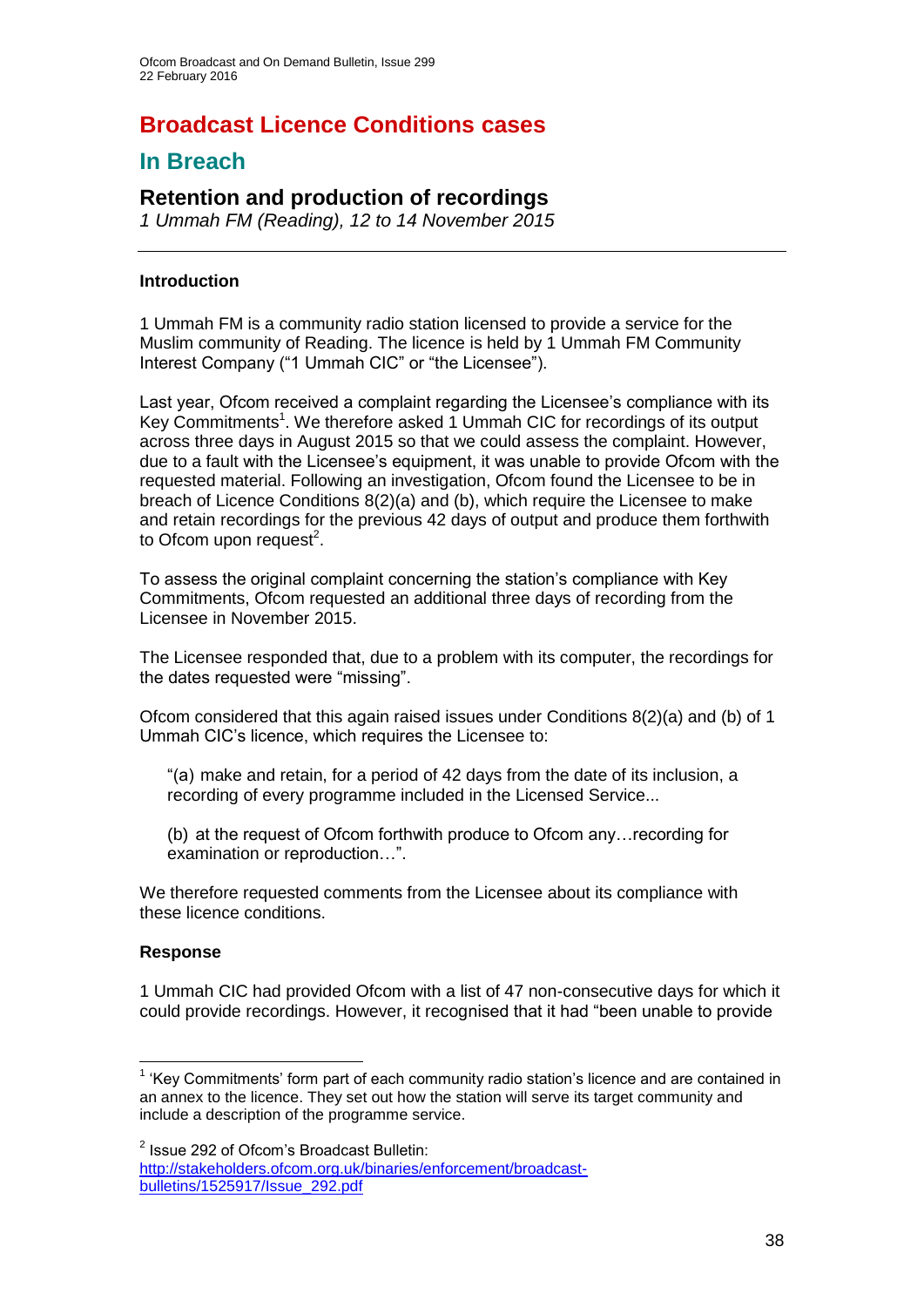recordings to Ofcom upon request for certain dates and times on a number of occasions".

The Licensee gave a number of reasons as to why its PC-based recording system had failed. These included: "System shut down... Recording software logging out... Not being able to reach the radio station in good time to do a restart of system manually…". 1 Ummah CIC stated that these and other problems were being caused by anti-virus software scans causing the PC to shut down and not automatically restarting, meaning that the recording software would also have been shut down.

The Licensee assured Ofcom that "we are staying on top of this matter and have since rectified this issue of the PC shutting down. The recordings are currently consistent and in order".

#### **Decision**

Under the Communications Act 2003, Ofcom has a duty to ensure that in each broadcaster's licence there are conditions requiring the licensee to retain recordings of each programme broadcast, in a specified form and for a specific period after broadcast, and to comply with any request to produce such recordings issued by Ofcom. Community Radio licences enshrine these obligations in Licence Conditions  $8(2)(a)$  and  $(b)$ .

In this case, the Licensee admitted to Ofcom that it had not retained the recordings requested by Ofcom, and was therefore unable to provide them to us. The Licensee therefore breached Licence Conditions (8)(2)(a) and (b).

As noted above, this compliance failure followed similar recent breaches recorded by Ofcom against 1 Ummah CIC for a failure to provide recordings. In that case, the Licensee had provided assurances to Ofcom that new procedures had been implemented to avoid further breaches of the same Licence Conditions, and that the equipment was now working properly.

Ofcom is particularly concerned that, despite assurances by the Licensee that it had improved its compliance procedures, the improvements have not proved sufficiently robust to prevent further breaches of Licence Conditions (8)(2)(a) and (b). Under its licence, 1 Ummah CIC is required to ensure that it makes, retains and can produce recordings to Ofcom upon request.

Breaches of Licence Condition 8 are significant because they impede Ofcom's ability to assess whether the output of a particular broadcaster raises potential issues under the relevant codes or, as in this case, the conditions of its licence. This can therefore affect Ofcom's ability to carry out its statutory duties in regulating broadcast content and compliance with licence conditions.

In this case, we were particularly concerned that the breaches were repeated, despite assurances from the Licensee that the previous difficulties with its recording system had been resolved.

**We are therefore putting 1 Ummah CIC on notice that Ofcom will be considering these breaches for the imposition of a statutory sanction.**

**Breaches of Licence Conditions 8(2)(a) and (b), in Part 2 of the Schedule to the community radio licence held by 1 Ummah FM Community Interest Company (licence number CR000214BA).**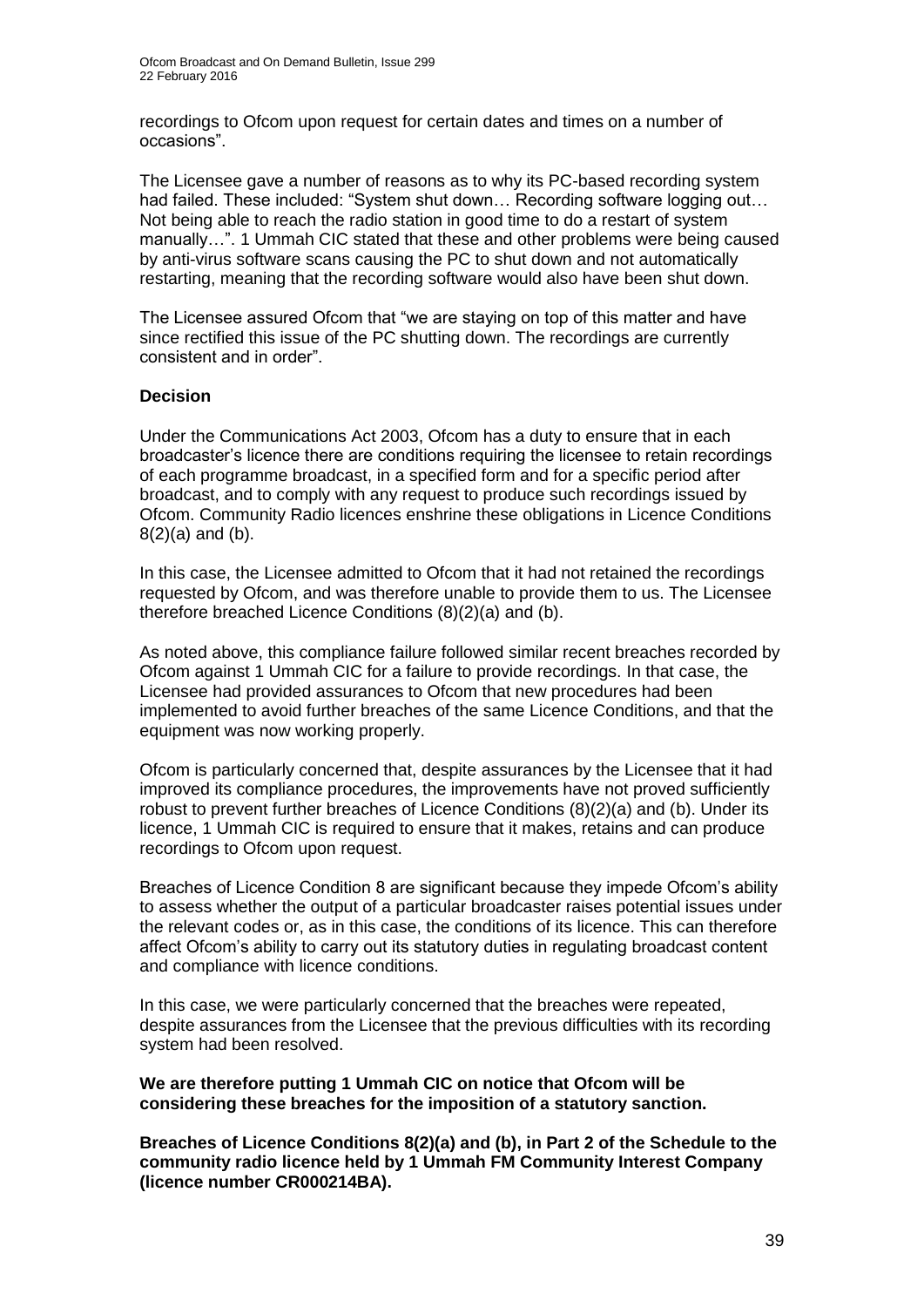### **Investigations Not in Breach**

Here are alphabetical lists of investigations that Ofcom has completed 1 and 14 February 2016 and decided that the broadcaster or service provider did not breach Ofcom's codes, rules, licence conditions or other regulatory requirements.

#### **Investigations conducted under the Procedures for investigating breaches of content standards for television and radio**

| Programme               | <b>Broadcaster</b> | <b>Transmission</b><br>date | <b>Categories</b>                        |
|-------------------------|--------------------|-----------------------------|------------------------------------------|
| Advertising<br>minutage | Sikh<br>Channel    | 13/10/2015                  | Advertising<br>minutage                  |
| Live NFL                | Sky Sports 1       | 26/11/2015                  | Promotion of<br>products and<br>services |

For more information about how Ofcom conducts investigations about content standards on television and radio programmes, go to: <http://stakeholders.ofcom.org.uk/broadcasting/procedures/standards/>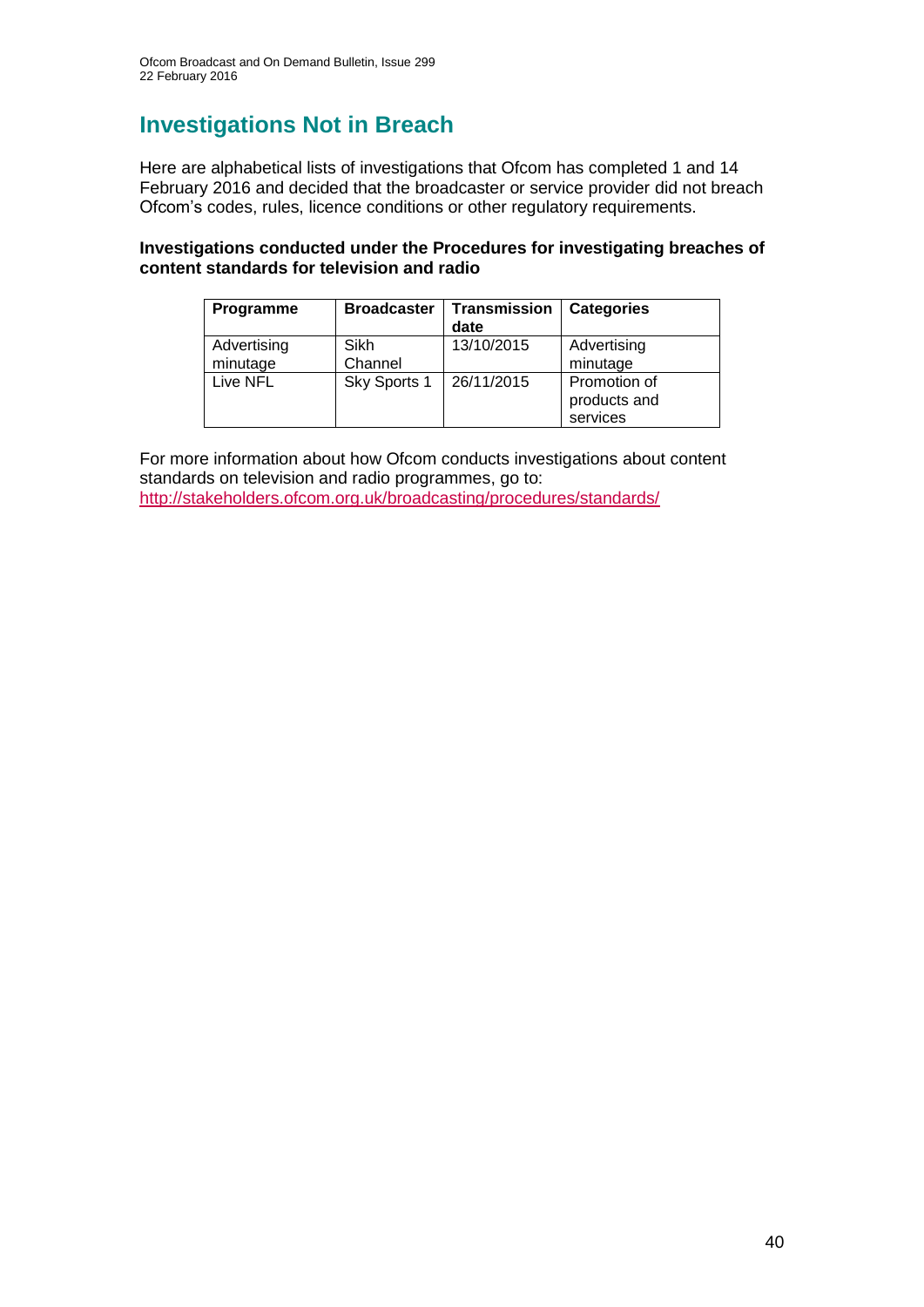# **Complaints assessed, not investigated**

Here are alphabetical lists of complaints that, after careful assessment, Ofcom has decided not to pursue between 1 and 14 February 2016 because they did not raise issues warranting investigation.

#### **Complaints assessed under the Procedures for investigating breaches of content standards for television and radio**

For more information about how Ofcom assesses complaints about content standards on television and radio programmes, go to: <http://stakeholders.ofcom.org.uk/broadcasting/procedures/standards/>

| Programme                                                           | <b>Broadcaster</b>        | <b>Transmission Date</b> | <b>Categories</b>                           | <b>Number of</b><br>complaints |
|---------------------------------------------------------------------|---------------------------|--------------------------|---------------------------------------------|--------------------------------|
| <b>Bad Robots</b>                                                   | 4Music                    | 08/02/2016               | Under 18s in<br>programmes                  |                                |
| Top 20 Funniest                                                     | $5*$                      | 04/02/2016               | Animal welfare                              | 1                              |
| <b>Grant Francis</b>                                                | <b>Access FM</b><br>104.2 | 28/01/2016               | Generally accepted<br>standards             | 1                              |
| <b>BBC News</b>                                                     | BBC <sub>1</sub>          | 27/01/2016               | Generally accepted<br>standards             | $\mathbf{1}$                   |
| <b>BBC News at Six</b>                                              | BBC <sub>1</sub>          | 04/02/2016               | Generally accepted<br>standards             | 1                              |
| <b>BBC News at Ten</b>                                              | BBC <sub>1</sub>          | 02/02/2016               | Under 18s in<br>programmes                  | 4                              |
| <b>Call the Midwife</b>                                             | BBC <sub>1</sub>          | 07/02/2016               | Generally accepted<br>standards             | $\overline{3}$                 |
| Dickensian                                                          | BBC <sub>1</sub>          | 04/02/2016               | Religious/Beliefs<br>discrimination/offence | $\mathbf{1}$                   |
| EastEnders                                                          | BBC <sub>1</sub>          | 02/02/2016               | Sexual material                             | $\overline{3}$                 |
| EastEnders                                                          | BBC <sub>1</sub>          | 09/02/2016               | Violence and<br>dangerous behaviour         | $\overline{1}$                 |
| <b>Happy Valley</b>                                                 | BBC <sub>1</sub>          | 09/02/2016               | Gender<br>discrimination/offence            | 1                              |
| <b>Inside Out</b>                                                   | BBC <sub>1</sub>          | 08/02/2016               | Violence and<br>dangerous behaviour         | $\overline{1}$                 |
| Mary Berry's Foolproof<br>Cooking                                   | BBC <sub>1</sub>          | 30/01/2016               | Materially misleading                       | $\mathbf{1}$                   |
| <b>Party Political Broadcast</b><br>by the UK Independence<br>Party | BBC <sub>1</sub>          | 03/02/2016               | Race<br>discrimination/offence              | 39                             |
| <b>Party Political Broadcast</b><br>by the UK Independence<br>Party | <b>BBC 1/ITV</b>          | 03/02/2016               | Race<br>discrimination/offence              | 1                              |
| <b>Question Time</b>                                                | BBC <sub>1</sub>          | 21/01/2016               | Gender<br>discrimination/offence            | $\mathbf{1}$                   |
| <b>Regional News and</b><br>Weather                                 | BBC <sub>1</sub>          | 28/01/2016               | Due impartiality/bias                       | $\mathbf 1$                    |
| <b>Room 101</b>                                                     | BBC <sub>1</sub>          | 04/02/2016               | Generally accepted<br>standards             | 1                              |
| The Voice UK                                                        | BBC <sub>1</sub>          | 06/02/2016               | Crime                                       | 1                              |
| <b>This Week</b>                                                    | BBC <sub>1</sub>          | 28/01/2016               | Race<br>discrimination/offence              | 1                              |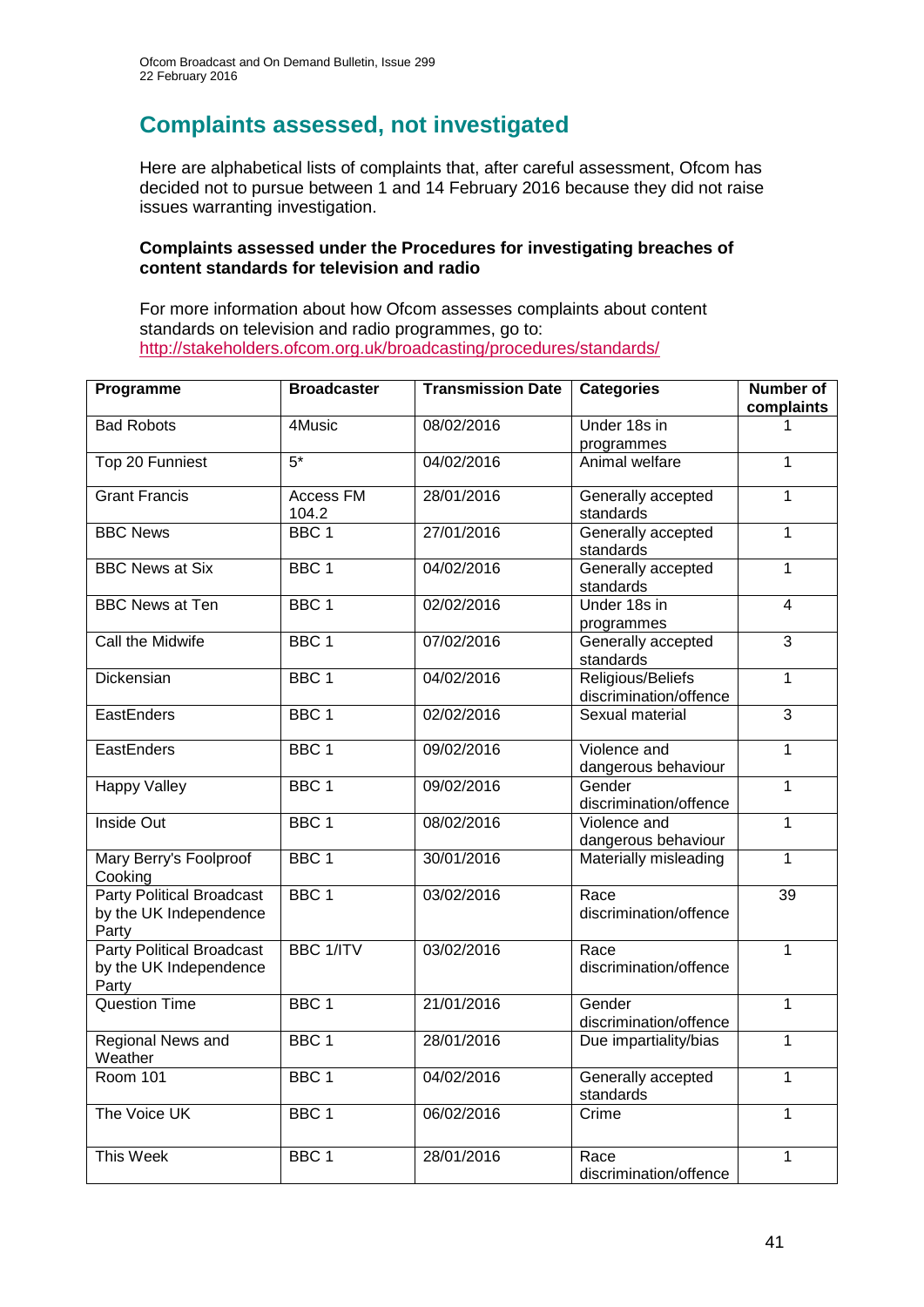| Programme                                   | <b>Broadcaster</b>                             | <b>Transmission Date</b> | <b>Categories</b>                | <b>Number of</b><br>complaints |
|---------------------------------------------|------------------------------------------------|--------------------------|----------------------------------|--------------------------------|
| <b>Tracey Ullman's Show</b>                 | BBC <sub>1</sub>                               | 08/02/2016               | Under 18s in<br>programmes       |                                |
| War and Peace                               | BBC <sub>1</sub>                               | 31/01/2016               | <b>Nudity</b>                    | 3                              |
| Look East                                   | BBC 1 (East)                                   | 04/02/2016               | Generally accepted<br>standards  | 1                              |
| <b>Look North</b>                           | <b>BBC 1 (North</b><br>East & Cumbria)         | 29/01/2016               | Due accuracy                     | 1                              |
| The Blame Game                              | BBC 1 (Northern<br>Ireland)                    | 30/12/2015               | Materially misleading            | 1                              |
| Back in Time for the<br>Weekend             | BBC <sub>2</sub>                               | 09/02/2016               | Generally accepted<br>standards  | $\overline{2}$                 |
| Greece with Simon<br>Reeve                  | BBC <sub>2</sub>                               | 08/02/2016               | Offensive language               | $\mathbf{1}$                   |
| QI                                          | BBC <sub>2</sub>                               | 05/02/2016               | Race<br>discrimination/offence   | 1                              |
| <b>Real Steel</b>                           | BBC <sub>2</sub>                               | 24/01/2016               | Offensive language               | $\overline{2}$                 |
| The Real Marigold Hotel                     | BBC <sub>2</sub>                               | 26/01/2016               | Animal welfare                   | 1                              |
| The Real Marigold Hotel                     | BBC <sub>2</sub>                               | 30/01/2016               | Animal welfare                   | $\mathbf{1}$                   |
| Getaways                                    | <b>BBC 2 Northern</b><br>Ireland               | 06/02/2016               | Materially misleading            | 1                              |
| <b>Russell Howard's Good</b><br><b>News</b> | BBC <sub>3</sub>                               | 08/01/2016               | Generally accepted<br>standards  | 1                              |
| Siblings                                    | BBC <sub>3</sub>                               | 08/02/2016               | Generally accepted<br>standards  | 3                              |
| <b>Troll Hunters</b>                        | BBC <sub>3</sub>                               | 27/01/2016               | Generally accepted<br>standards  | 10                             |
| The Rap Show with<br><b>Charlie Sloth</b>   | <b>BBC Radio</b><br>1Xtra                      | 18/01/2016               | Gender<br>discrimination/offence | $\mathbf{1}$                   |
| <b>BBC News</b>                             | <b>BBC Radio 2</b>                             | 12/09/2015               | Scheduling                       | 1                              |
| Ken Bruce                                   | <b>BBC Radio 2</b>                             | 08/02/2016               | Offensive language               | 1                              |
| God of Carnage                              | <b>BBC Radio 4</b>                             | 23/01/2016               | Offensive language               | 1                              |
| The News Quiz                               | <b>BBC Radio 4</b>                             | 16/01/2016               | Generally accepted<br>standards  | 1                              |
| The News Quiz                               | <b>BBC Radio 4</b>                             | 29/01/2016               | Offensive language               | $\overline{2}$                 |
| Today                                       | <b>BBC Radio 4</b>                             | 26/01/2016               | Generally accepted<br>standards  | 1                              |
| World at One                                | <b>BBC Radio 4</b>                             | 05/02/2016               | Generally accepted<br>standards  | 1                              |
| Jonny Cole                                  | <b>Black Country</b><br>Radio<br>(Stourbridge) | 01/02/2016               | Generally accepted<br>standards  | $\mathbf{1}$                   |
| Capital Breakfast with<br>Rob & Katy        | Capital FM<br>(Birmingham)                     | 02/02/2016               | Scheduling                       | 1                              |
| One to Watch<br>competition                 | Capital FM<br>(Scotland)                       | 23/11/2015               | Voting                           | 1                              |
| The Dumping Ground                          | <b>CBBC</b>                                    | 03/02/2016               | Generally accepted<br>standards  | 1                              |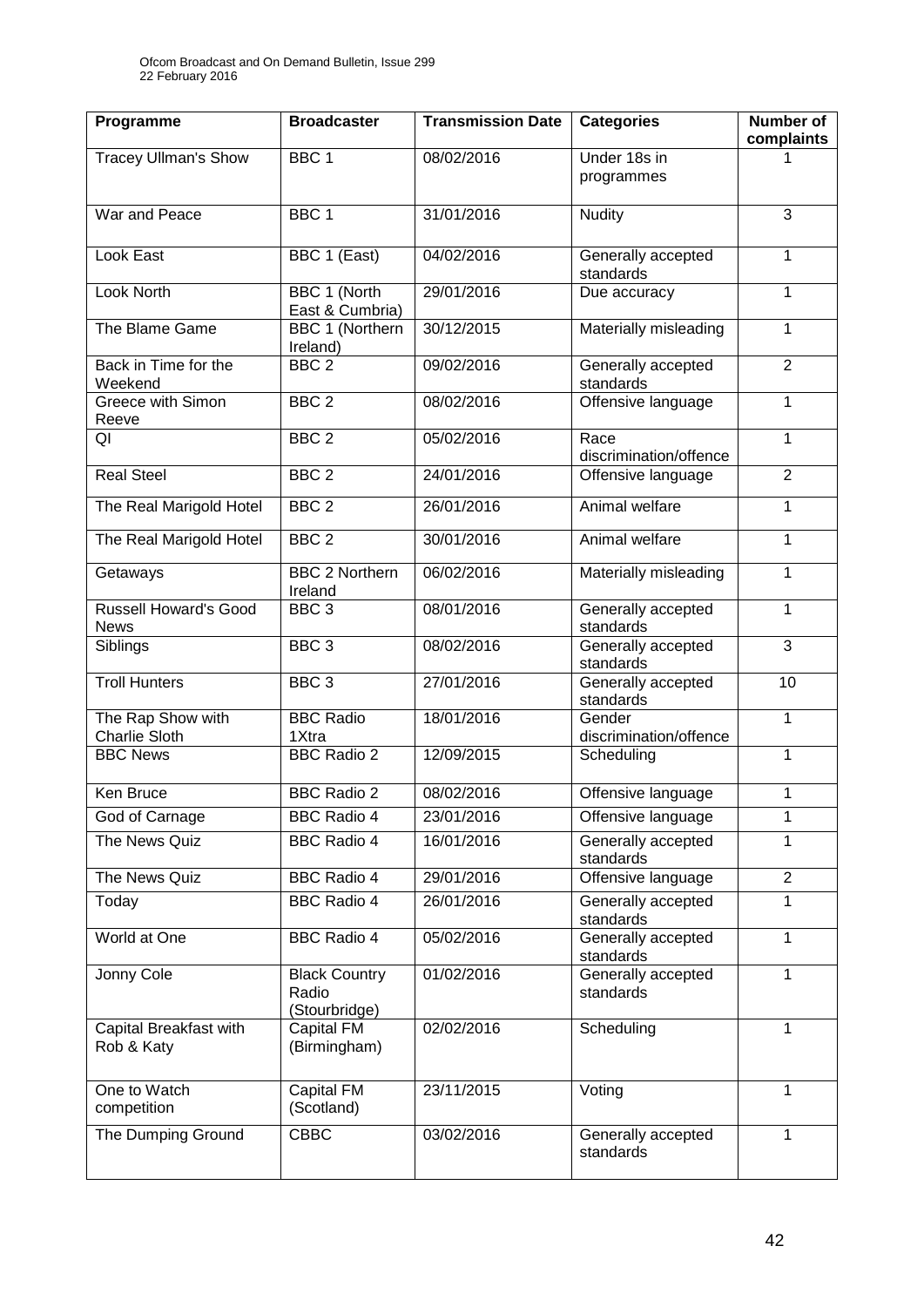| Programme                                                        | <b>Broadcaster</b> | <b>Transmission Date</b> | <b>Categories</b>                           | <b>Number of</b><br>complaints |
|------------------------------------------------------------------|--------------------|--------------------------|---------------------------------------------|--------------------------------|
| <b>Footy Pups</b>                                                | <b>CBeebies</b>    | 30/01/2016               | Race<br>discrimination/offence              |                                |
| "True Colour TV"<br>promotion                                    | Channel 4          | 04/02/2016               | Generally accepted<br>standards             | $\overline{2}$                 |
| "True Colour TV"<br>promotion                                    | Channel 4          | 05/02/2016               | Generally accepted<br>standards             | 1                              |
| 8 Out of 10 Cats Does<br>Countdown                               | Channel 4          | 29/01/2016               | Gender<br>discrimination/offence            | 1                              |
| 8 Out of 10 Cats Does<br>Countdown                               | Channel 4          | 05/02/2016               | Race<br>discrimination/offence              | 1                              |
| <b>Bernard Matthews'</b><br>sponsorship of The<br>Simpsons       | Channel 4          | Various                  | Sponsorship credits                         | 1                              |
| <b>Channel 4 News</b>                                            | Channel 4          | 15/01/2016               | Due accuracy                                | $\mathbf{1}$                   |
| <b>Channel 4 News</b>                                            | Channel 4          | 02/02/2016               | Due accuracy                                | 1                              |
| Deutschland 83                                                   | Channel 4          | 31/01/2016               | Animal welfare                              | 1                              |
| Dispatches                                                       | Channel 4          | 08/02/2016               | Generally accepted<br>standards             | 1                              |
| Dispatches: Where's My<br><b>Missing Mail</b>                    | Channel 4          | 01/02/2016               | Materially misleading                       | $\mathbf{1}$                   |
| Dispatches: Where's My<br>Missing Mail (trailer)                 | Channel 4          | 01/02/2016               | Materially misleading                       | 1                              |
| Four in a Bed                                                    | Channel 4          | 09/02/2016               | Offensive language                          | 1                              |
| Keeping Up with the<br>Khans                                     | Channel 4          | 04/02/2016               | Race<br>discrimination/offence              | 3                              |
| Knorr Stock Cubes'<br>sponsorship of Come<br>Dine with Me        | Channel 4          | Various                  | Sponsorship credits                         | 1                              |
| Obsessed with My Body                                            | Channel 4          | 02/02/2016               | Race<br>discrimination/offence              | 1                              |
| Samsung Home<br>Appliance's sponsorship<br>of Better Living on 4 | Channel 4          | 27/01/2016               | Sponsorship credits                         | 1                              |
| Supershoppers                                                    | Channel 4          | 01/02/2016               | Materially misleading                       | 1                              |
| Supershoppers                                                    | Channel 4          | 02/02/2016               | Materially misleading                       | 1                              |
| Supershoppers                                                    | Channel 4          | 08/02/2016               | Materially misleading                       | $\mathbf{1}$                   |
| The Jump                                                         | Channel 4          | 31/01/2016               | Gender<br>discrimination/offence            | $\overline{2}$                 |
| The Jump                                                         | Channel 4          | 31/01/2016               | Offensive language                          | $\overline{2}$                 |
| The Jump                                                         | Channel 4          | 07/02/2016               | Offensive language                          | $\mathbf{1}$                   |
| The Jump                                                         | Channel 4          | 07/02/2016               | Violence and<br>dangerous behaviour         | 17                             |
| The Jump (trailer)                                               | Channel 4          | Various                  | Generally accepted<br>standards             | 1                              |
| The Last Leg Goes Down<br>Under                                  | Channel 4          | 29/01/2016               | Animal welfare                              | 1                              |
| The Mad World of Donald<br>Trump                                 | Channel 4          | 26/01/2016               | Due impartiality/bias                       | $\overline{2}$                 |
| The Simpsons                                                     | Channel 4          | 09/02/2016               | Scheduling                                  | $\mathbf{1}$                   |
| The Undateables                                                  | Channel 4          | 01/02/2016               | <b>Nudity</b>                               | 1                              |
| The Undateables                                                  | Channel 4          | 02/02/2016               | <b>Disability</b><br>discrimination/offence | 1                              |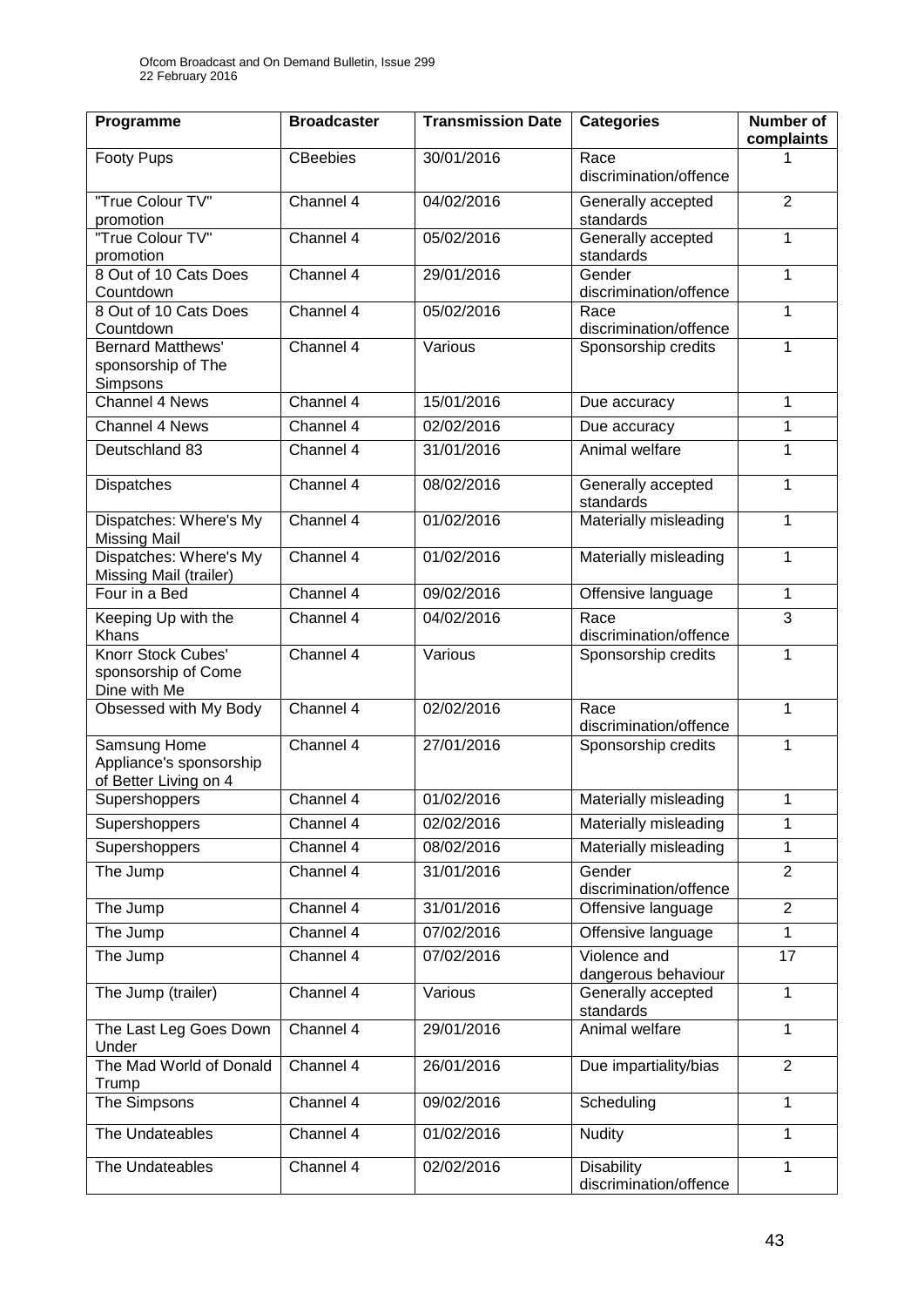| Programme                             | <b>Broadcaster</b> | <b>Transmission Date</b> | <b>Categories</b>                           | Number of<br>complaints |
|---------------------------------------|--------------------|--------------------------|---------------------------------------------|-------------------------|
| <b>Walter Presents</b><br>promotion   | Channel 4          | 26/01/2016               | Materially misleading                       |                         |
| 10,000 BC: Two Tribes                 | Channel 5          | 10/02/2016               | Animal welfare                              | 1                       |
| 5 News Tonight                        | Channel 5          | 08/02/2016               | Violence and<br>dangerous behaviour         | 1                       |
| Ben Fogle: New Lives in<br>the Wild   | Channel 5          | 16/01/2016               | Offensive language                          | 1                       |
| Benefits Britain: Life on<br>the Dole | Channel 5          | 18/08/2015               | Generally accepted<br>standards             | 1                       |
| <b>Blue Streak</b>                    | Channel 5          | 17/01/2016               | Scheduling                                  | 1                       |
| Celebrity Big Brother                 | Channel 5          | 12/01/2016               | Generally accepted<br>standards             | 252                     |
| Celebrity Big Brother                 | Channel 5          | 12/01/2016               | Race<br>discrimination/offence              | 128                     |
| Celebrity Big Brother                 | Channel 5          | 14/01/2016               | Competitions                                | $\mathbf{1}$            |
| <b>Celebrity Big Brother</b>          | Channel 5          | 14/01/2016               | Generally accepted<br>standards             | 310                     |
| Celebrity Big Brother                 | Channel 5          | 15/01/2016               | Offensive language                          | 26                      |
| Celebrity Big Brother                 | Channel 5          | 17/01/2016               | Generally accepted<br>standards             | $\mathbf{1}$            |
| Celebrity Big Brother                 | Channel 5          | 17/01/2016               | Offensive language                          | 40                      |
| <b>Celebrity Big Brother</b>          | Channel 5          | 22/01/2016               | Generally accepted<br>standards             | $\mathbf{1}$            |
| Celebrity Big Brother                 | Channel 5          | 22/01/2016               | <b>Nudity</b>                               | $\mathbf{1}$            |
| Celebrity Big Brother                 | Channel 5          | 23/01/2016               | Generally accepted<br>standards             | 5                       |
| Celebrity Big Brother                 | Channel 5          | 26/01/2016               | Generally accepted<br>standards             | 3                       |
| <b>Celebrity Big Brother</b>          | Channel 5          | 27/01/2016               | Generally accepted<br>standards             | 8                       |
| Celebrity Big Brother                 | Channel 5          | 28/01/2016               | Generally accepted<br>standards             | 26                      |
| Celebrity Big Brother                 | Channel 5          | 29/01/2016               | Generally accepted<br>standards             | 1                       |
| <b>Celebrity Big Brother</b>          | Channel 5          | 29/01/2016               | Voting                                      | $\mathbf{1}$            |
| Celebrity Big Brother                 | Channel 5          | 30/01/2016               | Generally accepted<br>standards             | 1                       |
| Celebrity Big Brother                 | Channel 5          | 01/02/2016               | Animal welfare                              | $\mathbf{1}$            |
| Celebrity Big Brother                 | Channel 5          | 01/02/2016               | Gender<br>discrimination/offence            | $\mathbf{1}$            |
| Celebrity Big Brother                 | Channel 5          | 01/02/2016               | Generally accepted<br>standards             | $\overline{2}$          |
| Celebrity Big Brother                 | Channel 5          | 01/02/2016               | Race<br>discrimination/offence              | $\mathbf{1}$            |
| Celebrity Big Brother                 | Channel 5          | 01/02/2016               | Religious/Beliefs<br>discrimination/offence | $\overline{2}$          |
| Celebrity Big Brother                 | Channel 5          | 03/02/2016               | Drugs, smoking,<br>solvents or alcohol      | 1                       |
| Celebrity Big Brother                 | Channel 5          | 04/02/2016               | Generally accepted<br>standards             | $\mathbf{1}$            |
| Celebrity Big Brother                 | Channel 5          | 05/02/2016               | Race<br>discrimination/offence              | $\overline{2}$          |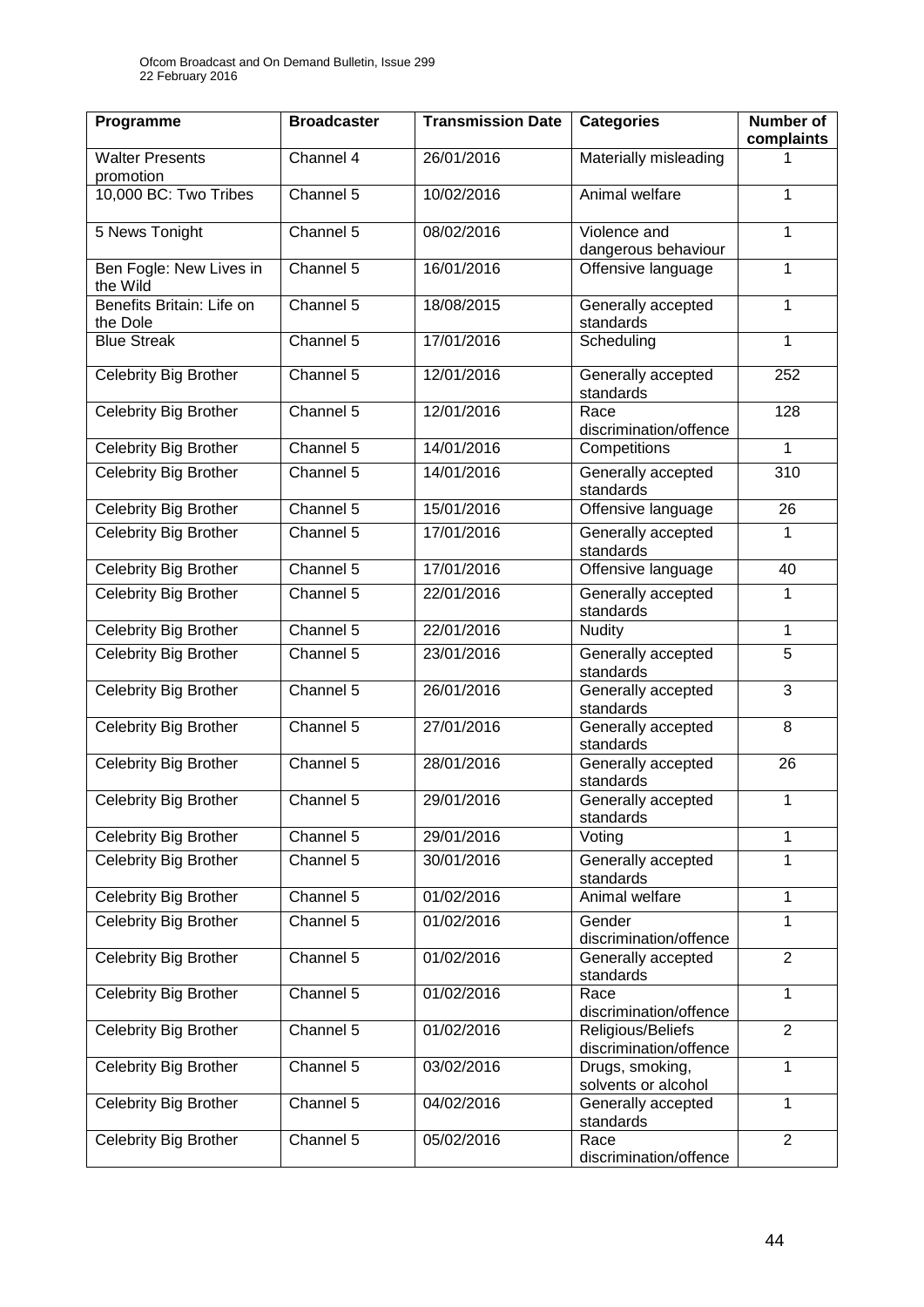| Programme                                                            | <b>Broadcaster</b>    | <b>Transmission Date</b> | <b>Categories</b>                            | Number of<br>complaints |
|----------------------------------------------------------------------|-----------------------|--------------------------|----------------------------------------------|-------------------------|
| Celebrity Big Brother                                                | Channel 5             | 05/02/2016               | Voting                                       | 5                       |
| <b>Celebrity Big Brother</b>                                         | Channel 5             | 06/02/2016               | Gender<br>discrimination/offence             | 1                       |
| <b>Celebrity Big Brother</b>                                         | Channel 5             | 06/02/2016               | Generally accepted<br>standards              | 1                       |
| Celebrity Big Brother's Bit<br>on the Side                           | Channel 5             | 01/02/2016               | Gender<br>discrimination/offence             | 1                       |
| <b>GPs: Behind Closed</b><br>Doors                                   | Channel 5             | 03/02/2016               | Materially misleading                        | 1                       |
| <b>Little Nicky</b>                                                  | Channel 5             | 07/02/2016               | Scheduling                                   | 3                       |
| The Great British<br><b>Benefits Handout</b>                         | Channel 5             | 09/02/2016               | Materially misleading                        | 1                       |
| The Wright Stuff                                                     | Channel 5             | 05/02/2016               | Generally accepted<br>standards              | $\overline{2}$          |
| <b>Toddlers Make You</b><br>Laugh Out Loud                           | Channel 5             | 29/01/2016               | Scheduling                                   | 1                       |
| <b>Toddlers Make You</b><br>Laugh Out Loud                           | Channel 5             | 29/01/2016               | Under 18s in<br>programmes                   | 1                       |
| 10,000 BC: Two Tribes                                                | Channel $5 + 24$      | 11/02/2016               | Animal welfare                               | $\mathbf{1}$            |
| Friends                                                              | <b>Comedy Central</b> | 28/01/2016               | Offensive language                           | 1                       |
| Halfords' sponsorship of<br>Motoring on Dave                         | Dave                  | 20/01/2016               | Sponsorship                                  | $\mathbf{1}$            |
| Halfords' sponsorship of<br>Motoring on Dave                         | Dave                  | 24/01/2016               | Sponsorship                                  | $\overline{2}$          |
| Halfords' sponsorship of<br>Motoring on Dave                         | Dave                  | Various                  | Sponsorship                                  | 1                       |
| Just Jillian (trailer)                                               | E!                    | 02/02/2016               | Generally accepted<br>standards              | 1                       |
| Alien League (trailer)                                               | E4                    | 06/02/2016               | Generally accepted<br>standards              | 1                       |
| My Family                                                            | Gold                  | 21/01/2016               | Drugs, smoking,<br>solvents or alcohol       | 1                       |
| James and Becky                                                      | <b>Heart FM</b>       | 08/02/2016               | Generally accepted<br>standards              | 1                       |
| 21 Girls with Bodies to<br>Die For!                                  | Heat TV               | 03/02/2016               | Gender<br>discrimination/offence             | 1                       |
| Benidorm                                                             | <b>ITV</b>            | 01/02/2016               | Generally accepted<br>standards              | $6\phantom{1}$          |
| Beowulf: Return to the<br>Shieldlands                                | <b>ITV</b>            | 31/01/2016               | Violence and<br>dangerous behaviour          | $\mathbf{1}$            |
| Comparethemarket.com's<br>sponsorship of<br><b>Coronation Street</b> | <b>ITV</b>            | 27/01/2016               | Sponsorship credits                          | 1                       |
| <b>Coronation Street</b>                                             | <b>ITV</b>            | 29/01/2016               | Materially misleading                        | $\mathbf{1}$            |
| <b>Coronation Street</b>                                             | <b>ITV</b>            | 10/02/2016               | Materially misleading                        | 1                       |
| Emmerdale                                                            | <b>ITV</b>            | 03/02/2016               | Scheduling                                   | 6                       |
| Emmerdale                                                            | <b>ITV</b>            | 04/02/2016               | Sexual orientation<br>discrimination/offence | $\mathbf{1}$            |
| Emmerdale                                                            | <b>ITV</b>            | 05/02/2016               | Scheduling                                   | 3                       |
| Emmerdale                                                            | <b>ITV</b>            | 08/02/2016               | Scheduling                                   | 3                       |
| Emmerdale                                                            | <b>ITV</b>            | 09/02/2016               | Generally accepted<br>standards              | 5                       |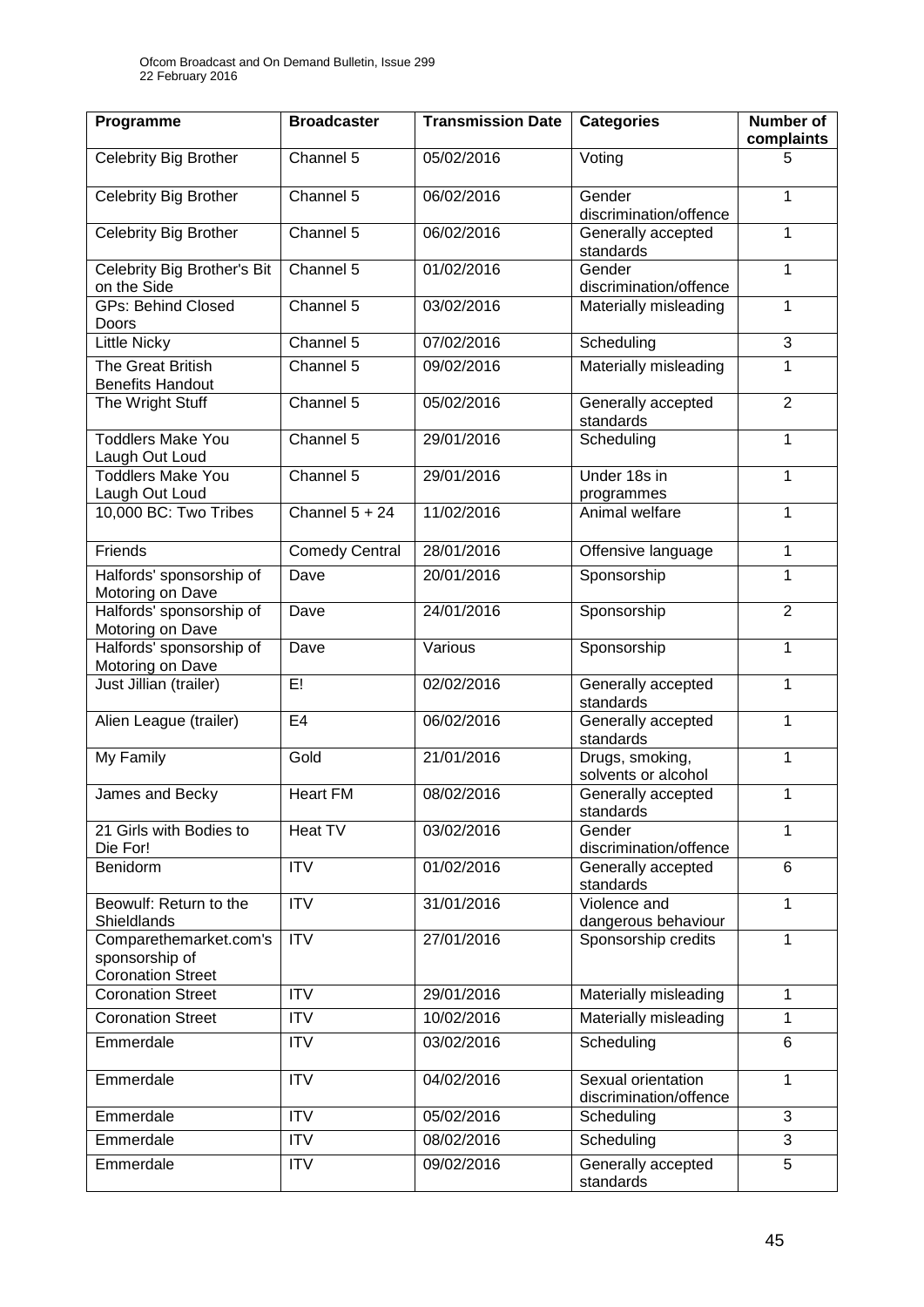| Programme                                                           | <b>Broadcaster</b> | <b>Transmission Date</b> | <b>Categories</b>                            | <b>Number of</b><br>complaints |
|---------------------------------------------------------------------|--------------------|--------------------------|----------------------------------------------|--------------------------------|
| Emmerdale                                                           | $\overline{IV}$    | 10/02/2016               | Offensive language                           |                                |
| Emmerdale                                                           | $\overline{IV}$    | 11/02/2016               | Violence and                                 | 4                              |
|                                                                     |                    |                          | dangerous behaviour                          |                                |
| Endeavour                                                           | $\overline{ITV}$   | 10/01/2016               | Religious/Beliefs<br>discrimination/offence  | 1                              |
| Good Morning Britain                                                | <b>ITV</b>         | 01/02/2016               | Flashing images/risk<br>to viewers who have  | 1                              |
|                                                                     |                    |                          | <b>PSE</b>                                   |                                |
| <b>Good Morning Britain</b>                                         | <b>ITV</b>         | 02/02/2016               | Due impartiality/bias                        | $\overline{2}$                 |
| <b>Good Morning Britain</b>                                         | $\overline{ITV}$   | 08/02/2016               | Violence and<br>dangerous behaviour          | $\overline{2}$                 |
| Green Flag's sponsorship<br>of ITV Weather                          | $\overline{IV}$    | Various                  | Sponsorship credits                          | 1                              |
| <b>ITV</b> News at Ten and<br>Weather                               | <b>ITV</b>         | 22/01/2016               | Due accuracy                                 | 1                              |
| ITV News at Ten and<br>Weather                                      | $\overline{IV}$    | 04/02/2016               | Materially misleading                        | $\mathbf{1}$                   |
| <b>ITV News at Ten and</b><br>Weather                               | $\overline{IV}$    | 10/02/2016               | Generally accepted<br>standards              | 1                              |
| Judge Rinder                                                        | $\overline{IV}$    | 09/02/2016               | Race<br>discrimination/offence               | 1                              |
| Loose Women                                                         | <b>ITV</b>         | 05/02/2016               | Offensive language                           | $\mathbf{1}$                   |
| Lorraine                                                            | ITV                | 01/02/2016               | Scheduling                                   | $\mathbf{1}$                   |
| McCain's sponsorship of<br>Emmerdale                                | ITV                | 29/01/2016               | Sponsorship credits                          | 1                              |
| McCain's sponsorship of<br>Emmerdale                                | $\overline{IV}$    | 08/02/2016               | Sponsorship credits                          | $\overline{2}$                 |
| <b>Midsomer Murders</b>                                             | <b>ITV</b>         | 10/02/2016               | Scheduling                                   | $\mathbf{1}$                   |
| <b>Party Political Broadcast</b><br>by the UK Independence<br>Party | $\overline{ITV}$   | 03/02/2016               | Race<br>discrimination/offence               | 15                             |
| Sugar Free Farm                                                     | <b>ITV</b>         | 26/01/2016               | Due impartiality/bias                        | 1                              |
| <b>Sugar Free Farm</b>                                              | $\overline{ITV}$   | 26/01/2016               | Generally accepted<br>standards              | $\mathbf{1}$                   |
| Sugar Free Farm                                                     | <b>ITV</b>         | 26/01/2016               | Offensive language                           | $\overline{2}$                 |
| Sugar Free Farm                                                     | <b>ITV</b>         | 02/02/2016               | Materially misleading                        | 1                              |
| Sugar Free Farm                                                     | <b>ITV</b>         | 02/02/2016               | Offensive language                           | 1                              |
| The Chase                                                           | <b>ITV</b>         | 29/01/2016               | Generally accepted<br>standards              | 1                              |
| The Jeremy Kyle Show                                                | <b>ITV</b>         | 29/01/2016               | Generally accepted<br>standards              | 3                              |
| The Jeremy Kyle Show                                                | <b>ITV</b>         | 11/02/2016               | Sexual orientation<br>discrimination/offence | $\mathbf{1}$                   |
| The Jonathan Ross<br>Show                                           | <b>ITV</b>         | 30/01/2016               | Generally accepted<br>standards              | 6                              |
| The Keith Lemon Sketch<br>Show                                      | <b>ITV</b>         | 04/02/2016               | Generally accepted<br>standards              | 1                              |
| The Keith Lemon Sketch<br>Show (trailer)                            | ITV                | 30/01/2016               | Scheduling                                   | $\mathbf{1}$                   |
| The Keith Lemon Sketch<br>Show (trailer)                            | <b>ITV</b>         | 04/02/2016               | Scheduling                                   | 1                              |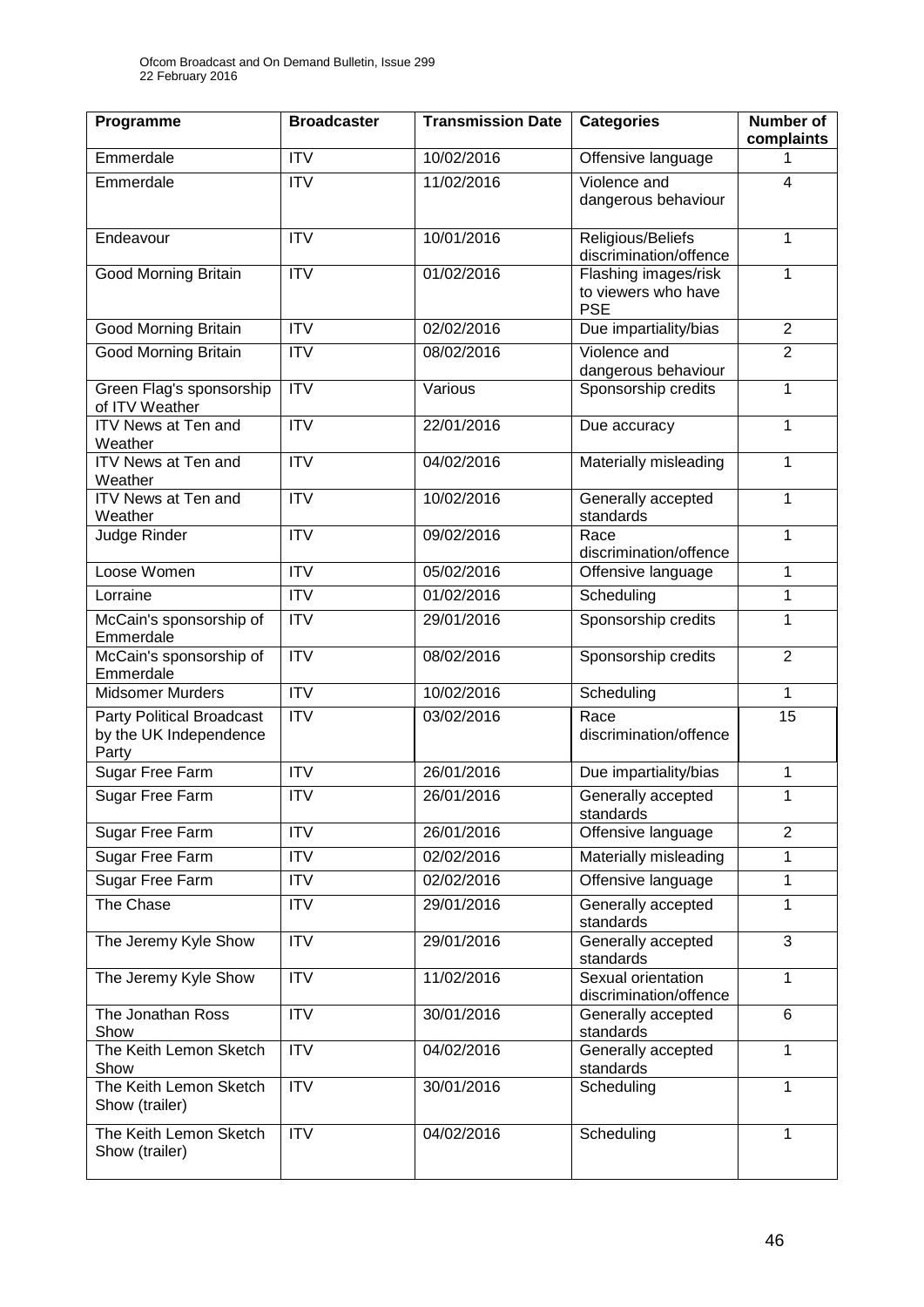| Programme                                   | <b>Broadcaster</b>               | <b>Transmission Date</b> | <b>Categories</b>                           | Number of<br>complaints |
|---------------------------------------------|----------------------------------|--------------------------|---------------------------------------------|-------------------------|
| The Kyle Files                              | <b>ITV</b>                       | 02/02/2016               | Materially misleading                       | 1                       |
| <b>This Morning</b>                         | $\overline{ITV}$                 | 03/02/2016               | Scheduling                                  | 1                       |
| <b>This Morning</b>                         | <b>ITV</b>                       | 04/02/2016               | Scheduling                                  | 1                       |
| Vera (trailer)                              | ITV                              | 03/02/2016               | Generally accepted<br>standards             | 1                       |
| You've Been Framed!                         | $\overline{\text{IV}}$           | 06/02/2016               | Scheduling                                  | $\overline{2}$          |
| Emmerdale                                   | ITV <sub>2</sub>                 | 05/02/2016               | Generally accepted<br>standards             | 1                       |
| The Keith Lemon Sketch<br>Show              | ITV2                             | 04/02/2016               | Generally accepted<br>standards             | 1                       |
| The Keith Lemon Sketch<br>Show              | ITV2                             | 06/02/2016               | Generally accepted<br>standards             | $\mathbf{1}$            |
| The Keith Lemon Sketch<br>Show (trailer)    | ITV2                             | 03/02/2016               | Scheduling                                  | 1                       |
| <b>Midsomer Murders</b>                     | ITV3                             | 06/02/2016               | Religious/Beliefs<br>discrimination/offence | 1                       |
| Advertisements                              | ITV4                             | 30/12/2015               | Advertising<br>scheduling                   | 1                       |
| The Classic Car Show                        | ITV4                             | 28/01/2016               | Offensive language                          | $\mathbf{1}$            |
| Nick Ferrari                                | <b>LBC 97.3FM</b>                | Various                  | Due impartiality/bias                       | 1                       |
| Shelagh Fogarty                             | <b>LBC 97.3FM</b>                | 04/02/2016               | Race<br>discrimination/offence              | 1                       |
| <b>London Live News</b>                     | London Live                      | 28/12/2015               | Offensive language                          | 1                       |
| <b>Father Ted</b>                           | More4                            | 06/02/2016               | Offensive language                          | 1                       |
| <b>Celebrity Big Brother</b><br>(trailer)   | <b>MTV</b>                       | 17/01/2016               | Generally accepted<br>standards             | 1                       |
| Sexcetera                                   | Pick                             | 02/02/2016               | Gender<br>discrimination/offence            | 1                       |
| Vodafone's sponsorship<br>of The Big Top 40 | <b>Planet Rock</b>               | Various                  | Commercial<br>communications on<br>radio    | 1                       |
| <b>PTC Xclusive</b>                         | PTC Punjabi                      | 05/01/2016               | Violence and<br>dangerous behaviour         | 1                       |
| Programming                                 | <b>Rinse FM</b>                  | Various                  | Race<br>discrimination/offence              | 1                       |
| <b>Sky News</b>                             | <b>Sky News</b>                  | 02/02/2016               | Race<br>discrimination/offence              | 1                       |
| Sunrise                                     | <b>Sky News</b>                  | 29/01/2016               | Due impartiality/bias                       | 1                       |
| Live Ford Super Sunday                      | Sky Sports 1                     | 24/01/2016               | Race<br>discrimination/offence              | 1                       |
| ICC Cricket Under 19<br><b>World Cup</b>    | Sky Sports 2                     | 11/02/2016               | Advertising<br>scheduling                   | 1                       |
| <b>Live Test Cricket</b>                    | Sky Sports 2                     | 26/01/2016               | Offensive language                          | 1                       |
| Sky Sports Today                            | <b>Sky Sports</b><br><b>News</b> | 04/02/2016               | Due impartiality/bias                       | 1                       |
| A League of Their Own                       | Sky1                             | 21/01/2016               | Race<br>discrimination/offence              | $\mathbf{1}$            |
| Kick Off                                    | Talksport                        | 28/01/2016               | Offensive language                          | 1                       |
| Programming                                 | Trax FM                          | Various                  | Materially misleading                       | 1                       |
| Diana - Last Days Of A<br><b>Princess</b>   | True<br>Entertainment            | 02/02/2016               | Offensive language                          | $\mathbf{1}$            |
| The Cinderella Pact                         | TV3                              | 03/01/2016               | Generally accepted<br>standards             | 1                       |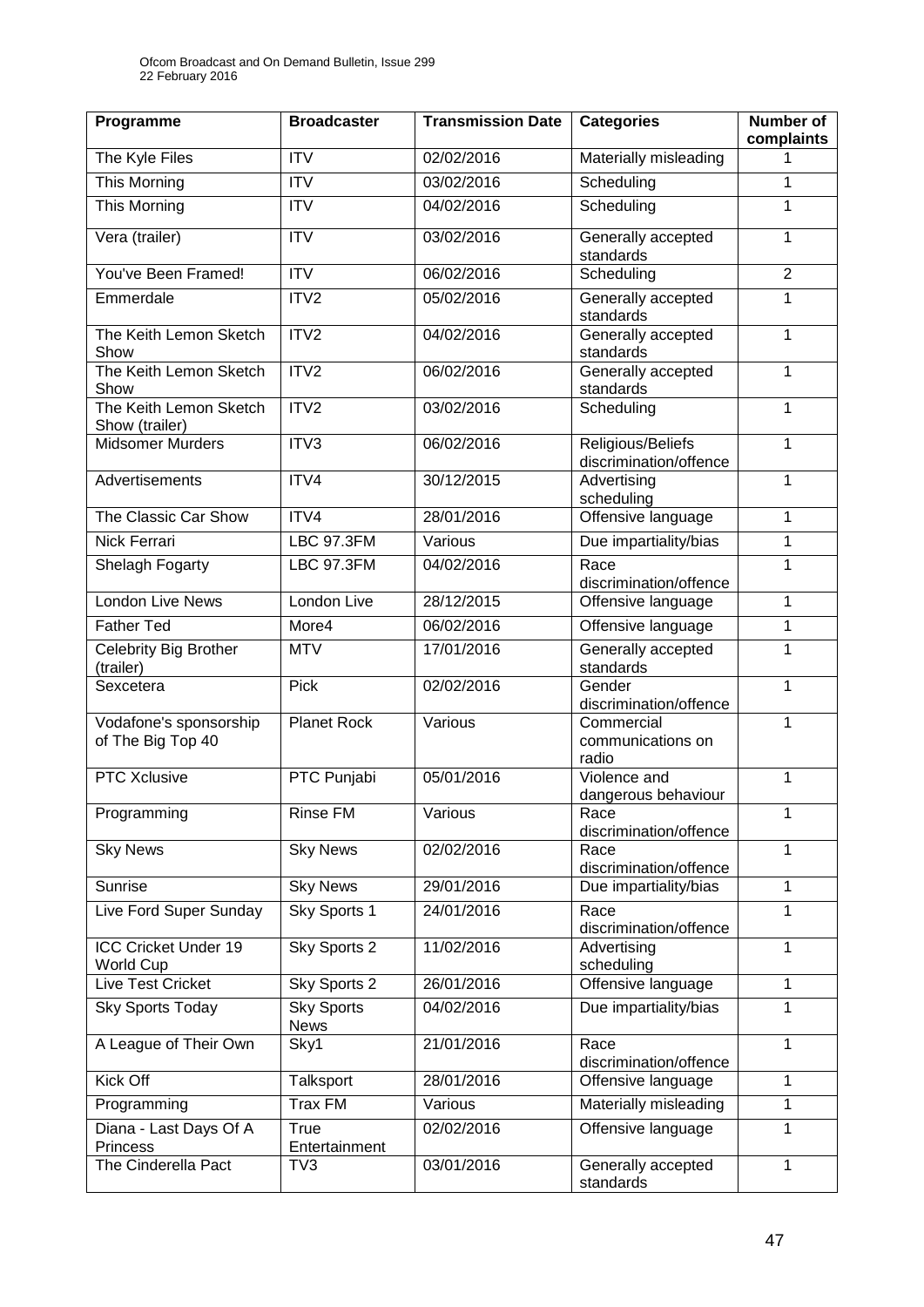| Programme                                                                    | <b>Broadcaster</b> | <b>Transmission Date</b> | <b>Categories</b>                           | <b>Number of</b><br>complaints |
|------------------------------------------------------------------------------|--------------------|--------------------------|---------------------------------------------|--------------------------------|
| <b>ITV News at Ten and</b><br>Weather                                        | <b>UTV</b>         | 09/02/2016               | Due accuracy                                |                                |
| <b>HM Government</b><br>advertisement for The<br><b>National Living Wage</b> | Various            | Various                  | Political advertising                       | 10                             |
| Subtitling                                                                   | Various            | Various                  | <b>Television Access</b><br><b>Services</b> |                                |
| Masterchef USA (trailer)                                                     | Watch              | 21/01/2016               | Animal welfare                              |                                |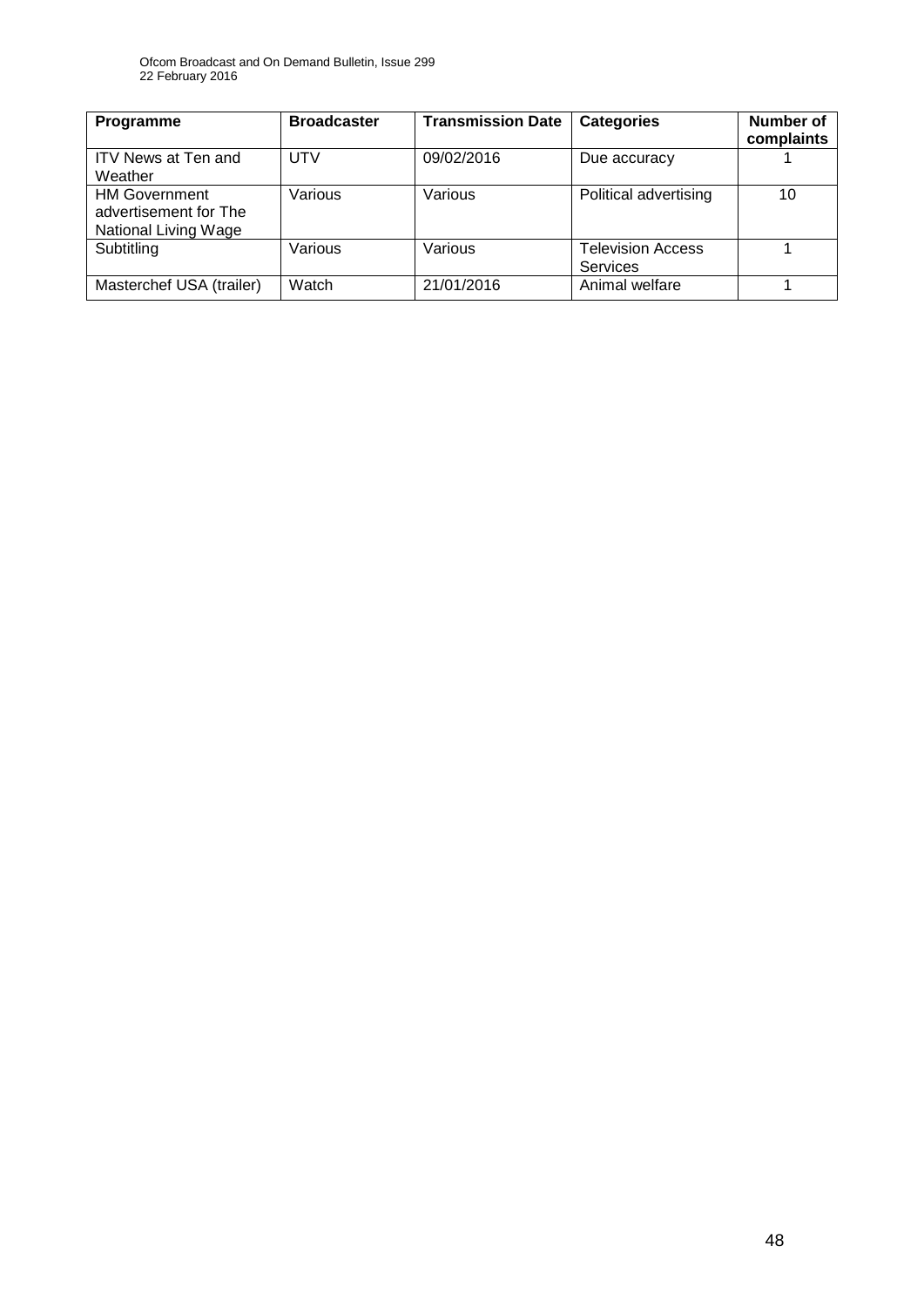# **Complaints outside of remit**

Here are alphabetical lists of complaints received by Ofcom that fell outside of our remit. This is because Ofcom is not responsible for regulating the issue complained about. For example, the complaints were about the content of television, radio or on demand adverts, accuracy in BBC programmes or an on demand service does not fall within the scope of regulation.

For more information about what Ofcom's rules cover, go to: [http://consumers.ofcom.org.uk/complain/tv-and-radio-complaints/what-does-ofcom](http://consumers.ofcom.org.uk/complain/tv-and-radio-complaints/what-does-ofcom-cover/)[cover/](http://consumers.ofcom.org.uk/complain/tv-and-radio-complaints/what-does-ofcom-cover/)

#### **Complaints about television or radio programmes**

For more information about how Ofcom assesses complaints about television and radio programmes, go to: <http://stakeholders.ofcom.org.uk/broadcasting/procedures/standards/>

| Programme                                                           | <b>Broadcaster</b>          | <b>Transmission Date</b> | <b>Categories</b>           | <b>Number of</b> |
|---------------------------------------------------------------------|-----------------------------|--------------------------|-----------------------------|------------------|
|                                                                     | BBC <sub>1</sub>            | 09/02/2016               | Outside of remit /          | complaints       |
| <b>Happy Valley</b>                                                 |                             |                          | other                       |                  |
| <b>This Week</b>                                                    | BBC <sub>1</sub>            | 04/02/2016               | Promotion of                | $\mathbf{1}$     |
|                                                                     |                             |                          | products/services           |                  |
| War and Peace                                                       | BBC <sub>1</sub>            | 07/02/2016               | Outside of remit /<br>other | 1                |
| Sea Cities                                                          | BBC <sub>2</sub>            | 05/02/2016               | Due accuracy                | 1                |
| World War Three:<br>Inside the War<br>Room                          | BBC <sub>2</sub>            | 03/02/2016               | Due impartiality/bias       | $\overline{2}$   |
| The News Hour                                                       | <b>BBC Radio</b><br>Cumbria | 04/02/2016               | Due accuracy                | 1                |
| <b>BBC London News</b>                                              | BBC1                        | 10/02/2016               | Outside of remit /<br>other | $\mathbf{1}$     |
| Advertisement                                                       | BT Sport 1                  | 31/01/2016               | Advertising content         | $\mathbf{1}$     |
| Advertisement                                                       | Channel 4                   | 31/01/2016               | Advertising content         | 1                |
| Advertisement                                                       | Channel 4                   | 07/02/2016               | Advertising content         | $\mathbf 1$      |
| <b>Party Political</b><br>Broadcast by the UK<br>Independence Party | Channel 4                   | 03/02/2016               | Outside of remit /<br>other | 1                |
| Advertisement                                                       | Channel 5                   | 04/02/2016               | Advertising content         | $\mathbf{1}$     |
| Advertisement                                                       | Channel 5                   | 07/02/2016               | Advertising content         | 1                |
| Benefits: Can't<br>Work, Won't Work                                 | Channel 5                   | 06/02/2016               | Outside of remit /<br>other | $\mathbf{1}$     |
| <b>The Great British</b><br><b>Benefits Handout</b>                 | Channel 5                   | 09/02/2016               | Outside of remit /<br>other | $\overline{2}$   |
| Advertisement                                                       | Discovery                   | 31/01/2016               | Advertising content         | $\mathbf{1}$     |
| Porridge                                                            | Gold                        | 30/01/2016               | Outside of remit /<br>other | 1                |
| Advertisement                                                       | $\overline{IV}$             | 29/01/2016               | Advertising content         | $\overline{2}$   |
| Advertisement                                                       | <b>ITV</b>                  | 30/01/2016               | Advertising content         | $\mathbf 1$      |
| Advertisement                                                       | <b>ITV</b>                  | 05/02/2016               | Advertising content         | $\overline{2}$   |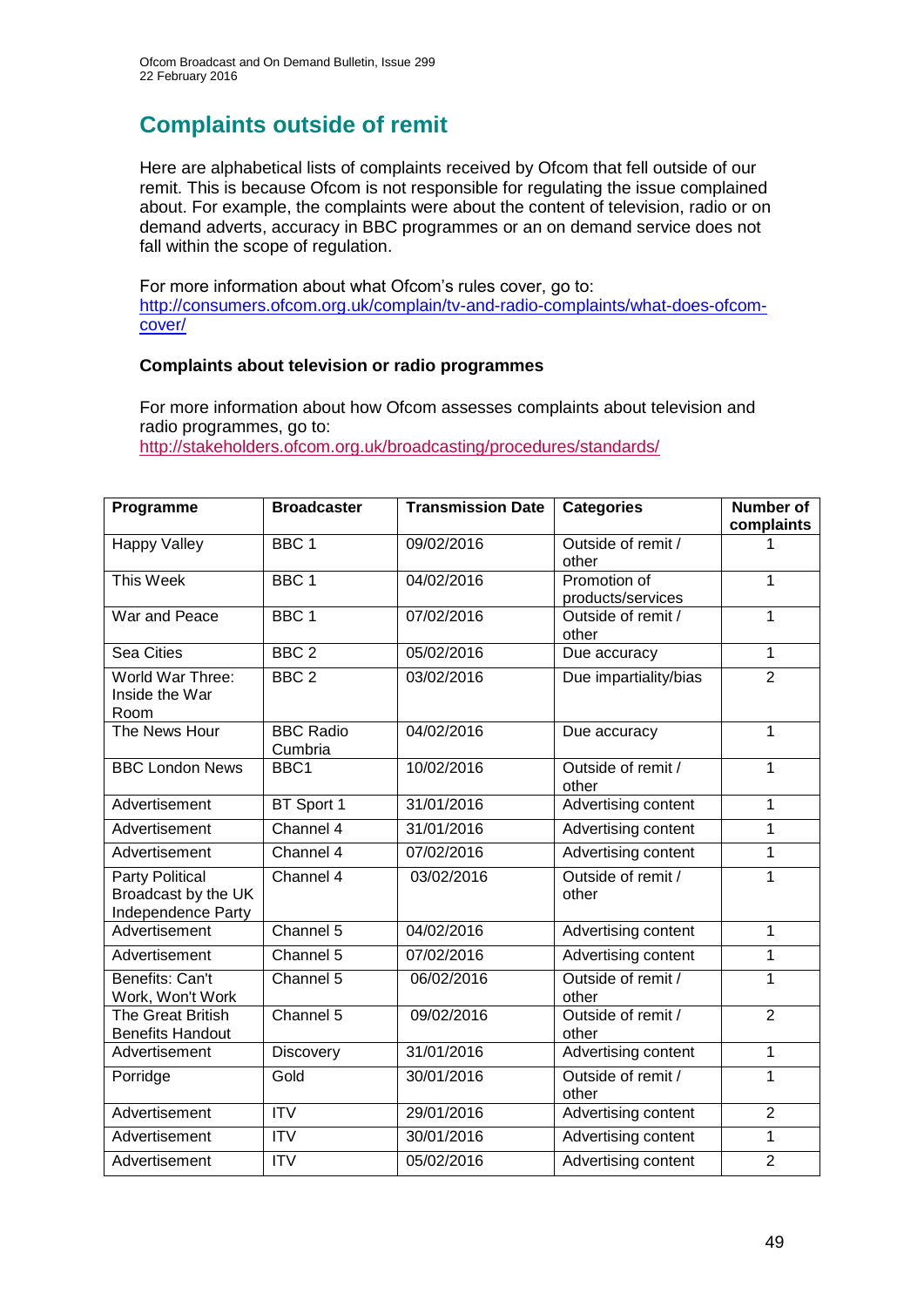| Programme                | <b>Broadcaster</b> | <b>Transmission Date</b> | <b>Categories</b>           | Number of<br>complaints |
|--------------------------|--------------------|--------------------------|-----------------------------|-------------------------|
| Advertisement            | <b>ITV</b>         | 06/02/2016               | Advertising content         |                         |
| Advertisement            | <b>ITV</b>         | 07/02/2016               | Advertising content         |                         |
| <b>Coronation Street</b> | <b>ITV</b>         | 29/01/2016               | Outside of remit /<br>other |                         |
| <b>Coronation Street</b> | <b>ITV</b>         | Various                  | Outside of remit /<br>other |                         |
| <b>ITV News London</b>   | <b>ITV London</b>  | 31/01/2016               | Outside of remit /<br>other |                         |
| Rugby                    | <b>ITV</b>         | 07/02/2016               | Outside of remit /<br>other | 1                       |
| The Mummy<br>Returns     | ITV <sub>2</sub>   | 06/02/2016               | Outside of remit /<br>other |                         |
| Advertisement            | ITV <sub>3</sub>   | 05/02/2016               | Advertising content         | 1                       |
| Advertisement            | ITV4               | 06/02/2016               | Advertising content         |                         |
| Advertisement            | <b>ITVBe</b>       | 29/01/2016               | Advertising content         |                         |
| Advertisement            | Various            | 29/01/2016               | Advertising content         |                         |
| Advertisement            | Various            | 05/02/2016               | Advertising content         | 1                       |
| Advertisement            | Various            | Various                  | Advertising content         | $\overline{2}$          |

#### **Complaints about on demand services**

| Programme | Service name             | <b>Accessed date</b> | <b>Categories</b>   | Number of  |
|-----------|--------------------------|----------------------|---------------------|------------|
|           |                          |                      |                     | complaints |
| Content   | <b>Balls for Kicking</b> | n/a                  | Prohibited material |            |
|           | (clips4sale)             |                      | / notification      |            |
| Content   | More Balls to Kick       | n/a                  | Prohibited material |            |
|           | (clips4sale)             |                      | / notification      |            |
| Peppa Pig | Netflix                  | 17/01/2016           | Materially          |            |
|           |                          |                      | misleading          |            |
| Content   | Sit and Smother          | n/a                  | Prohibited material |            |
|           | (clips4sale)             |                      | / notification      |            |
| Content   | Uniformed Women in       | n/a                  | Prohibited material |            |
|           | Control (clips4sale)     |                      | / notification      |            |
| Content   | Women Rule               | n/a                  | Prohibited material |            |
|           | (clips4sale)             |                      | / notification      |            |
| Content   | Womens World             | n/a                  | Prohibited material |            |
|           | (clips4sale)             |                      | / notification      |            |

For more information about how Ofcom assesses complaints about on demand services, go to: [http://stakeholders.ofcom.org.uk/binaries/broadcast/on](http://stakeholders.ofcom.org.uk/binaries/broadcast/on-demand/rules-guidance/interim_procedures.pdf)[demand/rules-guidance/interim\\_procedures.pdf](http://stakeholders.ofcom.org.uk/binaries/broadcast/on-demand/rules-guidance/interim_procedures.pdf)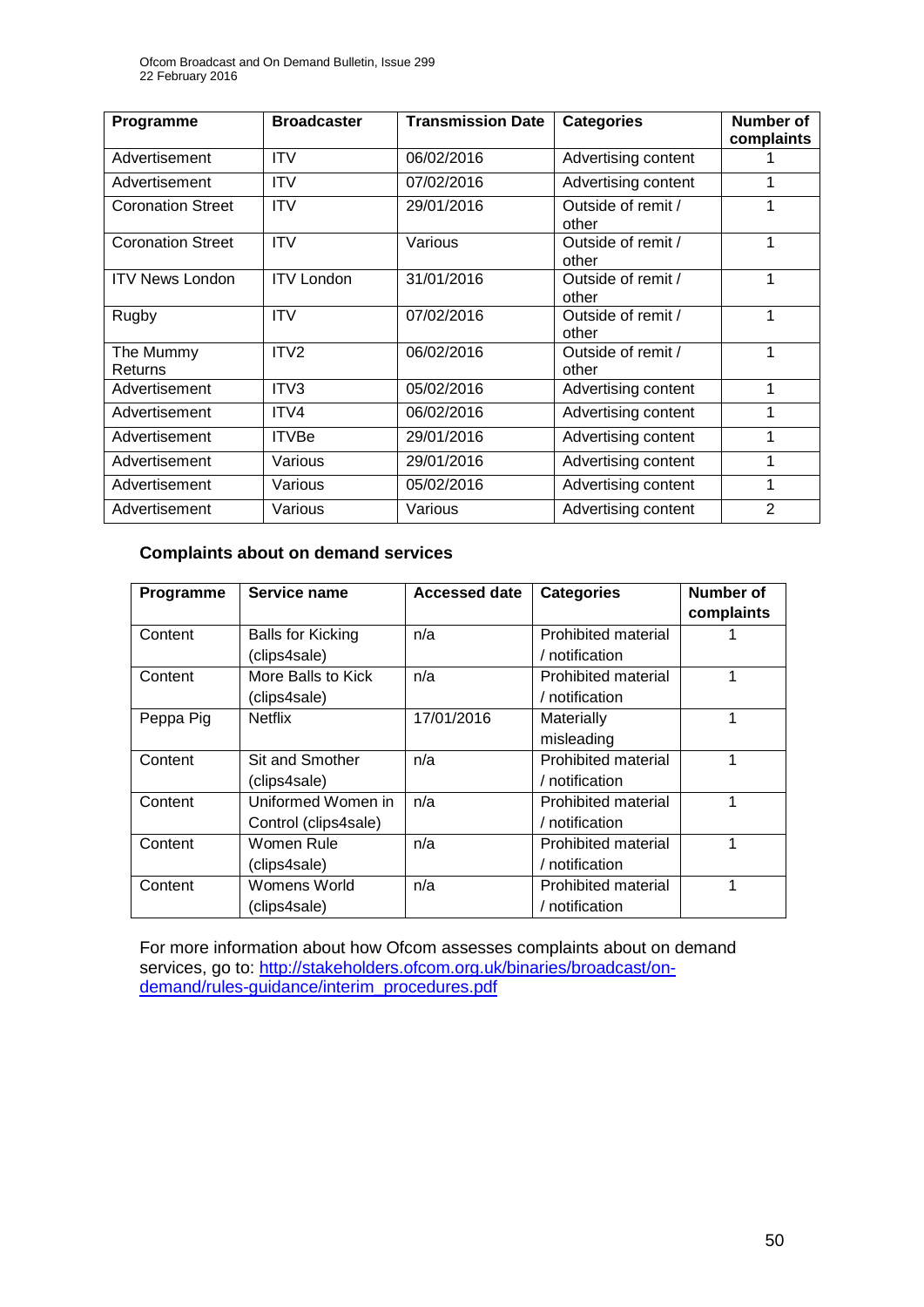### **Investigations List**

If Ofcom considers that a broadcaster or service provider may have breached its codes, rules, licence condition or other regulatory requirements, it will start an investigation.

**It is important to note that an investigation by Ofcom does not necessarily mean the broadcaster or service provider has done anything wrong. Not all investigations result in breaches of the codes, rules, licence conditions or other regulatory requirements being recorded.**

Here are alphabetical lists of new investigations launched between 1 and 14 February 2016

**Investigations launched under the Procedures for investigating breaches of content standards for television and radio**

| Programme                   | <b>Broadcaster</b>       | <b>Transmission date</b> |
|-----------------------------|--------------------------|--------------------------|
| Saas Bahu Aur Beti          | Aaj Tak                  | Various                  |
| Various                     | <b>ABS-CBN Europe</b>    | Various                  |
| Panorama                    | BBC <sub>1</sub>         | 11 January 2016          |
| <b>Channel 4 News</b>       | Channel 4                | 6 January 2016           |
| Advertising minutage        | Channel i                | 23 December 2015         |
| Programme sponsorship       | Channel i                | Various                  |
| <b>WTCC</b>                 | <b>Eurosport Danmark</b> | Various                  |
| Programming                 | Flava                    | 16 January 2016          |
| Jeremy Kyle Show            | <b>ITV</b>               | 18 January 2016          |
| <b>Punjab Crisis</b>        | <b>Sikh Channel</b>      | 4 November 2015          |
| <b>Sky News</b>             | <b>Sky News</b>          | 8 January 2016           |
| Sky News with Colin Brazier | <b>Sky News</b>          | 27 January 2016          |
| <b>WWE Live (promotion)</b> | Sky Sports 3             | 7 November 2015          |
| Various                     | <b>Sony Max</b>          | Various                  |